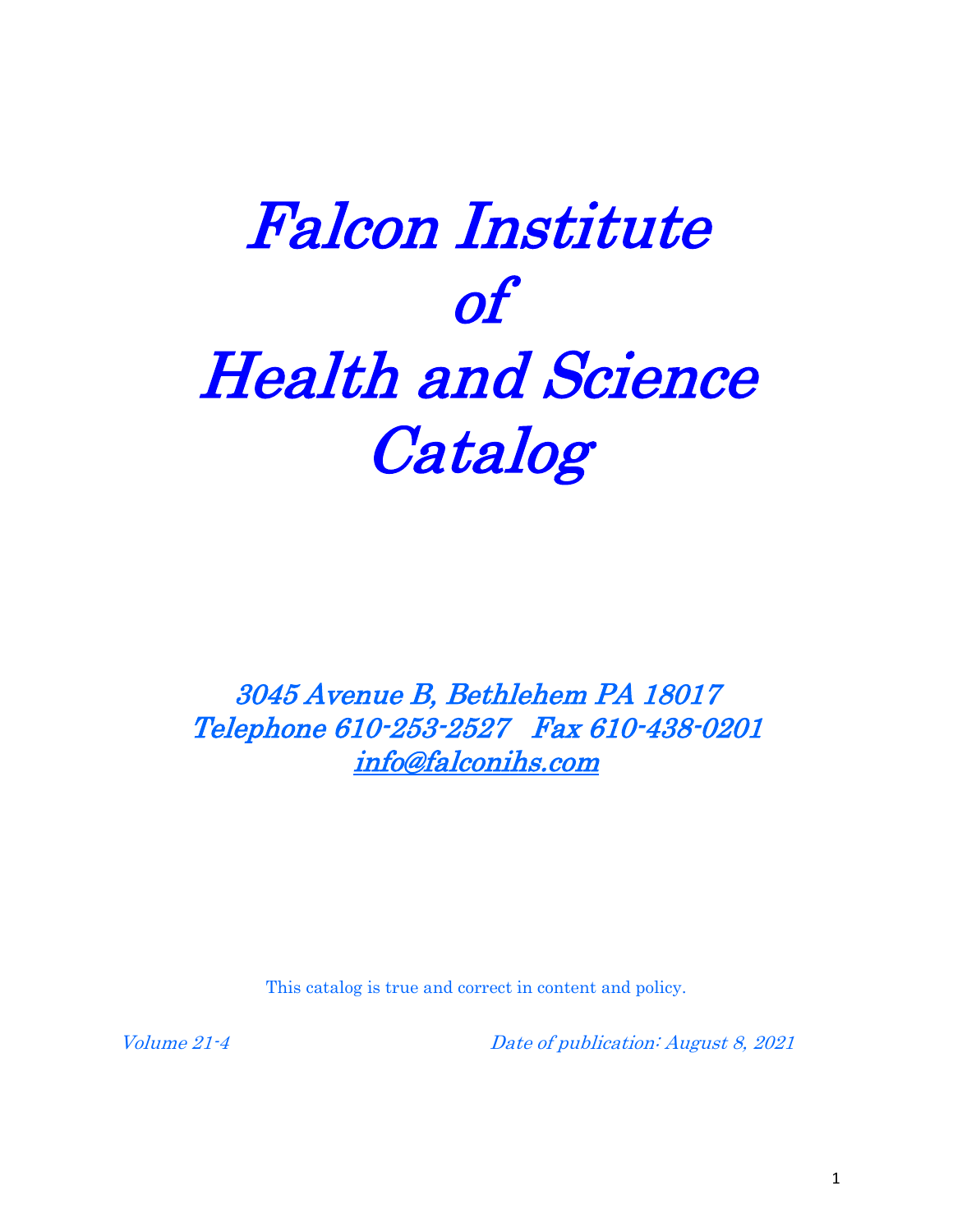#### Disclosure:

In order to comply with the Jeanne Clery Disclosure of Campus Security Police and Campus Crime Statistics Act, Falcon Institute of Health and Science is required to disclose statistics for certain crimes that occurred on campus and on public property within and immediately adjacent to school-owned buildings and property.

Under the Clery Act, institutions participating in the Title IV, HEA programs must prepare, publish, and distribute an Annual Security Report (ASR) by October 1 of each year. The ASR must include a description of the institution's campus security policies. The ASR must include a statement of current campus policies for making timely warning reports to members of the campus community regarding crimes, policies encouraging prompt reporting of crimes to the police. The ASR report must report statistics for the three most recent calendar years concerning the occurrence of certain crimes.

The Falcon Institute of Health and Science provides access to the ASR on the school's website at [www.falconihs.com](http://www.falconihs.com/) under Consumer Information<https://www.falconihs.com/consumer-info/> . A student may request a copy in the Admission's Office Monday through Friday from 8:00 am to 3:00 pm.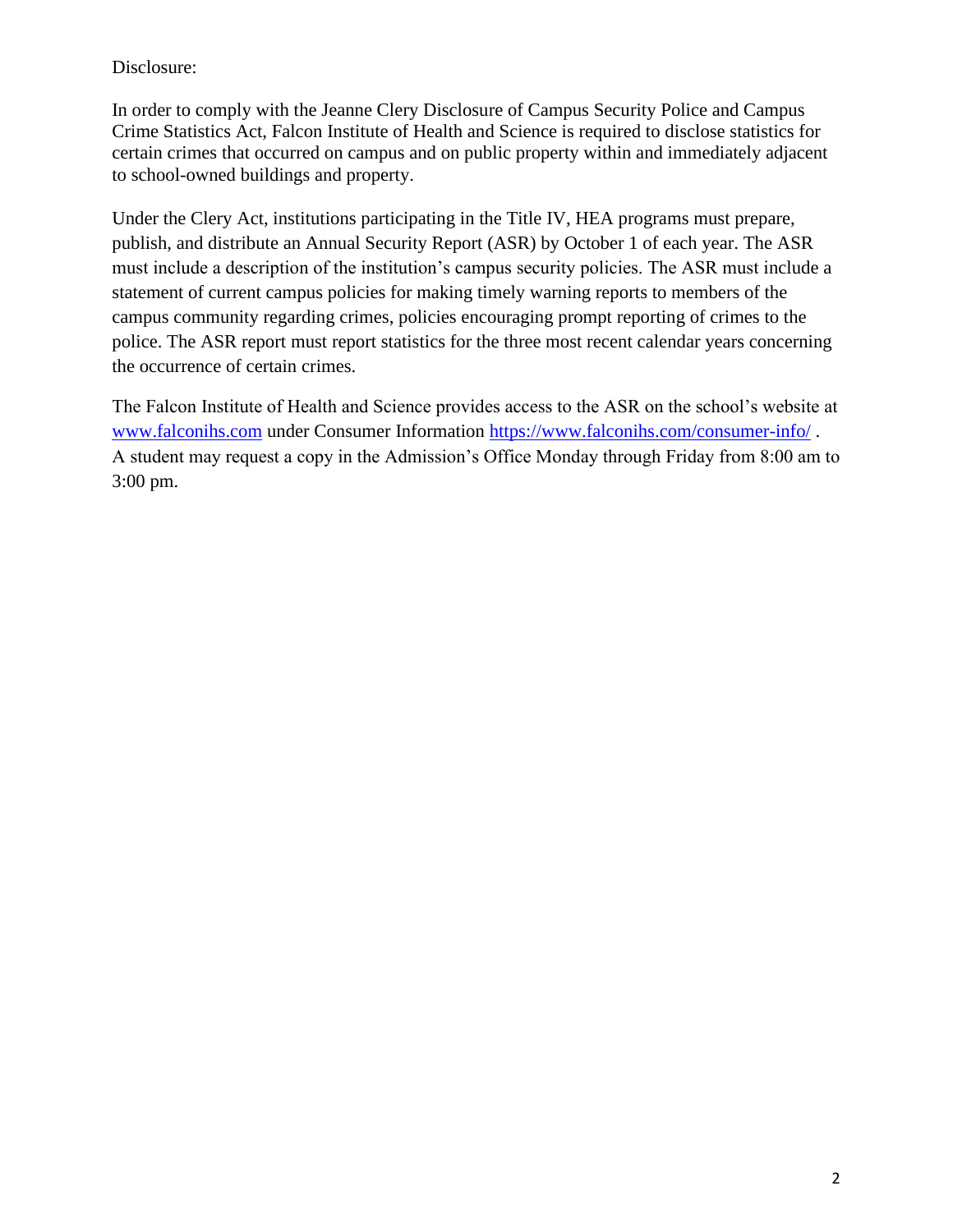# **TABLE OF CONTENTS**

| <b>MISSION STATEMENT</b>      |                                                                                                                                                                                                                                                                                                                                                                                                                                                                                                                                                                                                                                                                                                                                                                                                          | 5                                                                                                                                            |
|-------------------------------|----------------------------------------------------------------------------------------------------------------------------------------------------------------------------------------------------------------------------------------------------------------------------------------------------------------------------------------------------------------------------------------------------------------------------------------------------------------------------------------------------------------------------------------------------------------------------------------------------------------------------------------------------------------------------------------------------------------------------------------------------------------------------------------------------------|----------------------------------------------------------------------------------------------------------------------------------------------|
| <b>FACILITY DESCRIPTION</b>   |                                                                                                                                                                                                                                                                                                                                                                                                                                                                                                                                                                                                                                                                                                                                                                                                          | 5                                                                                                                                            |
| <b>CLASS SCHEDULE</b>         |                                                                                                                                                                                                                                                                                                                                                                                                                                                                                                                                                                                                                                                                                                                                                                                                          | 5                                                                                                                                            |
|                               | <b>PRACTICAL NURSE EDUCATION PROGRAM</b>                                                                                                                                                                                                                                                                                                                                                                                                                                                                                                                                                                                                                                                                                                                                                                 | 5                                                                                                                                            |
|                               | PROGRAM DESCRIPTION<br>UNITS OF STUDY<br>EDUCATIONAL PROGRAM OBJECTIVES<br><b>ADMISSION REQUIREMENTS</b><br>SATISFACTORY ACADEMIC PROGRESS<br><b>GRADING</b><br><b>ATTENDANCE</b><br>EVALUATION OF STUDENT PROGESS<br><i>MAKE- UP TIME</i><br><b>TUITION COST AND FEE</b><br><i>TUITION OBLIGATION</i><br><i><b>GRADUATION REQUIREMENTS</b></i><br><i>CREDENTIAL AWARDED AT GRADUATION</i><br><i>LICENSURE REQUIEMENTS</i><br><b>LEAVE OF ABSENCE</b><br><b>FINANCIAL AID POLICIES</b><br><b>FINANCIAL AID STAFF</b><br><b>FINANCIAL AID</b><br>FINACIAL AID PACAKAGING<br>COST OF ATTENDENCE<br>PRORATION OF BOOKS AND SUPPLIES<br><b>FINANCIAL AID VERIFICATION</b><br>CITIZENSHIP/IMMIGRATION CONFIRMATION<br>TITLE IV, HEA APPEAL PROCESS<br><b>REINSTATEMENT</b><br><b>REESTABILISHING TITLE IV</b> | 5<br>5<br>6<br>6<br>8<br>8<br>10<br>12<br>12<br>13<br>14<br>14<br>15<br>15<br>16<br>16<br>16<br>18<br>19<br>20<br>20<br>21<br>22<br>23<br>23 |
|                               | <b>MAXIMUM TIME FRAME</b><br><b>RETURN OF TITLE IV FUNDS</b>                                                                                                                                                                                                                                                                                                                                                                                                                                                                                                                                                                                                                                                                                                                                             | 23<br>23                                                                                                                                     |
|                               | OMBUDSMAN NOTIFICATION                                                                                                                                                                                                                                                                                                                                                                                                                                                                                                                                                                                                                                                                                                                                                                                   | 25                                                                                                                                           |
| <b>NURSE AIDE TRAINING</b>    |                                                                                                                                                                                                                                                                                                                                                                                                                                                                                                                                                                                                                                                                                                                                                                                                          |                                                                                                                                              |
|                               | PROGRAM DESCRIPTION<br>UNITS OF STUDY<br>EDUCATIONAL PROGRAM OBJECTIVES<br><i>TUITION AND FEES</i><br>TUITION POLICY<br><b>ADMISSION REQUIREMENTS</b><br><i>ATTENDANCE REQUIREMENTS</i><br><b>MAKE-UP TIME</b><br><b>LEVEL OF ACHIEVEMENT</b><br><b>GRADUATION REQUIREMENTS</b><br>CREDENTIAL AWARDED AT GRADUATION                                                                                                                                                                                                                                                                                                                                                                                                                                                                                      | 25<br>25<br>26<br>26<br>27<br>27<br>28<br>29<br>29<br>31<br>31                                                                               |
| <b>STANDARDS OF CONDUCT</b>   |                                                                                                                                                                                                                                                                                                                                                                                                                                                                                                                                                                                                                                                                                                                                                                                                          | 31                                                                                                                                           |
| <b>ACADEMIC INTERGITY</b>     |                                                                                                                                                                                                                                                                                                                                                                                                                                                                                                                                                                                                                                                                                                                                                                                                          | 32                                                                                                                                           |
| <b>TARDINESS</b>              |                                                                                                                                                                                                                                                                                                                                                                                                                                                                                                                                                                                                                                                                                                                                                                                                          | 32                                                                                                                                           |
| <b>RE-ADMISSION</b>           |                                                                                                                                                                                                                                                                                                                                                                                                                                                                                                                                                                                                                                                                                                                                                                                                          | 33                                                                                                                                           |
| <b>JOB PLACEMENT SERVICES</b> |                                                                                                                                                                                                                                                                                                                                                                                                                                                                                                                                                                                                                                                                                                                                                                                                          | 33                                                                                                                                           |
|                               | <b>STUDENTS GRIEVANCE PROCEDURE</b>                                                                                                                                                                                                                                                                                                                                                                                                                                                                                                                                                                                                                                                                                                                                                                      | 33                                                                                                                                           |
| <b>STUDENT SERVICES</b>       |                                                                                                                                                                                                                                                                                                                                                                                                                                                                                                                                                                                                                                                                                                                                                                                                          | 34                                                                                                                                           |
| <b>TRANSFER POLICY</b>        |                                                                                                                                                                                                                                                                                                                                                                                                                                                                                                                                                                                                                                                                                                                                                                                                          | 34                                                                                                                                           |
|                               |                                                                                                                                                                                                                                                                                                                                                                                                                                                                                                                                                                                                                                                                                                                                                                                                          |                                                                                                                                              |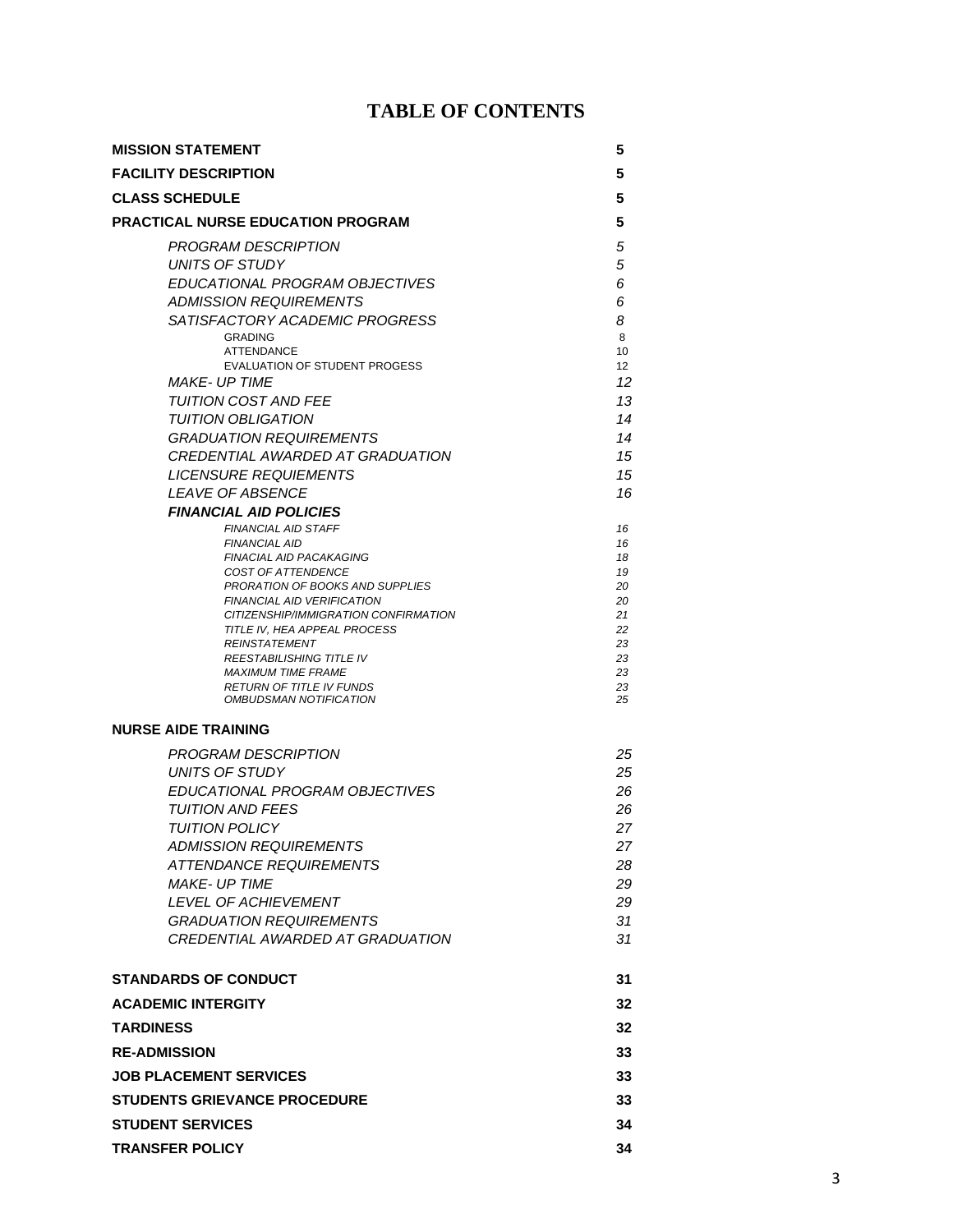| <b>REFUND POLICY</b>                                 | 35 |
|------------------------------------------------------|----|
| <b>REGISTRATION FEE CANCELLATION</b>                 | 37 |
| PERIOD OF REFUND POLICY                              | 37 |
| <b>TERMINATION DATE</b>                              | 37 |
| THE FAMILY EDUCATIONAL RIGHTS AND PRIVACY ACT        | 37 |
| THE VETERANS BENEFITS AND TRANSITION ACT OF 2018     | 39 |
| <b>COPYRIGHT INFRINGEMENT POLICIES AND SANCTIONS</b> | 39 |
| <b>COMPUTER USE POLICY</b>                           | 40 |
| <b>SOCIAL MEDIA POLICY</b>                           | 40 |
| <b>PRINTING POLICY</b>                               | 40 |
| AMERICANS WITH DISABILITIES (ADA) POLICY             | 41 |
| <b>NONDISCRIMINATION POLICY</b>                      | 41 |
| <b>WEAPON POLICY</b>                                 | 42 |
| <b>TERRORISTIC THREATS/ACT POLICY</b>                | 43 |
| <b>ANTI- HARRASMENT POLICY</b>                       | 43 |
| <b>SEXUAL VIOLENCE EDUCATION POLICY</b>              | 44 |
| <b>REPORTING RAPE</b>                                | 45 |
| <b>BIASED RELATED CRIME POLICY</b>                   | 45 |
| <b>FIRE AND EMERGENCY DRILLS</b>                     | 45 |
| <b>FIRE AND EMERGENCY RESPONSE AND EVACULATION</b>   | 46 |
| <b>INSTITUTIONAL GRANT</b>                           | 46 |
| <b>WARNING/PROBATION</b>                             | 47 |
| <b>DISCIPLINARY ACTION AND DISMISSAL</b>             | 47 |
| <b>FACULTY LIST</b>                                  | 49 |
| <b>SCHOOL CALENDAR</b>                               | 52 |
| <b>ACADEMIC CALENDAR</b>                             | 51 |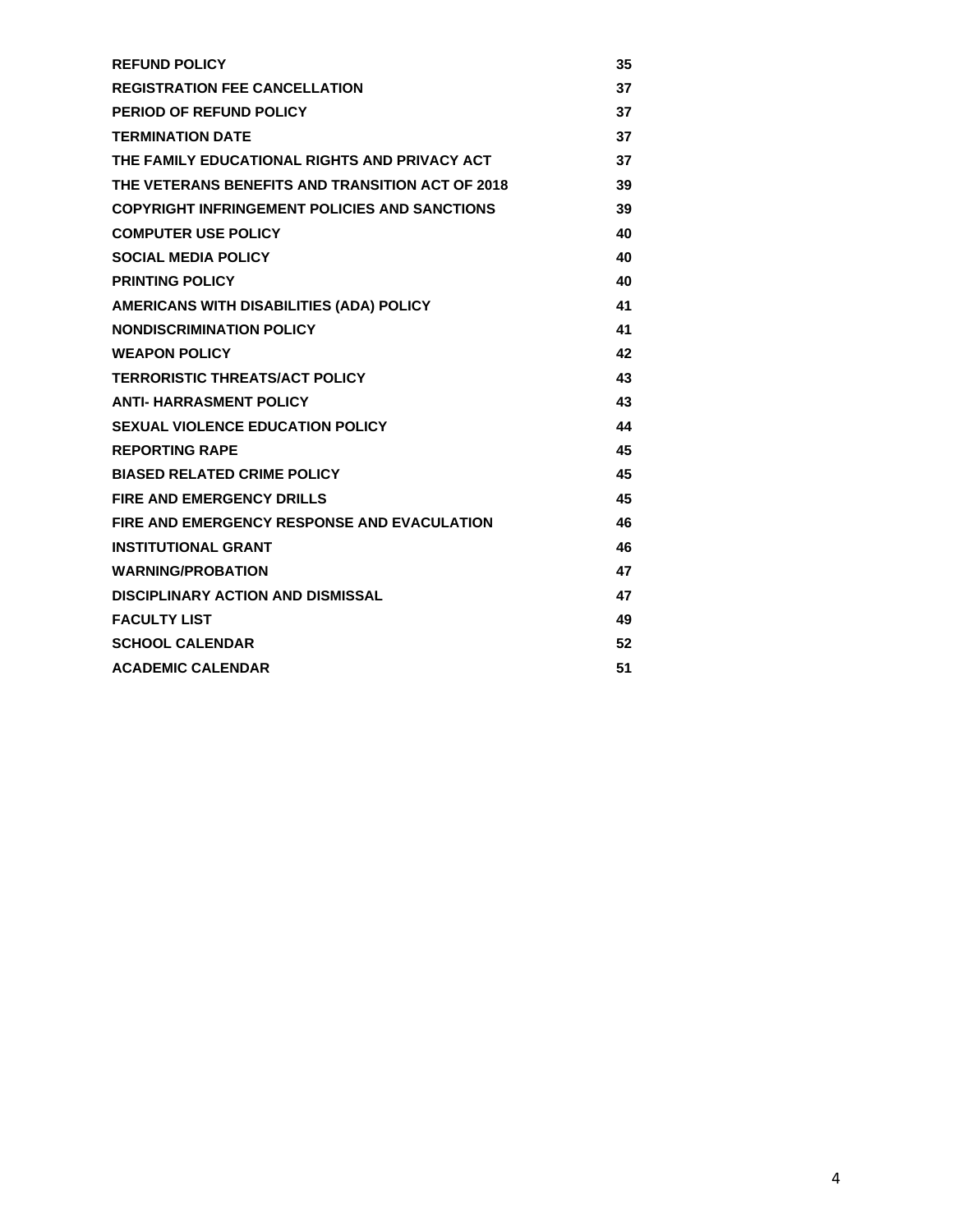#### **MISSION STATEMENT**

The mission of the Falcon Institute of Health and Science is to provide quality, state of the art healthcare education to the students in an affordable way in order to help fulfill the great need for quality health care workers in the community.

## **FACILITY DESCRIPTION**

The Falcon Institute of Health and Science facility is in a quiet section of Bethlehem, PA. It is located less than one mile from the exit off Route 22, providing easy access for students from a variety of areas including Easton, Allentown, Quakertown, Bethlehem, and New Jersey. It is within walking distance to public bus transportation. The school is equipped with classrooms and a state of the art laboratory for quality education.

#### **CLASS SCHEDULE**

Practical Nurse Education Program classes and clinicals are held Monday to Friday 8:00 AM to 3:00 PM. Nurse Aide Training Program classes and clinical are held Monday to Friday from 7:00 AM to 3:30 PM.

## **PRACTICAL NURSE EDUCATION PROGRAM**

#### **Program Description**

The length of the Practical Nurse Education Program is 12 months and includes 1550 hours of study. After successful completion of the program requirements, students qualify to take the National Counsels for Licensure Examination-Practical Nurse (NCLEX-PN) for the State of Pennsylvania.

#### **Units of Study**

| <b>SEMESTER I</b>               |                        |                         |                       |
|---------------------------------|------------------------|-------------------------|-----------------------|
| <b>Course</b>                   | <b>Classroom Hours</b> | <b>Laboratory Hours</b> | <b>Clinical Hours</b> |
| FOUNDATION OF NURSING           | 120                    | 20                      | 300                   |
| <b>ANATOMY &amp; PHYSIOLOGY</b> | 80                     | ---                     |                       |
| <b>SEMESTER II</b>              |                        |                         |                       |
| <b>Course</b>                   | <b>Classroom Hours</b> | <b>Laboratory Hours</b> | <b>Clinical Hours</b> |
| <b>MATH &amp; MEDICATION</b>    |                        |                         |                       |
| <b>ADMINISTRATION</b>           | 40                     | 10                      | 40                    |
| ADULT HEALTH NURSING I          | 70                     | 10                      | 185                   |
| PHARMACOLOGY                    | 50                     | 10                      | 70                    |
| <b>SEMESTER III</b>             |                        |                         |                       |
| <b>Course</b>                   | <b>Classroom Hours</b> | <b>Laboratory Hours</b> | <b>Clinical Hours</b> |
| ADULT HEALTH NURSING II         | 60                     | 10                      | 195                   |
| PEDIATRIC NURSING               | 40                     | ---                     | 30                    |
| MATERNAL HEALTH NURSING         | 50                     | ---                     | 30                    |
| MENTAL HEALTH NURSING           | 50                     | ---                     | 80                    |
| <b>TOTAL</b>                    | 560                    | 60                      | 930                   |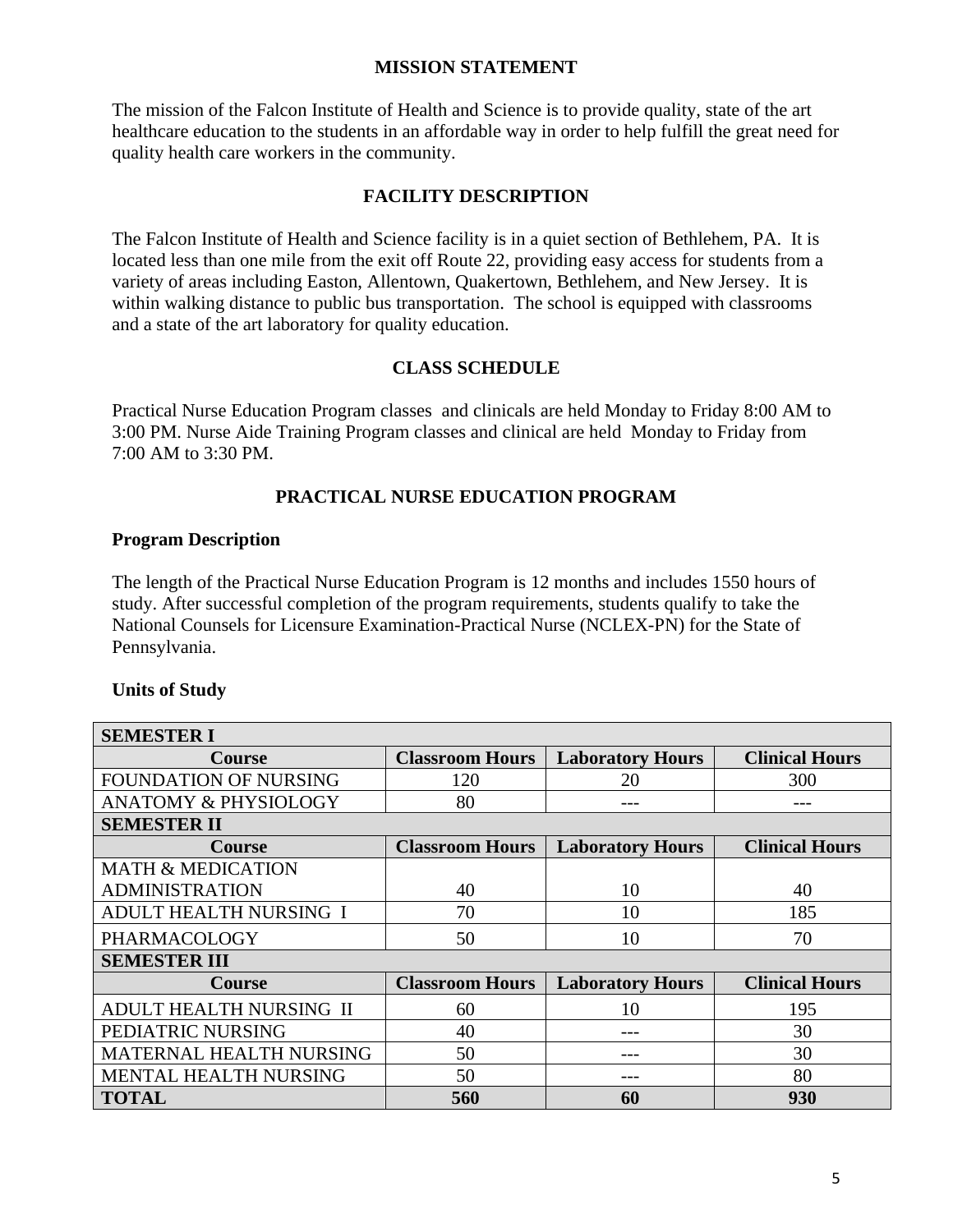#### **Educational Program Objectives**

Upon completion of the program, the graduate practical nurse will demonstrate the following entry level competencies:

- 1. Understands the importance of the school's nursing philosophy that caring comes before curing.
- 2. Utilizes the nursing process effectively in provision of care and health promotion of individual clients and families experiencing multiple health states in acute and long term health care settings.
- 3. Demonstrates satisfactory performance of psychomotor skills in caring for individual clients and families experiencing multiple health states in acute and long term health care settings.
- 4. Utilizes critical thinking and problem solving skills to make decisions concerning nursing care of individual clients and families experiencing multiple health states in acute and long term health care settings.
- 5. Apply critical thinking and the nursing process based on scientific and evidence-based nursing research to deliver care to client.
- 6. Utilize a holistic framework in nursing care for patients of all ages.
- 7. Demonstrates effective verbal and written communication with patients, families and healthcare team members.
- 8. Displays knowledge of appropriate conflict management skills in order to resolve conflicts.
- 9. Assists in development and implementation of a teaching plan for patients/clients and families in a variety of settings in order to assist them in maintaining their optimal level of wellness.
- 10. Demonstrates values, attitudes, and personal qualities reflecting a commitment to respect, human dignity and individual rights.
- 11. Performs all nursing functions within safe, legal and ethical parameters.
- 12. Students will have education and knowledge necessary to pass NCLEX PN Licensure Examination for the state of Pennsylvania.
- 13. Students will satisfactorily complete their nursing education.
- 14. Students will obtain the nursing education and skills to be effectively prepared for their role as healthcare providers.

#### **Admission Policy**

- 1. Applicant must complete the registration form.
- 2. Applicant is responsible for a \$100.00 registration fee. The registration fee is fully refundable if the student requests cancellation within five (5) calendar days after submitting the application. If the student leaves the program or decides not to attend for any reason, in order to return to the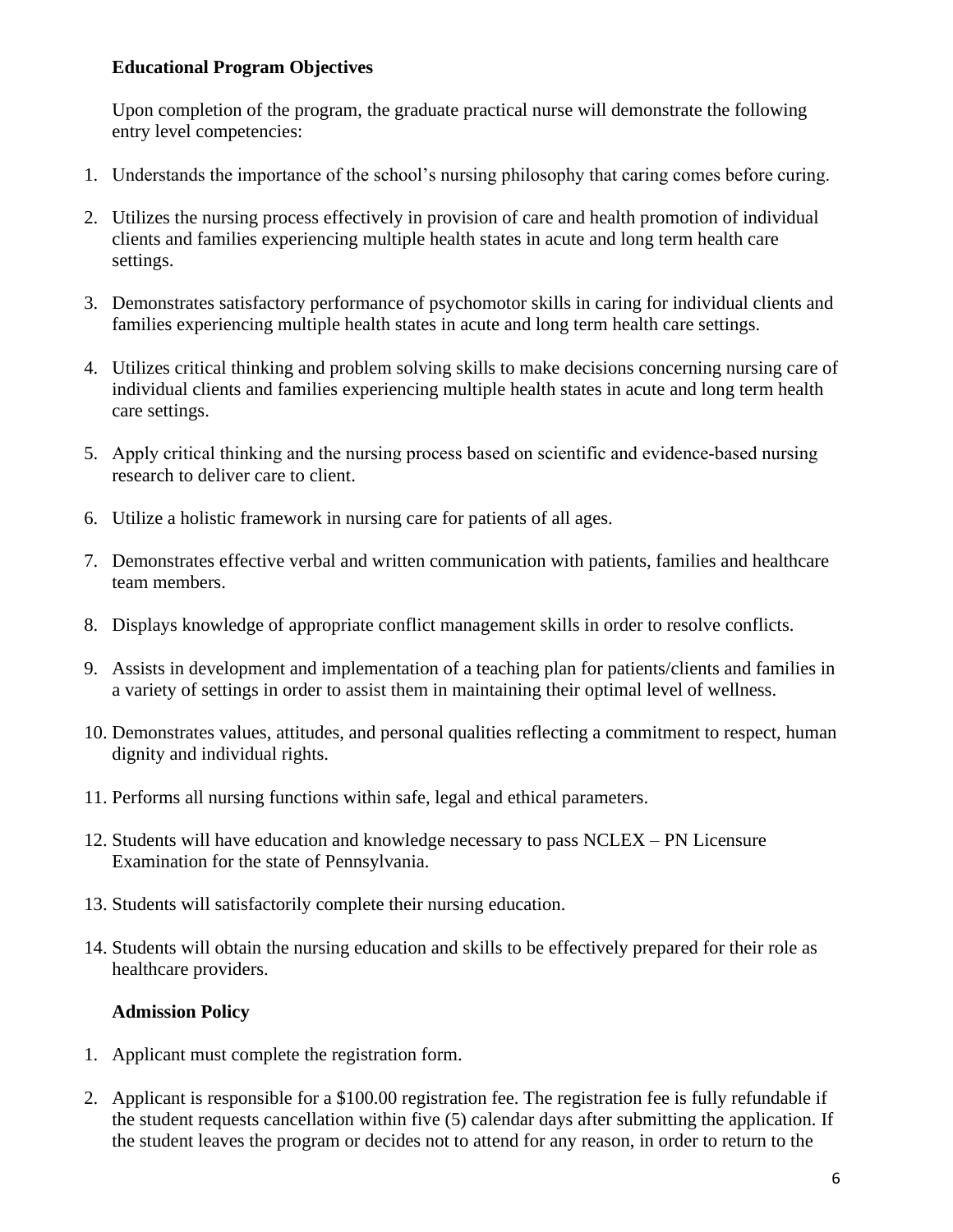Practical Nurse Education Program, student will be charged \$100.00 registration fee to hold their place on the next class roster.

- 3. All applicants must pass the Test of Essential Academic Skills (TEAS) test to be accepted in the Practical Nurse Education Program; they must score at least 46.8 in reading, and 37.5 in English. Applicants are allowed one re-take of the exam if they did not pass the first time. If the applicant does not pass the second time they must wait two years to retake the test, they may only take the test one time after the two years have passed. This will be their last and final attempt.
- 4. Applicant must submit proof of a high school diploma, General Education Development (GED), or high school equivalency. If high school diploma is not from the U.S., it must specify that it is the equivalent of a U.S. High School Diploma.
	- a. The procedures to evaluate the validity of a student's high school diploma includes that if the school or the Secretary has reason to believe that the diploma is not valid or was not obtained from an entity that provides secondary school education, the student will be required to provide validity from the credential evaluation agency. The report needs to be sent by the agency directly to the school. The student self-evaluation certification is not sufficient documentation and there is no appeal process if the school is unable to validate high school diploma.
	- b. For non- U.S. high school diploma completers, they must submit their credential evaluation report from the evaluation agency in the U.S. stating that their education is equal to a high school diploma or GED in the U.S. The school will accept high school evaluations only from the agencies that are members of the National Association of Credential Evaluation Services which can be found using the link below, or the student may request a list of acceptable agencies from the admissions office. https://www.naces.org/members

The high school evaluation report will be at the student's expense, and is not covered by Title IV funding.

- c. Falcon Institute of Health and Science does not admit any students under the Ability to Benefit criteria.
- 5. Applicant must be at least 18 years of age.
- 6 Applicants are required to submit PA Criminal History Record Check and FBI fingerprinting clearnce. For admission and progression into the Practical Nurse Education Program, the prohibited offenses listed in act 169 of 1996 must be excluded. Admission and progression into the program will be denied if applicant is on the List of Excluded Individuals/Entities from state or federal health care programs. The admissions coordinator will provide the applicant with a link that they can use to obtain the required background checks.
- 7. If applicant is not a citizen of the U.S., the applicant must submit a copy of their Resident Alien card (along with all other requirements as stated above).
- 8. Applicants must meet the following **Medical Screening Requirements:** 
	- a. Each student is required to submit documentation of a physical exam which must be performed within one (1) year prior to admission to the Practical Nurse Program
	- b. Applicant may submit documentation of a negative Two-Step Mantoux that is dated within one (1) year prior to admission. If the Two-Step Mantoux is documented as a positive result or history of a positive reaction, a negative chest x-ray less than five (5) years old must be submitted. In the event of known exposure, TB testing must be renewed.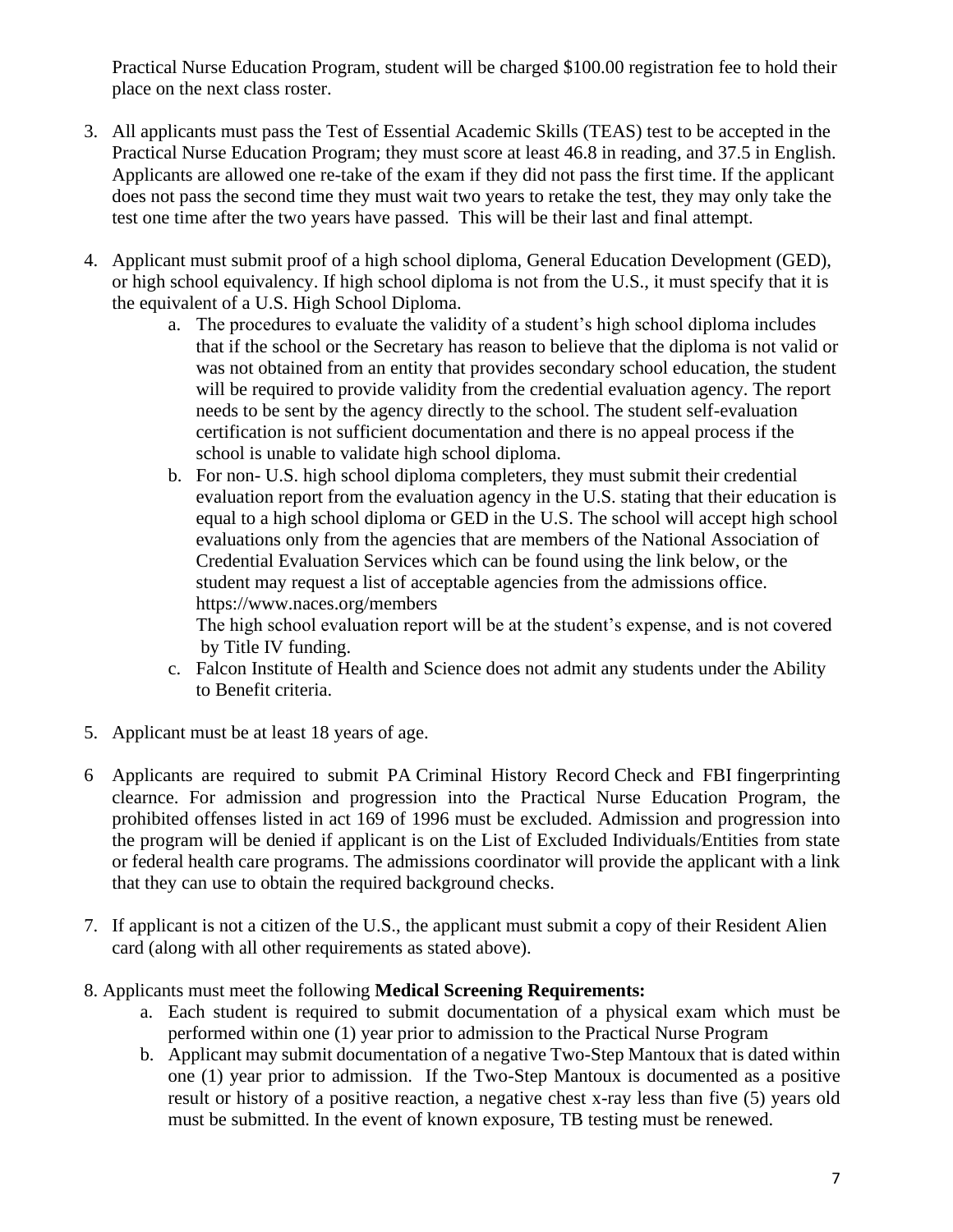c. Applicant will be required to submit to a urine drug screening test. The result of this test must be negative in order for the student to be accepted into the Practical Nurse Education Program.

\*If it is found that clinical site requires further testing, students will be required to submit to that prior to the start of clinical.

- 9. **Vaccination Requirements:** Applicant is required to obtain the documentation that they are up to date on the following vaccinations:
	- a. MMR (Measles, Mumps and Rubella)
	- b. TD (Tetanus and Diphtheria)
	- c. Hepatitis B
	- d. Varicella or history of Chicken Pox disease\*
	- e. Influenza (Update yearly)

\*If records of these vaccination/ immunizations cannot be obtained, blood titers are required to document immunity. If titer is negative, booster is required.

10. Applicant must submit PA State Child Abuse Registry clearance. The admissions coordinator will provide information as to how to complete this requirement, or the applicant may visit the following link

<https://www.compass.state.pa.us/cwis/public/home> Indicate "School" as the "Purpose of Clearance". This clearance takes 6-8 weeks for processing.

**\*If applicant does not pass the Entrance Test background check there is no reason to bear the expense of the physical examination or drug screening test; therefore they may wait until after they obtain the result of the TEAS testing and background checks to have the physical exams and drug screening if they so choose.**

- 11. All applicants must submit copy of current Basic Life Support (BLS) for the Healthcare Professional certification card.
- 12. All applicants must purchase malpractice insurance prior to start of clinical rotation.

\*It is recommended that students also purchase health insurance.

# **Satisfactory Academic Progress (SAP) Policy**

#### **Grading**

1. Grades represent the individual student's mastery of course and clinical objectives. Grades will be assigned both a numerical value and letter grade based on the following scale:

| А | 90-100%        | 4.0 |
|---|----------------|-----|
| В | 81-89%         | 3.0 |
| U | 75-80%         | 2.0 |
| E | 74.9% or below | 0 0 |

\*Grades are not rounded

- 2. Semester I includes two courses:
	- a. Foundation of Nursing
	- b. Anatomy and Physiology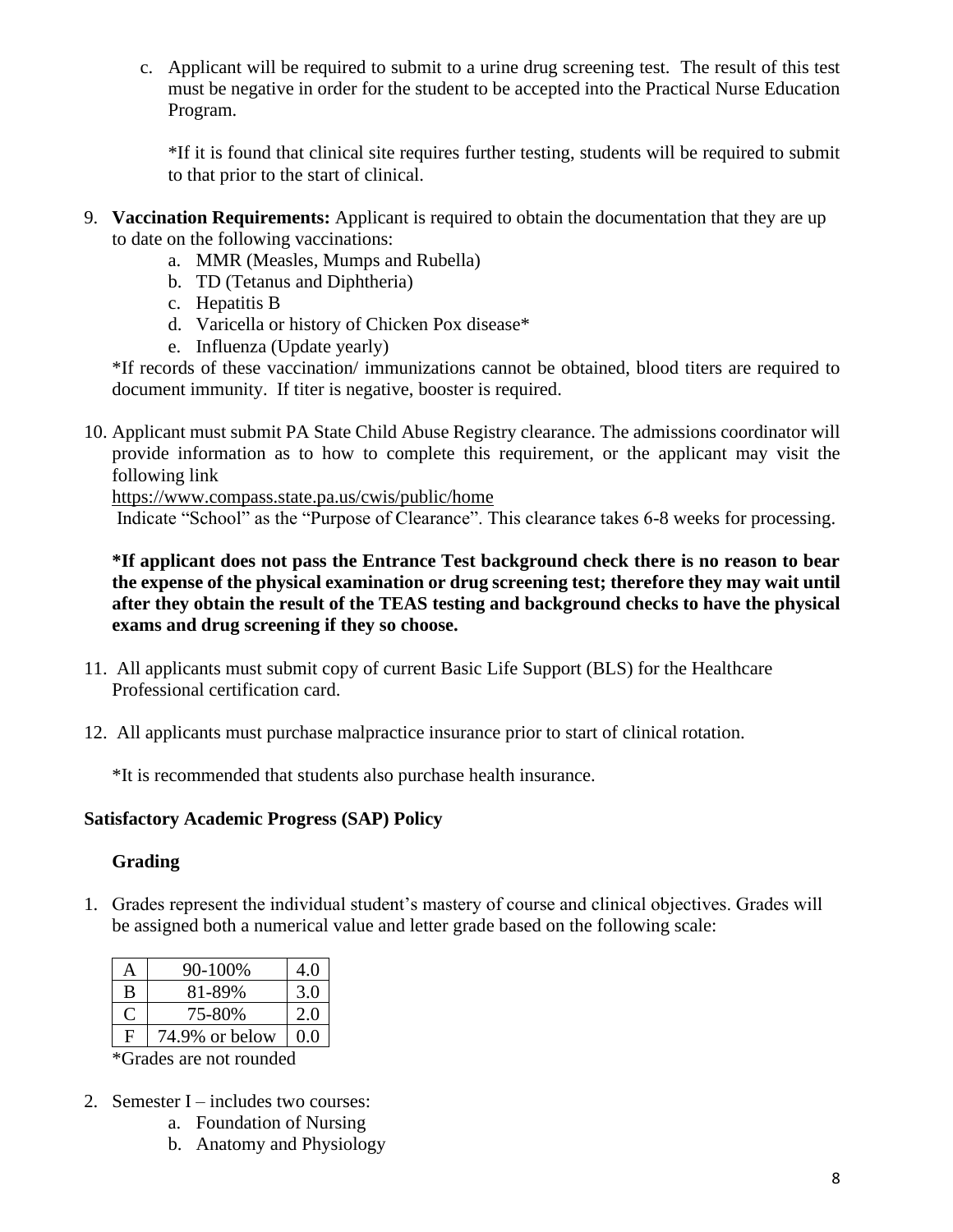The student must score 75% in each of the semester I courses in order to progress to the next semester.

If a student passes Anatomy and Physiology with a 75%, the course does not have to be repeated even if the student does not pass Foundation of Nursing. If the student does not pass Foundation of Nursing with a 75% and a Level 1 on proctored exam, but passes Anatomy and Physiology, only Foundation of Nursing must be repeated before student moves into Semester II. Readmission will be based on space availability in the following class. There will be no additional charge to repeat the courses; students have only one chance to repeat the courses and no additional attempts to attend the course will be allowed. In order to complete the program within the maximum timeframe allowed, the student must

attend the course in the very next class that is offered.

- 3. Semester II includes three courses:
	- a. Math and Medication Administration
	- b. Adult Health Nursing I
	- c. Pharmacology

The student must score 75% in the Math and Medication Administration course in order to progress to the next course, which is Adult Health Nursing I.

The student will earn one grade for completing Adult Health Nursing I and Pharmacology combined; the student must score 75% or above for this combined grade in order to progress to Semester III.

The student must also reach Level 1 on the ATI Foundation of Nursing Proctored Test in order to progress to Semester III. Students are permitted to retake the Proctored Assessments two times to achieve a Level 1 (3 attempts total).

If one of these courses is failed, both courses in Semester II must be repeated in order to assist the student toward their greatest amount of success; readmission will be based on space availability in the following class. There will be no additional charge to repeat the courses; students have only one chance to repeat the courses and no additional attempts to attend the course will be allowed.

 In order to complete the program within the maximum timeframe allowed, the student must attend the course in the very next class that is offered.

#### 4. Semester III – includes four courses:

- a. Adult Health Nursing II
- b. Mental Health Nursing
- c. Maternal Health Nursing
- d. Pediatric Nursing

The student must score 75% or above in the Adult Health Nursing II course in order to progress to the next courses, which is Mental Health Nursing, Maternal Health Nursing, and Pediatric Nursing.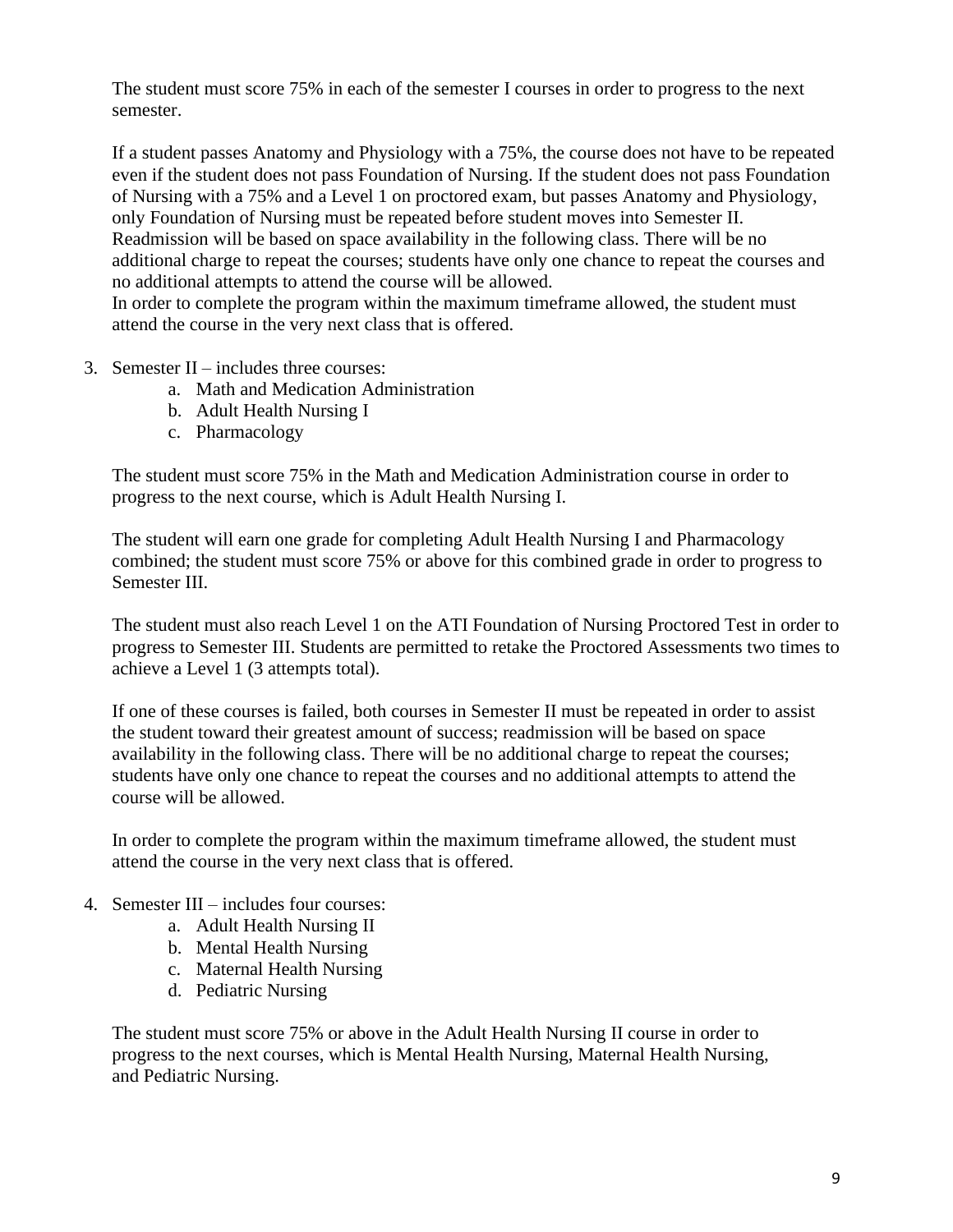The student must also reach Level 1 on the ATI Med/Surg Proctored Test in order to progress to the next courses, which are Mental Health Nursing, Maternal Health Nursing, and Pediatric Nursing.

The student will earn one grade for completing Mental Health Nursing, Maternal Health Nursing, and Pediatric Nursing combined; the student must score 75% or above for this combined grade in order to graduate.

If one of these courses is failed, all courses in Semester III must be repeated in order to assist the student toward their greatest amount of success; readmission will be based on space availability in the following class. There will be no additional charge to repeat the courses; students have only one chance to repeat Semester III and no additional attempts to attend the course will be allowed.

 In order to complete the program within the maximum timeframe allowed, the student must attend the course in the very next class that is offered.

At the conclusion of Semester III, the student will take the ATI Comprehensive Predictor Exam to demonstrate successful application of content learned throughout the practical nurse program. A score of 65% or better must be earned, see ATI Testing Policy for further information.

- 5. Achievement of clinical objectives is evaluated via course specific clinical evaluation tools on a pass/fail basis.
- 6. Students must pass both the classroom and clinical portions of the course to receive a satisfactory grade for the course, enabling progression in the program. All PN nursing semesters have concurrent clinical time.
- 7. All classroom, clinical, and lab hours must be completed in order to progress to the next course.

# **Attendance**

1. Student absence from scheduled nursing classes, laboratories or clinicals are strongly discouraged. Attendance is recorded for each class, lab and clinical day by the instructors. A maximum absent time of 35 hours is allotted during the course of the Practical Nurse Education Program.

\*IT IS THE STUDENT'S RESPONSIBILITY TO KEEP A RECORD OF THEIR TIME MISSED, SO THAT THEY WILL BE AWARE WHEN THEY ARE APPROACHING 35 HOURS, IN ORDER TO AVOID RISK OF LOSING THEIR FINANCIAL AID.

- 2. Absence on the day of a scheduled examination is strongly discouraged. Five percentage points are deducted for each quiz or exam missed on the scheduled day and time it is given. The Test Taking Policy and Exam Make-Up Policy provide further details on these occurrences.
- 3. Absence from the clinical area due to communicable illness, or change in health condition, will require written documentation from a physician or other acceptable authority to be presented upon return to the school stating the student meets Physical Requirements to return to school.

The student must fill out a Clinical Make Up form for an excused absence, the next school day after a missed clinical; this is time sensitive to ensure ability to schedule make up.

4. The student is required to notify the instructor a minimum of one hour prior to the start of clinical, theory or lab, if they will be absent that day. Failure to provide appropriate notification will be considered an unexcused absence.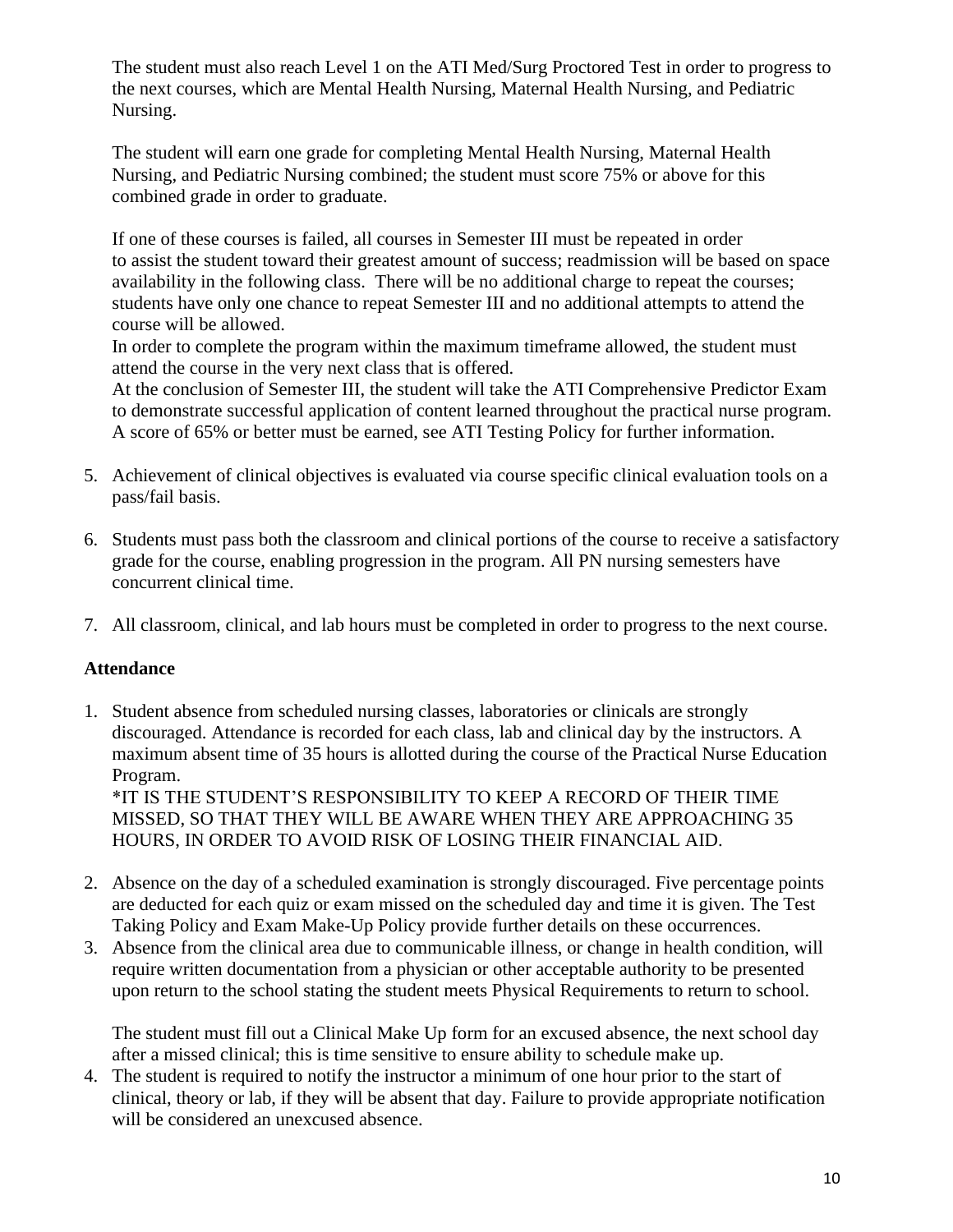- 5. Tardiness is considered unprofessional behavior and will not be tolerated.
	- a. Discipline for tardiness in the classroom and laboratory setting will be at the discretion of the instructor.
	- b. Repeated tardiness may require the student to miss clinical or class that day and the day will be considered as an unexcused absence.
- 6. Students must be prepared for each clinical day, prepared to promptly begin at 8:00 am with all necessary supplies. Students who are not prepared for the clinical day will be dismissed by the clinical faculty for the day. Dismissal for lack of preparation is counted as an unexcused clinical absence. Clinical documentation and assignments are due on the date and time assigned by the instructor.
- 7. Excused absences must be approved by the Program Director. Excused absences consist only of the following reasons:
	- Road closure or "No Unnecessary Travel" advisories with documentation of proof
	- Jury duty and mandated court appearances with documentation of proof
	- Military service with documentation of proof
	- Medical documentation for communicable disease
	- Medical documentation for student illness or injury
	- Observance of a Religious holiday must be approved one week in advance
	- Unplanned hospitalization of the student or first degree relative with documentation of proof
	- Funeral of a first degree relative with documentation of proof

First degree relatives include:

- Spouse
- Child
- Sibling
- Parent
- Grandparent
- Mother/Father-in-laws
- 8. Unexcused absences consist of the following reasons, including but not limited to:
	- student illness with no medical documentation,
	- family member illness with or without medical documentation
	- childcare problems
	- transportation problems

Students are encouraged to use good judgment about their health and safety and protection of the health and safety of patients and others when deciding whether or not to attend.

- 9. If the student is delinquent in paying for their tuition on a timely basis, they will not be allowed to attend classes until the student brings these payments up to date. The dates missed are considered being absent and the student is required to follow the policies as outlined for a student who is tardy or absent and make up time policy.
- 10. The student must remain in good standing with this attendance policy in order to progress between semesters. Unexcused absent time must stay below 35 hours throughout the duration of the program; a maximum of 24 hours of excused time is eligible for make up in each semester with appropriate documentation.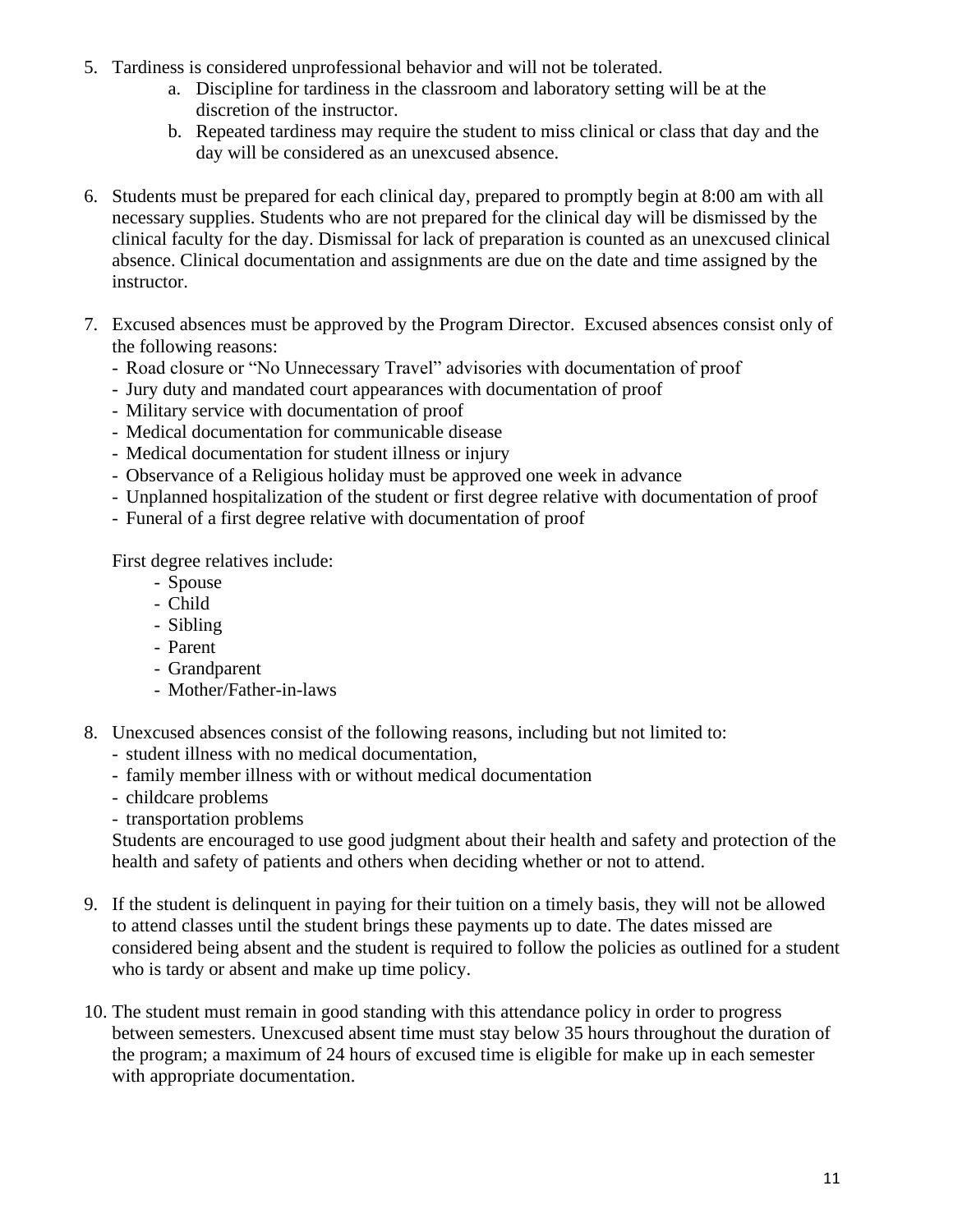## **Evaluation of Student Progression to remain eligible for Title IV funding**

In order to remain eligible for Title IV funding, each student must meet the satisfactory progress requirement at the completion of each payment period term, which will be evaluated as following:

- First Payment Period (First Evaluation Point) - after completion of the first 450 hours/ 15 weeks of the program

- Second Payment Period (Second Evaluation Point) after the completion of the second 450 hours/15 weeks of the program (900 hours of the program)
- Third Payment Period (Third Evaluation Point)- after the completion of an additional 325 hours/ 11 weeks of the program (1225 hours of the program)

- Fourth Payment Period (Fourth Evaluation point) – after the completion of the final 325 hours /11 weeks of the program (1550 hours of the program)

The students must maintain a minimum of a 2:00 GPA, and a minimum of 92% attendance at the completion of each payment period. Also, to proceed to the next payment period, the students must successfully pass lab, clinical portion, ATI requirements for the course and met the requirements for maximum timeframe allowed.

If the student's grades, attendance, and/or maximum time frame do not meet Satisfactory Academic Progress standards, and the Program Director determines that the student has the ability to be successful, the student is placed on Title IV, HEA financial aid warning status.

At the end of the Title IV, HEA financial warning period if student is not meeting satisfactory progress, financial aid will be terminated.

The student may apply for a Title IV, HEA financial aid appeal by completing an appeal form. If appeal is approved, student will be placed on Title IV, HEA financial aid probation for one additional payment period and will remain eligible for Title IV, HEA financial aid. At this time a student may be placed on an Academic Plan as applicable.

At the end of the Title IV, HEA probation, if student is not successful, they will be terminated. However, if student was on a Academic Plan during probation and was making progress on their Academic Plan as applicable, they may be allowed an extended period to meet satisfactory progress standards and continue Title IV, HEA financial aid eligibility. If student continues to be unsatisfactory, they will be terminated from the program.

# **Make Up Time Policy**

- 1. No make-up time is allowed for unexcused absences. Unexcused absences consist of the following reasons, including but not limited to:
	- Student illness with no medical documentation,
	- Family member illness with or without medical documentation
	- Childcare problems
	- Transportation problems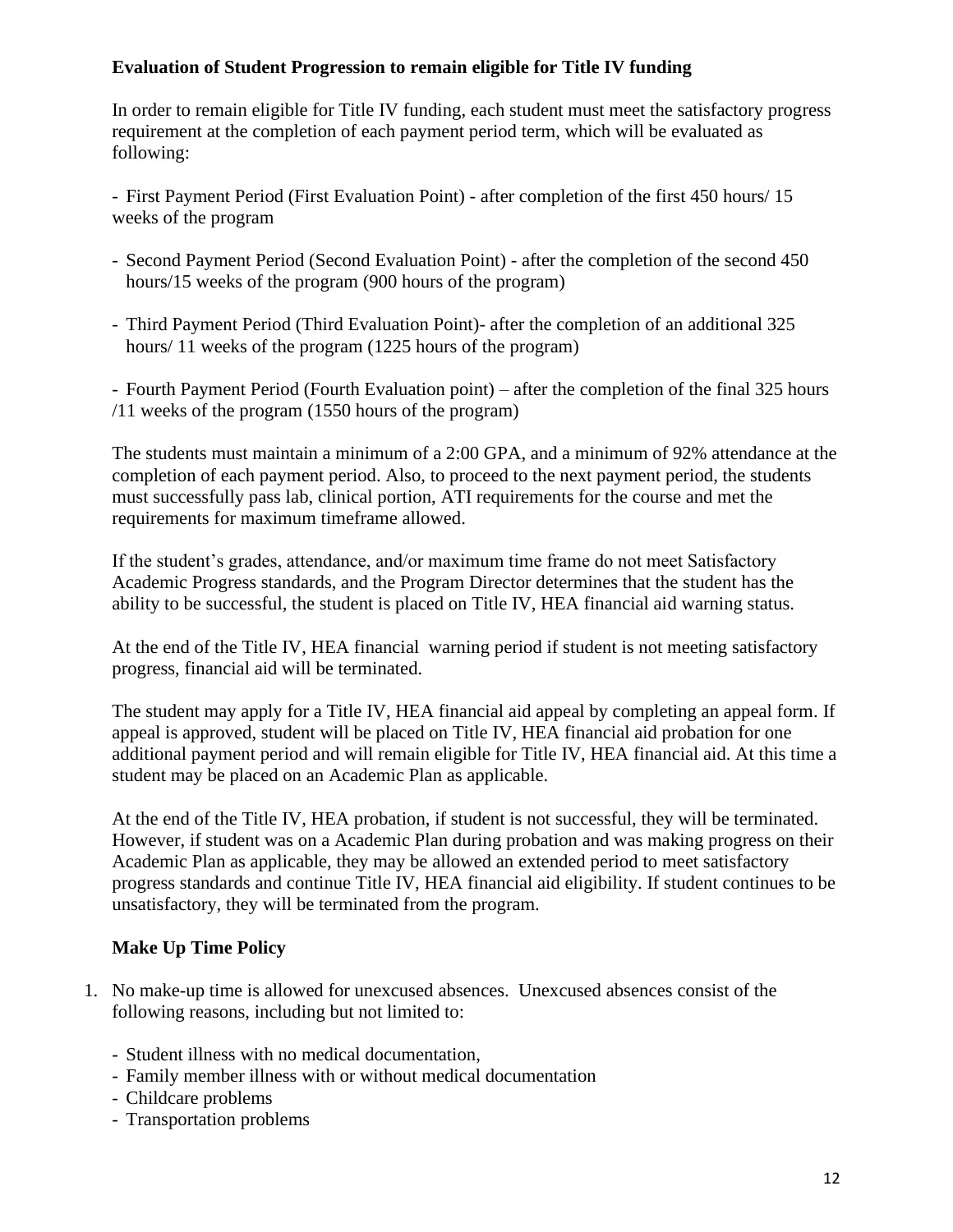\*Students are only permitted to be absent for a total of 35 hours during the entire program; the student MUST stay below 35 hours missed in order to continue to receive financial aid

- 2. Make up time is allowed only for excused absences; a maximum of 24 hours is eligible for make-up per semester, only with appropriate approved documentation. It is the student's responsibility to schedule a meeting with the instructor to make a plan for make-up time. The student MUST stay below 35 hours of missed time whether excused or unexcused. Excused absences consist of the following reasons:
	- Road closure or "No Unnecessary Travel" advisories with documentation of proof
	- Jury duty and mandated court appearances with documentation of proof
	- Military service with documentation of proof
	- Medical documentation for communicable disease
	- Medical documentation for student illness or injury
	- Observance of a Religious holiday must be approved one week in advance
	- Unplanned hospitalization of the student or first degree relative with documentation of proof
	- Funeral of a first degree relative with documentation of proof

First degree relatives include:

- Spouse
- Child
- Sibling
- Parent
- Grandparent
- Mother/Father-in-laws
- 3. The student must fill out a Clinical Make Up form the next school day after a missed clinical. All missed clinicals must be made up. This is time sensitive to ensure ability to schedule make up.

If, for any reason, the student cannot attend the make-up time that has been scheduled with the instructor, the student will be required to meet with the Program Director. The Program Director will check the availability of the instructors to schedule another date and time; the student will then be required to pay \$38.00 per hour for the make-up time.

Make up time at clinical agencies will need to be made up in no less than seven (7) hour increments.

\*IT IS NOT THE INSTRUCTOR'S RESPONSIBILITY TO REMIND YOU THAT YOU ARE APPROACHING 24 HOURS. ONCE YOU HAVE MISSED 24 HOURS OF MISSED EXCUSED TIME, IT IS YOUR RESPONSIBILITY TO IMMEDIATELY HAVE A MEETING WITH YOUR INSTRUCTOR WHO WILL SCHEDULE YOUR MAKE-UP TIME AT NO ADDITIONAL COST.

#### **Tuition Cost and Fees**

| <b>Registration Fee</b>                                |                          | \$100.00 |
|--------------------------------------------------------|--------------------------|----------|
| Billed Expenses – can be applied to Financial Aid      |                          |          |
| <b>Tuition Fee</b>                                     | $\overline{\phantom{0}}$ | \$23,000 |
| Text Books (Students may purchase or rent elsewhere) - |                          | \$501.75 |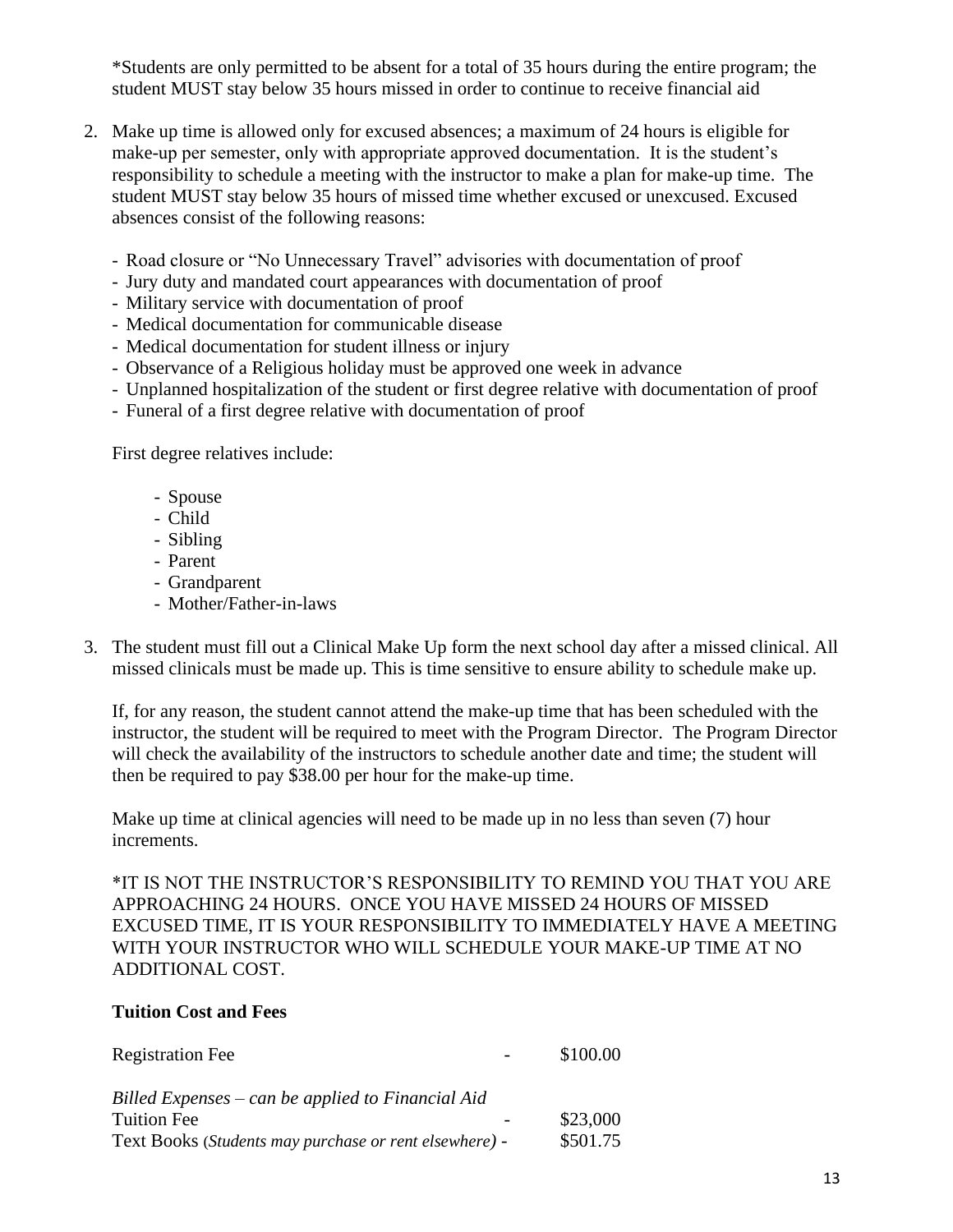| \$110.00  |
|-----------|
| \$1700.00 |
| \$40.00   |
|           |
|           |
| \$45.00   |
| \$35.00   |
| \$100.00  |
| \$50.00   |
| \$317.00  |
| \$50.00   |
| \$50.00   |
|           |

*Required Items Not Included in Tuition or Billed (*Note: the cost for the expenses listed below, were the costs at the time of the catalog production and from single third party providers. Fee may differ at the time the expenses are incurred)

| Physical Exam and Immunization         | \$150.00       |
|----------------------------------------|----------------|
| Child Abuse                            | \$13.00        |
| <b>BLS</b> for HealthCare Providers    | \$19.99        |
| <b>Non Billed Expenses (Estimates)</b> |                |
| Personal Expenses Dependent            |                |
| Room & Board                           | $$100/m$ onth  |
| Transportation                         | $$100/m$ onth  |
| Personal                               | \$183/month    |
| Personal Expenses Independent          |                |
| Room & Board                           | $$1110/m$ onth |
| Transportation                         | \$333/month    |
| Personal                               | \$335/month    |
|                                        |                |

The school will NOT bill students for these costs, they are simply estimates to help students plan for living costs and other and out-of-pocket expenses while attending school.

*After successful completion of the Program and PA State Board of Nursing's requirements, there will be an additional fee for the National Council Licensure Examination (NCLEX). This fee must be paid directly to the Pearson Vue, not to the Falcon Institute of Health and Science. The Pearson Vue will issue a receipt of payment to each student who pays for the NCLEX.* 

#### **Tuition Obligation**

Regardless of the student's funding source tuition is due and payable on the first day of the period of obligation as outlined in the payment period chart below:

1<sup>st</sup> payment period 1-450 hours  $2<sup>nd</sup>$  payment period 451 – 900 hours 3<sup>rd</sup> payment period 901-1225 hours 4<sup>th</sup> payment period 1226-1550 hours

#### **Graduation Requirements**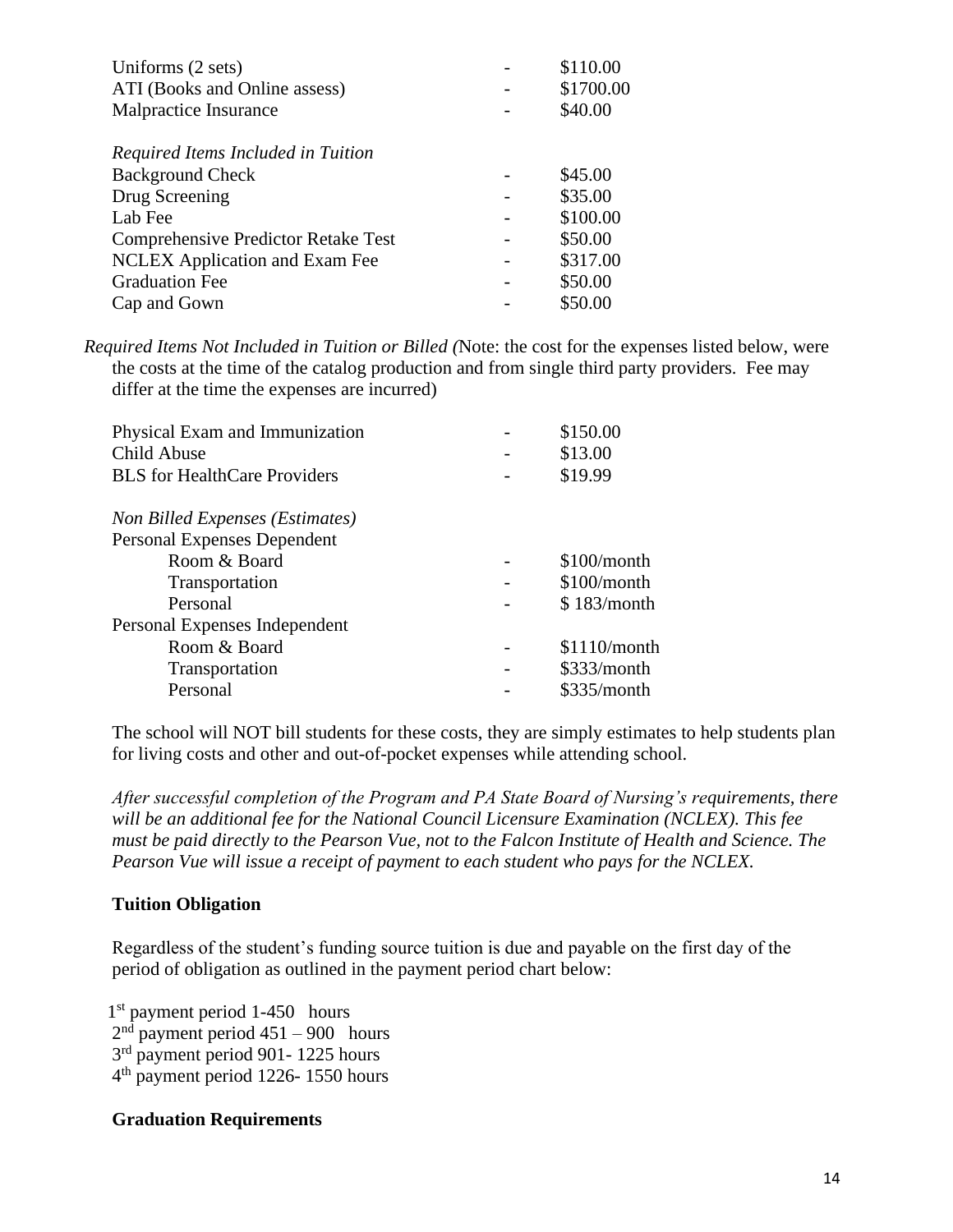In order to graduate from the Practical Nursing Program, the student must:

- 1. Achieve a minimum of 75% exam average in all theory courses
- 2. Satisfactorily meet all ATI testing and remediation requirements
- 3. Satisfactorily meet all program requirements
- 4. Satisfactorily meet all clinical objectives
- 5. Pay all graduation fees and outstanding debts
- 6. Complete a minimum of 1,500 program hours

## **Credential Awarded at Graduation**

Upon graduation, students will be given a diploma.

## **Licensure Requirements**

The following are requirements for each student in order to be eligible to take the licensing examination provided by the National Council for State Boards of Nursing (NCLEX):

- 1. The student must have completed the prescribed curriculum, successfully completing all required courses with a final grade point average of at least 2.00.
	- a. The student must have the recommendation of the faculty.
	- b. Financial obligations must be met.

\*There are fees associated with both the test administration and license acquisition. Additional information concerning this procedure will be provided to the students at the appropriate time within the program.

- 2. A person convicted of any felonious act, as described below, may be prohibited from licensure by the Board of Nursing.
	- a. Any student who has been convicted of a felonious act prohibited by the act of April 14, 1972 (P.L. 223, No. 64) known as "The Controlled Substance, Drug, Device, and Cosmetic Act"
	- b. Any student who has been convicted of a felony relating to a controlled substance in a court of law of the United States or any other state, territory, or country unless:
		- 1. At least ten years have elapsed from the date of the conviction;
		- 2. The applicant satisfactorily demonstrates significant progress in personal rehabilitation since the conviction to the PA Board of Nursing such that licensure should not create a substantial risk of further violations; and the applicant otherwise satisfies the qualifications contained in this act at the time of application for licensure.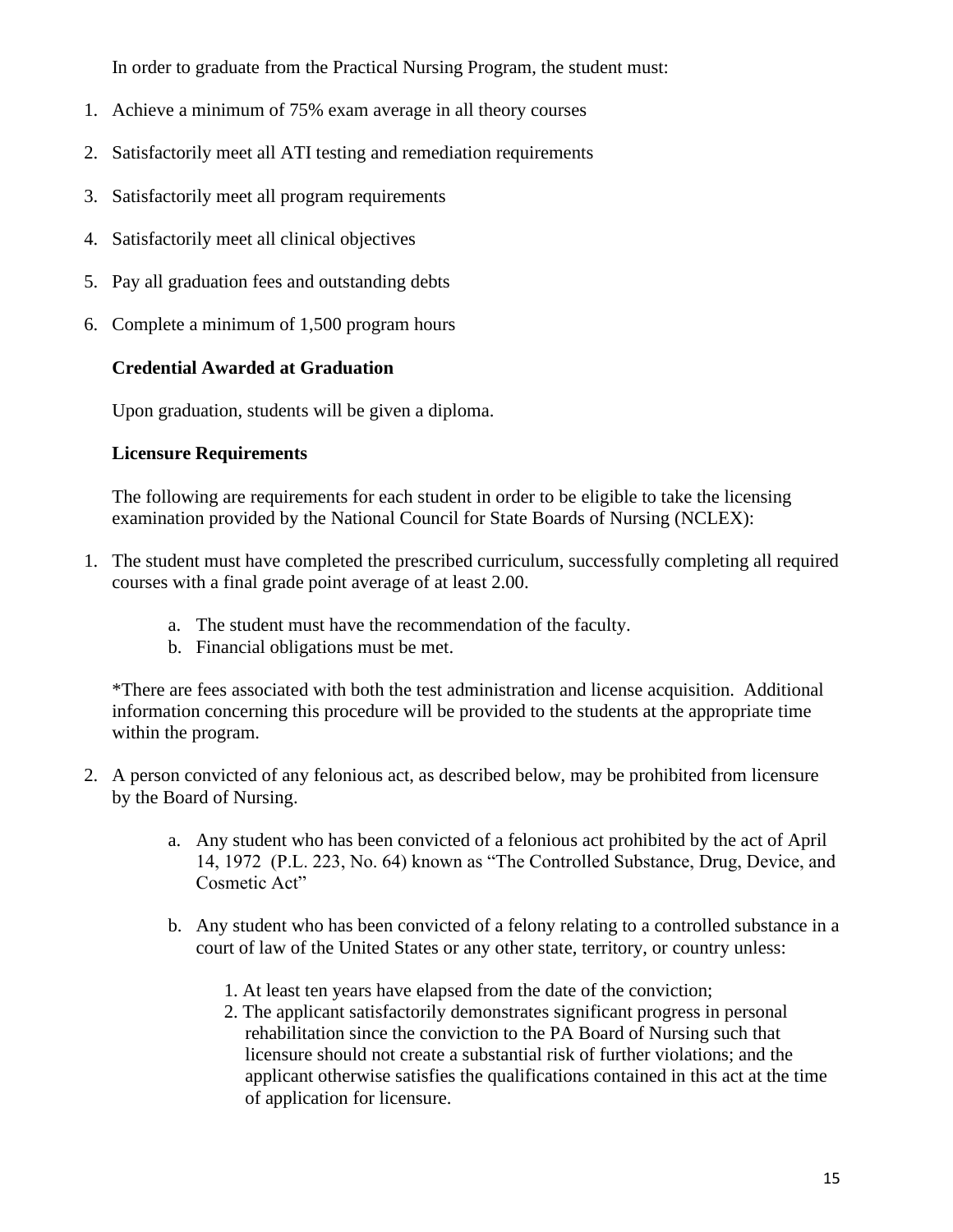\*Students who have known convictions must meet with the Program Director prior to the start of the program to discuss the possibilities of completing a nursing education program and achieving licensure.

\*The State Board of Nursing in Pennsylvania requires the applicant to report any misdemeanor or illegal act associated with alcohol or substance abuse.

3. For senior- level students the transcript and Nursing Education Verification (NEV) form will be withheld until all program requirements are met.

#### **Leave of Absence**

Student seeking a leave of absence must submit a written request to the Program Director. Student can take multiple leaves of absence. The total of all leaves of absence may not exceed 180 days in any 12 month period.

Students who are on leave for more than 180 days in 12 month period may be withdrawn from the program and asked to re-apply. These restrictions do not include time spent in the military.

In the event the student fails to return from a leave of absence refunds due to the appropriate financial aid program will be made within 30-calender days of the date the student was scheduled to return from a leave of absence.

For Federal Loan Borrowers-

If student fails to return from leave of absence, the period of leave of absence will reduce the grace period; the time that the student uses from their leave of absence will be deducted from their maximum allowed grace period of six months.

#### **Financial Aid Policies**

#### *Financial Aid Staff*

If you have questions, you may call the financial aid staff at the school at 610 - 253-2527 Monday to Friday from 8:00 am to 3:30 pm.

#### *Financial Aid*

Falcon Institute of Health and Science participates in the Federal Pell Grant Program and Direct Loan (DL) Programs, and State Funding Programs as described below:

#### 1. Federal Pell Grant

Federal Pell Grant is a grant and does not need to be paid back and must be considered before any loan funding. For more information visit the link provided below:

<https://studentaid.ed.gov/sa/types/grants-scholarships/pell>

*2. Federal Direct Subsidized and Unsubsidized Stafford Loan*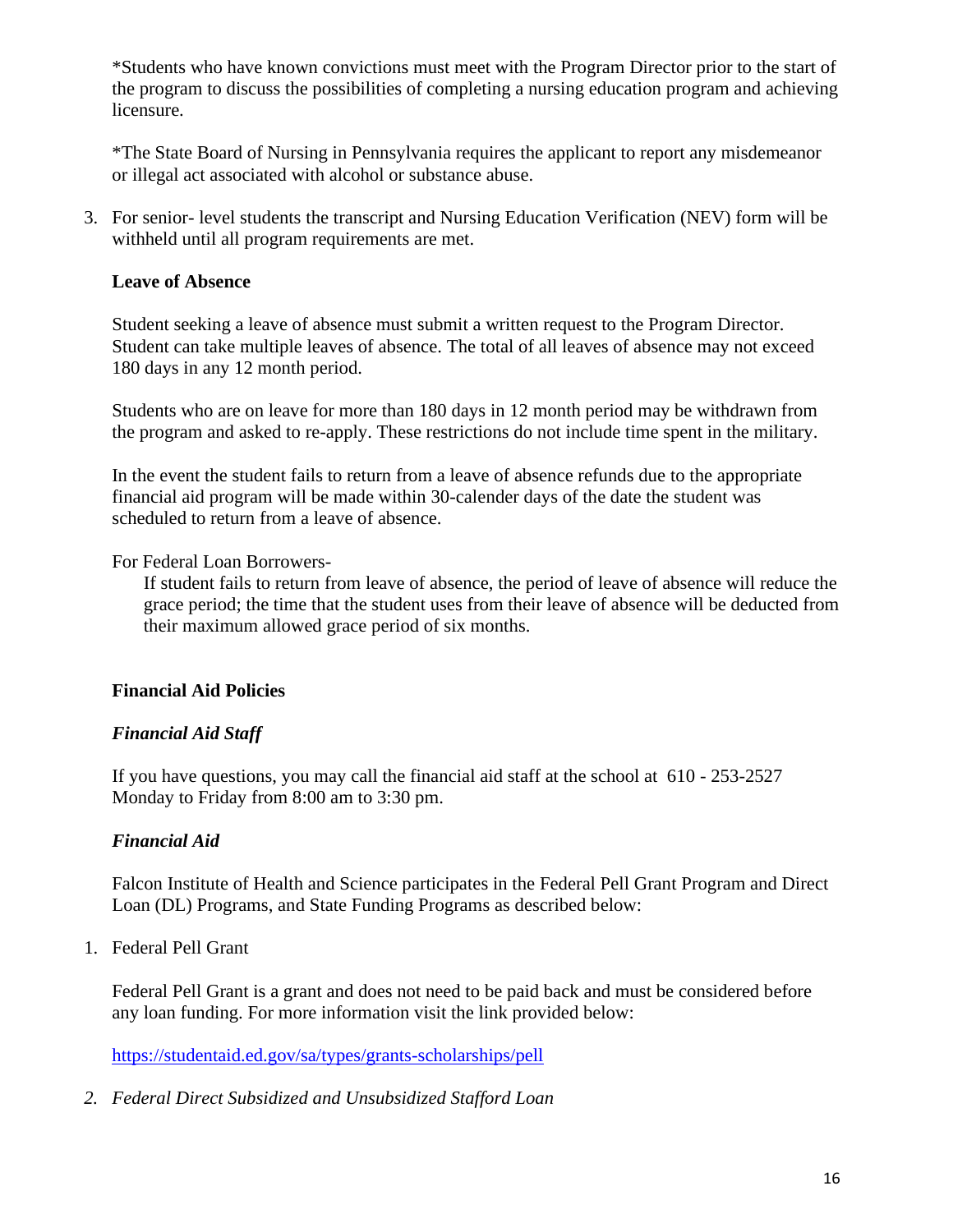Subsidized Loan –

Students may be eligible based on need. The subsidized has a fixed interest rate. The federal government pays the interest on the loan while the student is in attendance at least halftime. Repayment begins six (6) months after the last day of attendance or once the student falls below half-time status

Unsubsidized Loan –

Available to dependent and independent students who need additional assistance to help pay their education costs. The student is responsible for the interest payments on the loan while in school. The interest rate is fixed and repayment begins six (6) months after the last day of attendance or once the student falls below half-time status.

For more information, visit the link provided below. <https://studentaid.ed.gov/sa/types/loans/subsidized-unsubsidized>

3. Federal Parent Plus Loan

Federal Parent Plus Loans Federal loans are available to parents of dependent students. Parents can borrow up to the cost of attendance, less other financial aid received. Approval is based on the parent(s) credit history and repayment begins sixty (60) days from the last disbursement of the loan.

4. Veterans Education Benefits

Falcon Institute of Health and Science accepts Veterans Educational Benefits under the GIBill® for eligible veterans. Falcon Institute of Health and Science is approved for the training of veterans and eligible veterans' dependents. Students must apply for these benefits prior to admission and must submit the application to the Falcon Institute of Health and Science's certifying official. For more information, visit the link provided below.

<https://www.va.gov/>

5. Trade Adjustment Act Benefits

Falcon Institute of Health and Science accepts students eligible for the Trade Adjustment Act benefits approved by Department of Labor and Industry. For more information, visit the link provided below.

[https://www.uc.pa.gov/unemployment-benefits/federal/Pages/Trade-Adjustment-Assistance-](https://www.uc.pa.gov/unemployment-benefits/federal/Pages/Trade-Adjustment-Assistance-2009-(TAA).aspx)[2009-\(TAA\).aspx](https://www.uc.pa.gov/unemployment-benefits/federal/Pages/Trade-Adjustment-Assistance-2009-(TAA).aspx)

6. PA Career Link

Falcon Institute of Health and Science is approved Service Provider for Commonwealth Workforce Development. Eligible students may receive grants through PA Career Link. For more information, visit the link provided below.

<https://www.pacareerlink.pa.gov/jponline/>

7. Payment Plans and Institutional Loans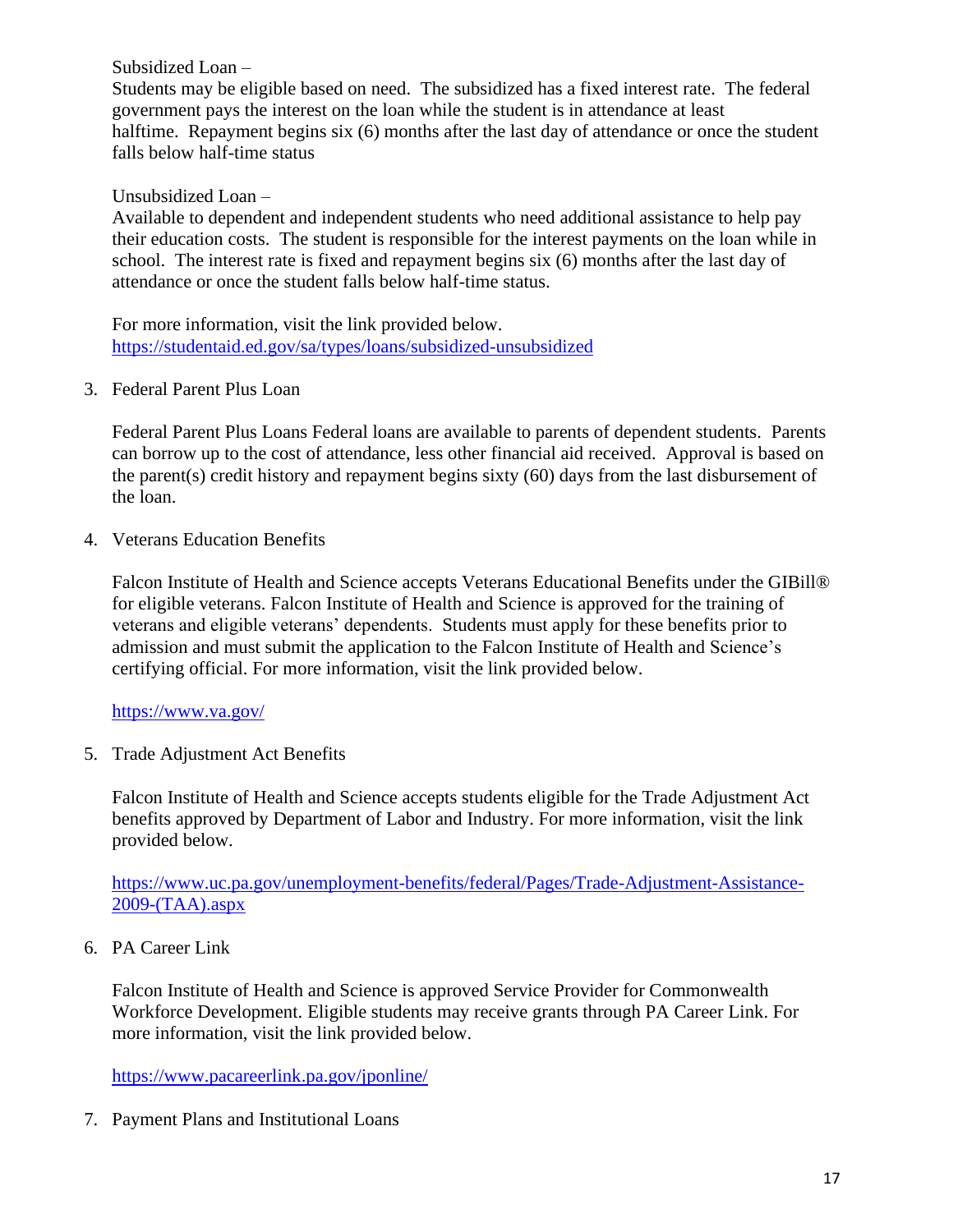If financial aid and awards are not enough to cover your tuition cost, Falcon Institute of Health and Science offers a variety of plans to help you finance any remaining balance.

# *Financial Aid Packaging Policy*

This policy has been developed to ensure consistency to all financial aid applicants. In order to assist students in financing their education, we offer financial aid to all students who qualify, as follows:

- 1. First, the applicant should apply for the Free Application for Federal Student Aid (FAFSA), which is available through the student financial aid office and also at [\(www.fafsa.ed.gov\)](http://www.fafsa.ed.gov/). Follow all instructions carefully to ensure a timely financial aid process.
- 2. The Financial Aid staff will review the National Student Loan Data System (NSLDS) prior to awarding loans to review any prior loan history, default status, Pell Grant overpayment, lifetime limit on Pell and Subsidy Usage Limit
- 3. Falcon Institute of Health and Science uses the criteria established by the U.S. Department of Education for processing financial aid applications. In order to be eligible for the financial aid, applicants must meet the student eligibility requirements that have been set by the U.S. Deptartment of Education as follows:
	- a. Demonstrate financial need
	- b. Possess a high school diploma, GED or equivalent
	- c. Be enrolled in an eligible program
	- d. Be a U.S. citizen or eligible non-citizen
	- e. Maintain a satisfactory academic progress as determined by the school.
- 4. Calculation of Financial Need:

A student's need is determined by the following formula which has been established by the U.S. Deptartment of Education:

[Cost of attendance (COA)] minus [expected family contribution (EFC) from ISIR/SAR]  $=$  financial need

 $COA-EFC = Financial Need$ 

- 5. Estimated Financial Aid
	- a. Pell Grant: Eligible amount determined by EFC from ISIR/SAR
	- b. Career Link / TAA/ Veterans Benefits/ Scholarship: Eligible amount varies
	- c. Direct Subsidized Loan amounts for **independent and dependent students**  1. 1st year \$3500 2. 2nd year \$4500
	- d. Unsubsidized loan amounts: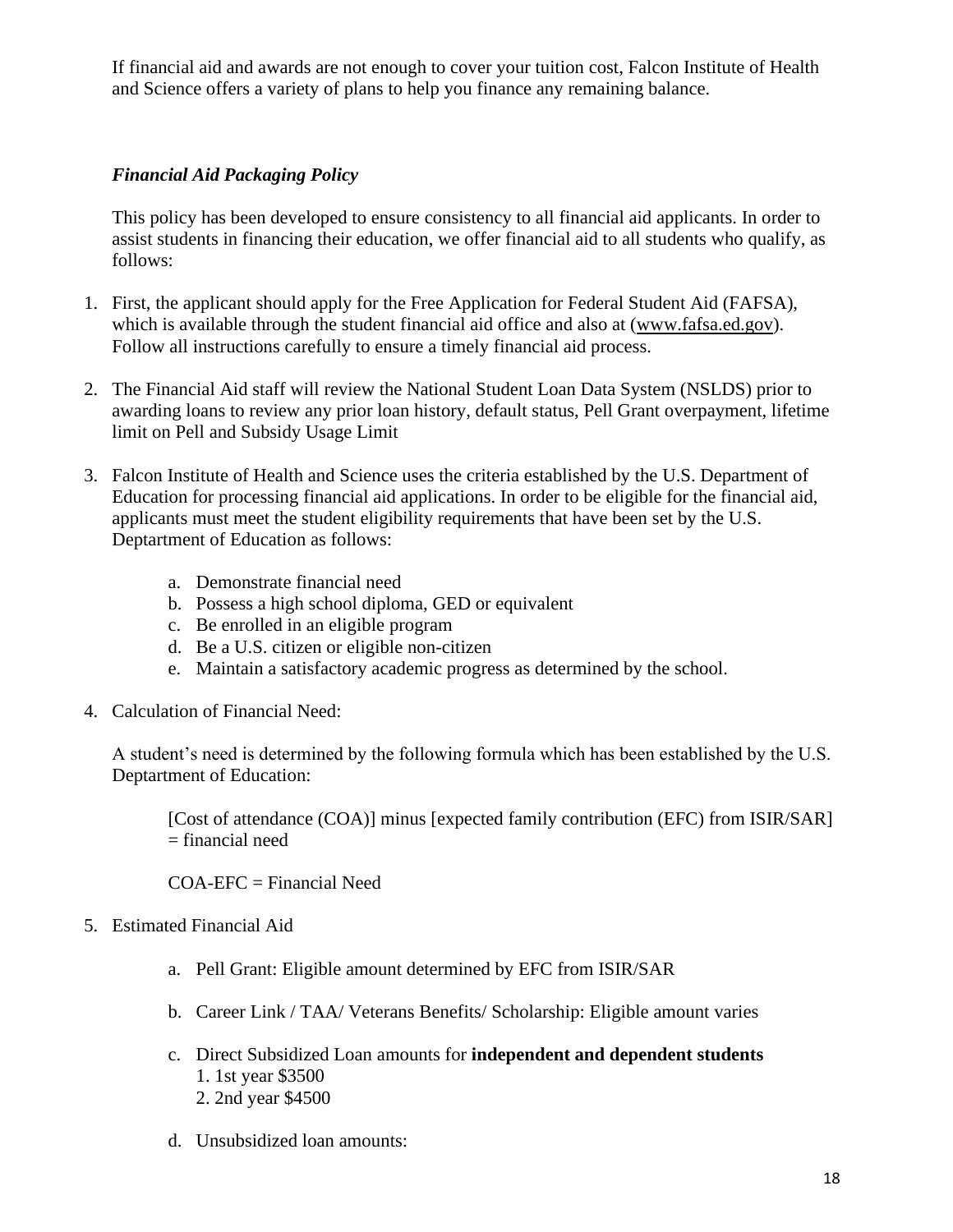- 1. Independent students
	- a. 1st year \$6000
	- b. 2nd year \$6000
- 2. Dependent students
	- a. 1st year \$2000
	- b. 2nd year \$2000

\*Note: Aggregate loan limits are \$57,500.

e. Direct loans can never exceed the cost of attendance minus EFC minus EFA

Subsidized loans are based on financial need with the following formula:

[Cost ofAttendance (COA)] minus [Expected Family Contribution (EFC)] minus [Estimated Financial Aid (EFA)]=Financial Need

COA-EFC-EFA= Financial Need

Unsubsidized and PLUS loans are based on financial need with the following formula:

[Cost of Attendance (COA)] minus [Estimate Financial Aid (EFA)]= Financial Need

COA minus EFA=Financial Need

f. The student's aid is processed by the school's third party servicer (FAME) after a student's eligibility and financial need are determined and an award letter is generated for the student. The student will be notified of the financial aid they are eligible to receive.

You may review more information at the U.S. Department of Education's web site at the link provided below

#### <https://studentaid.ed.gov/sa/>

If you have questions, you may call the financial aid staff at the school at 610 - 253-2527 Monday to Friday from 8:00 am to 3:30 pm.

#### *Cost of Attendance*

Federal Financial Aid eligibility is determined based upon a number of different factors, including the "cost of attendance" for your program of study. The Cost of Attendance (COA or student budget) includes both direct costs (like tuition, books, and supplies) and indirect costs (like housing and food costs, and the cost of getting back-and-forth to school). The federal COA is used primarily as a tool for computing eligibility for federal student aid. Actual costs may vary depending on multiple factors (particularly the indirect costs). The costs used in the federal cost of attendance are for one academic year.

Direct Costs: Your direct costs include tuition, books, uniform and clinical requirements. These are billed to you by the school (less any payments you have made, estimated financial aid, or approved education loans).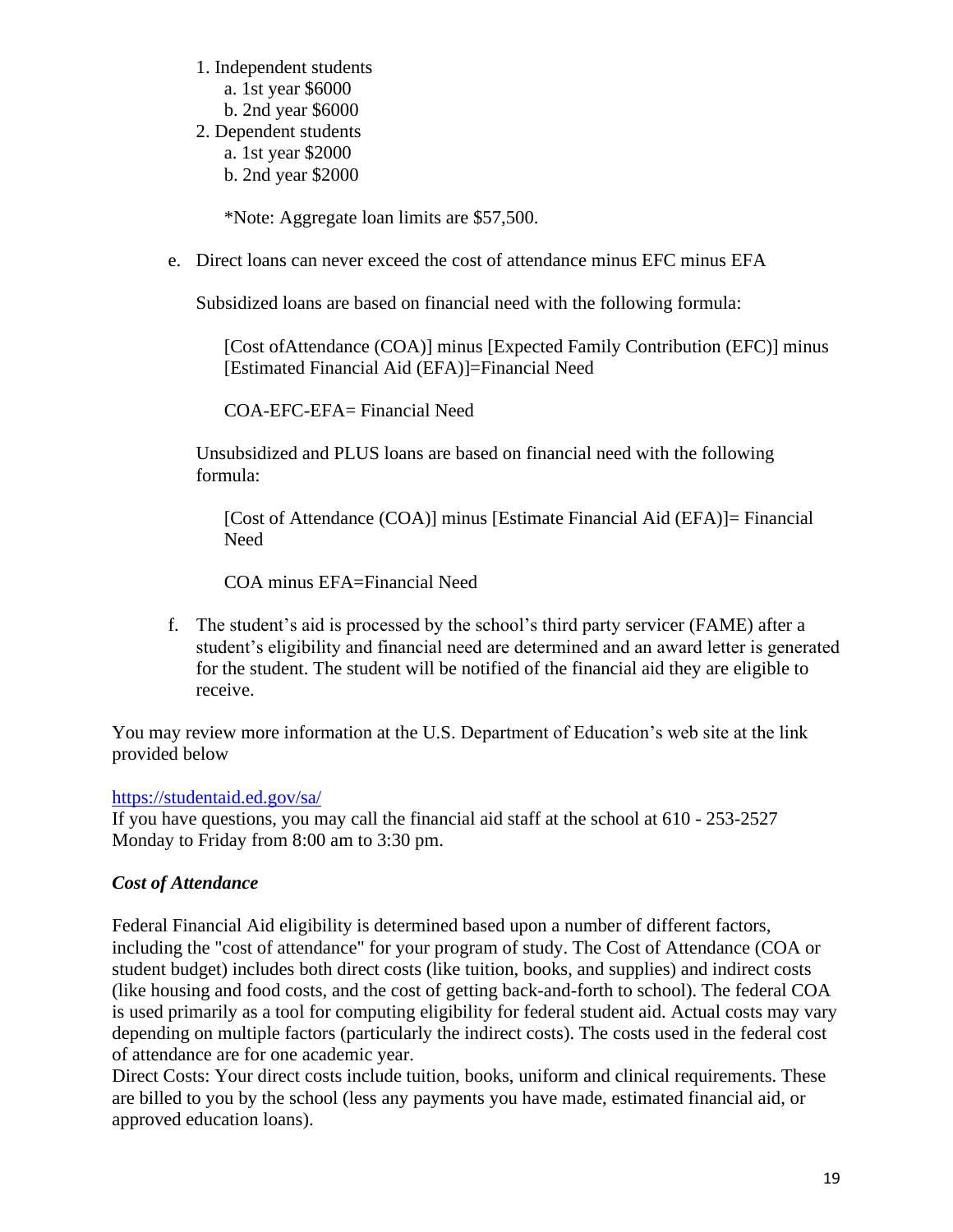Indirect Costs: Most of a student's indirect costs are living expenses. Students would likely have these expenses whether or not they were attending school. The school will NOT bill students for these costs, they are simply estimates to help students plan for living costs and other and out-ofpocket expenses while attending school.

The standardized Cost of Attendance budgets at Falcon Institute of Health and Science are calculated annually and can be obtained by contacting the Financial Aid Office. While most students will fall into one of the standardized budgets, your individual budget may be customized to meet your specific enrollment circumstances. Your individual COA budget will be provided to you in your award letter after completion of your financial aid application.

If you have any questions about program costs, direct costs, indirect costs, or how your financial aid is calculated; please visit the financial aid office at the school or give us a call at 610-253- 2527.

## *Proration of Books and Supplies Policy*

Falcon Institute of Health and Science follows the proration of books and supplies procedures as outlined in 34 CFR § 668.164 (c), (c)(5) and (m) by the Department of Education. Institutional charges, including books, supplies, or equipment are divided by the number of payment periods in the program.

A student has a "real and reasonable" opportunity to obtain required course materials from another source. The required course materials are available for purchase at a relatively convenient location unaffiliated in any way with the institution.

# *Financial Aid Verification Policy*

Falcon Institute of Health and Science has developed the following policies and procedures for the verification of information provided by applicants for Federal Title IV student financial aid.

- 1. Only those students selected for verification by the U.S. Department of Education (ED) or those with conflicting information in their records will be required to submit supporting documentation. In most cases, the required documentation consists of a completed Verification Worksheet and if the IRS DRT is not used then a Federal Tax Return Transcript (and an IRS Form 1040X if an amended tax return was filed) from the prior, prior year (e.g., 2017 calendar year for the 2019-2020 processing year, etc.). Any conflicting information in the student's file must be resolved before any financial aid may be disbursed, regardless of the student's verification status.
- 2. No Federal Pell Grant, Campus-Based aid, or Subsidized Direct Stafford Loan funds will be disbursed prior to the completion of verification.
- 3. A Direct Stafford Loan will not be originated until all verification has been completed.
- 4. Students eligible to receive a Pell Grant, Campus-Based aid or a Subsidized Direct Loan will have until 120 days after their last day of attendance or by the deadline published in the Federal Register each year (deadline is usually around the end of September) whichever is earlier, to complete verification. However, in the interim, the student must have made arrangements with the school for payment of all tuition and fees due, or risk termination from the school. After the aforementioned period, all financial aid that might have been due is forfeited.
- 5. All students will be notified on a timely basis if they were selected for verification and what supporting documentation is required. At that time, the student will be informed of the time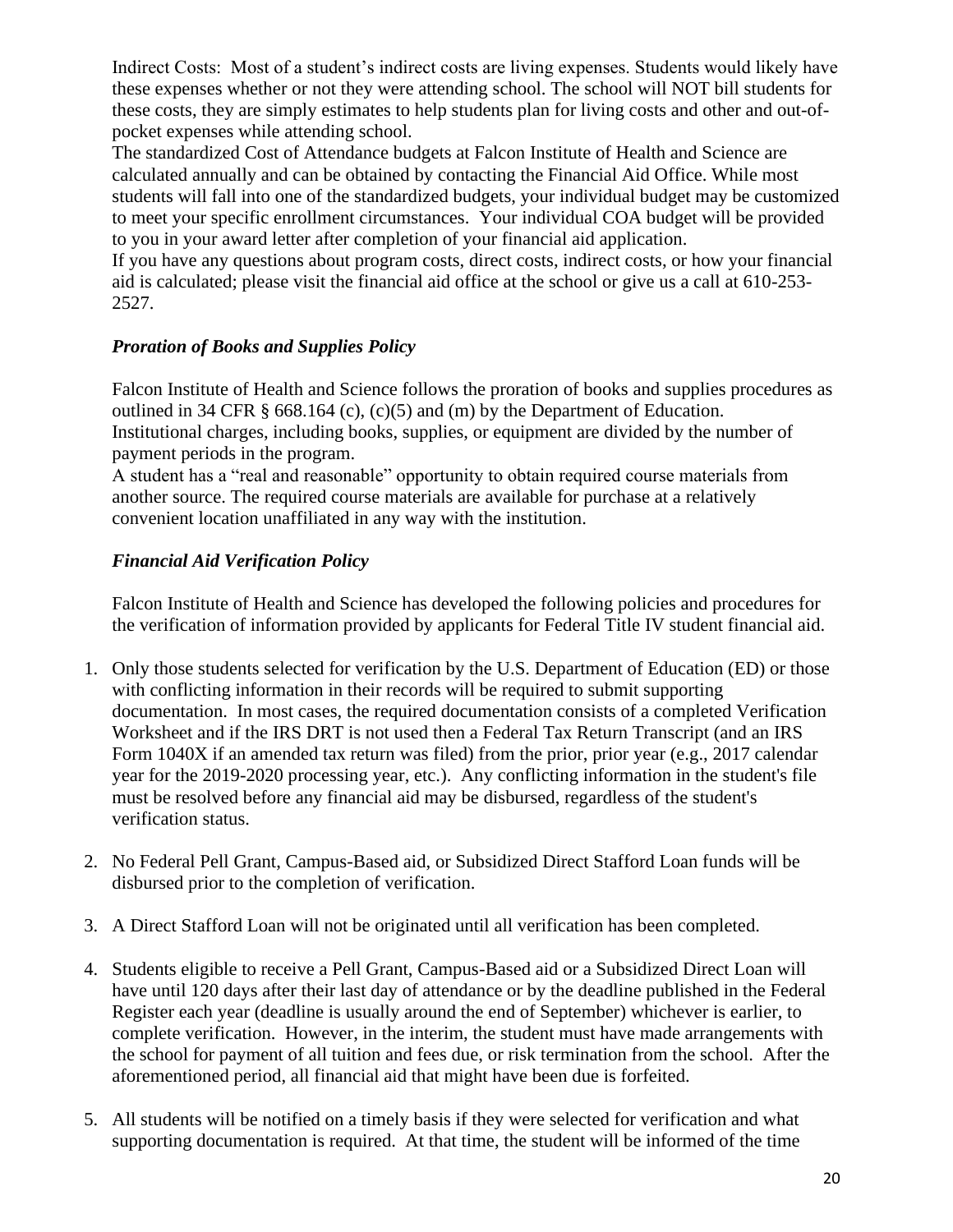parameters and the consequences of not completing the verification process. The institution will notify the student of the results of the verification process and any other documentation needed. The institution will assist the student in correcting any information that is inaccurate and will notify the student via award letter if an award changes. The institution will use as its reference the most recent Verification Guide supplied by ED.

- 6. If the institution suspects that a student may have engaged in fraud or other criminal misconduct in connection with his or her application for Title IV, HEA program assistance, the school will refer the case to the Office of Inspector General (OIG) (1-800-MISUSED) for resolution. The school will consult with an attorney prior to referring the case to the OIG. (Common misconduct includes false claims of independent student status, false claims of citizenship, use of false identities, forgery of signatures of certifications, and false statements of income. Remember that fraud is the intent to deceive as opposed to a mistake.)
- 7. The financial aid file must be documented with the date that verification is completed.
- 8. The verification worksheet must be signed by the student and if the student is a dependent, must also be signed by at least one parent whose data was used to complete the Free Application for Federal Student Aid (FAFSA).
- 9. The student must complete the appropriate worksheet, an independent verification worksheet or a dependent verification worksheet.
- 10. Title IV funding will be disbursed only when verification is completed satisfactorily.
- 11. There are exclusions where students are not required to complete the verification process:
	- a. A student who died during the award year.
	- b. A legal resident of Guam, American Samoa, or the Commonwealth of the Northern Mariana Islands, a citizen of the Republic of the Marshall Islands, the Federated States of Micronesia, and the Republic of Palau.
	- c. A student who is incarcerated
	- d. Students whose parents do not live in the United States and cannot be contacted via normal communication
	- e. A student immigrant (however, the student must meet the citizenship requirement)
	- f. A dependent student whose parents cannot comply because of specific reasons (i.e., parents are deceased, are physically or mentally incapacitated, or the student does not know where the parents reside.)
	- g. If the student is an immigrant who arrived in the United States during calendar years 2011-2012.
	- h. Spousal information does not have to be certified or signed by spouse if the spouse is deceased or mentally or physically incapacitated, residing in a country other than the US and cannot be contacted by normal communication, cannot be located because his or her address is unknown, and the student cannot obtain it.
	- i. If the student's data was verified at a prior postsecondary school in the current award year, verification does not have to be completed if a letter is obtained from the prior school with all of the following information and there is no conflicting information in the student's file:
		- 1. A statement that the student's application data has been verified
		- 2. The transaction number of the verified application
		- 3. The reasons why the school was not required to recalculate the student's EFC if applicable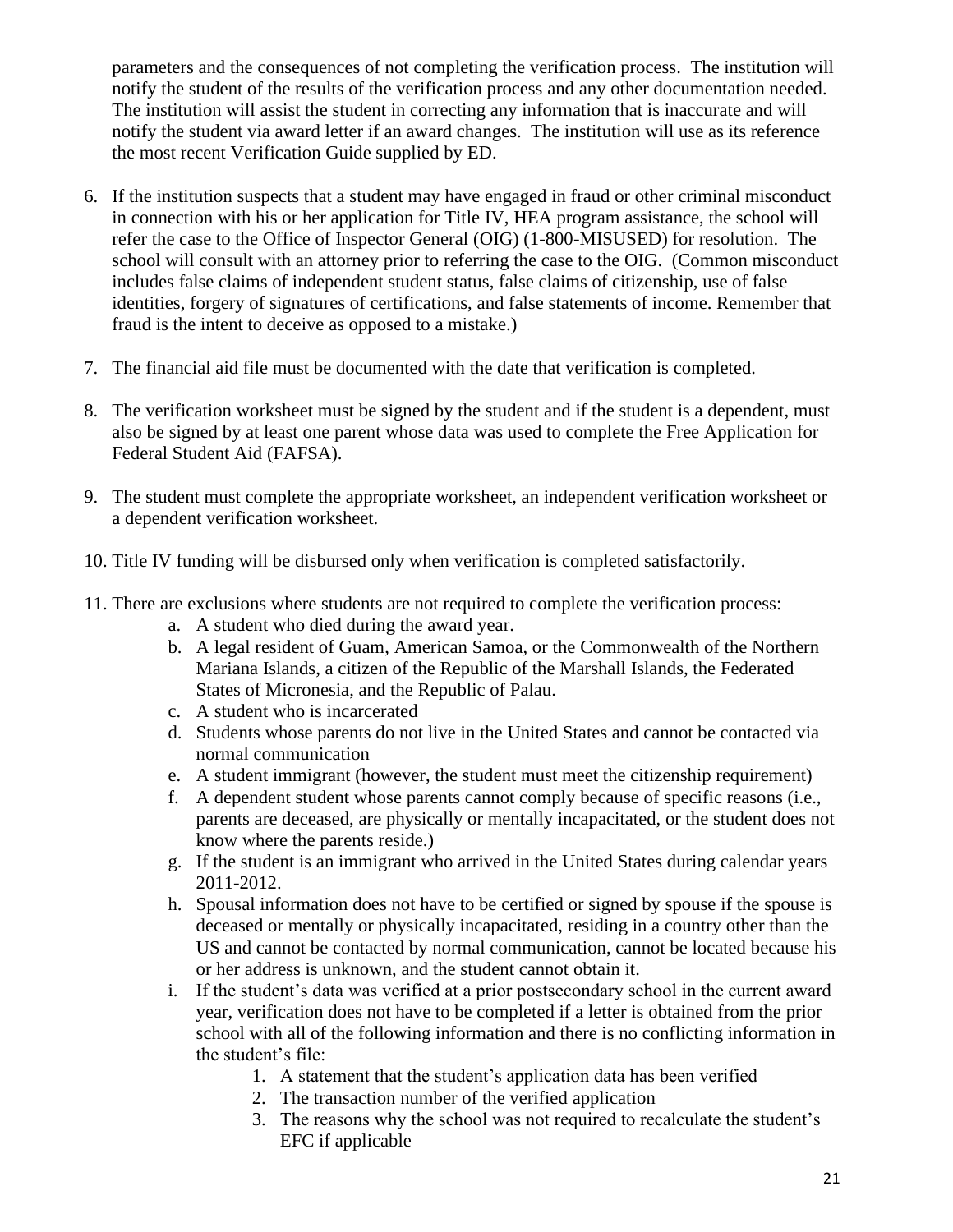## *Citizenship / Immigration Confirmation Verification Policy*

Falcon Institute of Health and Science follows the procedures below for the DHS-SAVE citizenship verification process when Title IV financial aid applicants indicate they are eligible non-citizens or permanent residents of the United States.

- 1. If the primary and automated secondary confirmation processes do not confirm eligible Title IV applicant status (**Code 105 on ISIR**) and the student submits reasonable evidence of eligible status, the school will initiate the paperless third step verification process via the SAVE system. The school will also use the paperless third step verification process if the school has conflicting information on the student's immigration status after the CPS match.
- 2. All students who indicate an eligible status, but whose eligible status is not confirmed by the U.S. Department of Education's (ED) Central Processing System (CPS) output document, will be given a copy of these procedures.
- 3. Students have 30 days from the later of the date the student receives this document, or the date the institution receives ED's CPS output document to submit documentation for consideration of eligible non-citizen status.
- 4. Failure to submit the information by the deadline prevents the institution from disbursing any Title IV funds, or certifying the student as eligible for any Title IV funds.
- 5. The institution will not make the decision regarding "eligible non-citizen" status without giving the student the opportunity to submit documentation supporting a claim of eligibility.
- 6. Students must submit unexpired documentation of their current immigration status to the Financial Aid Office. The documentation must be official documents from the U.S. Citizenship and Immigration Services (USCIS). In order to initiate the required process, students must submit USCIS documents which are legible and which demonstrate their latest status with USCIS.
- 7. The institution will initiate the paperless third step verification within 10 business days of receiving both the ED CPS output document and the student's immigration status documents.
- 8. The institution will complete the electronic process on the DHS-SAVE system including uploading the student-provided immigration documents to the student's record and submit the request. DHS-SAVE should respond within 3 to 5 business days.

# *Title IV, HEA Appeal Process*

A student who fails to meet SAP at the end of the Title IV, HEA financial aid warning period must submit an appeal to the Program Director based on mitigating circumstances defined below by *34 CFR 668.34 (a)(9)(ii)* :

- student injury or illness
- the death of a relative, or other special circumstances.

The appeal from the student must state why they did not meet satisfactory academic progress and what has changed that would now allow them to meet satisfactory academic progress. The Program Director will review the appeal and advise the student of the final decision. If the student's appeal is approved, they will remain in school on Title IV, HEA financial aid probation and will be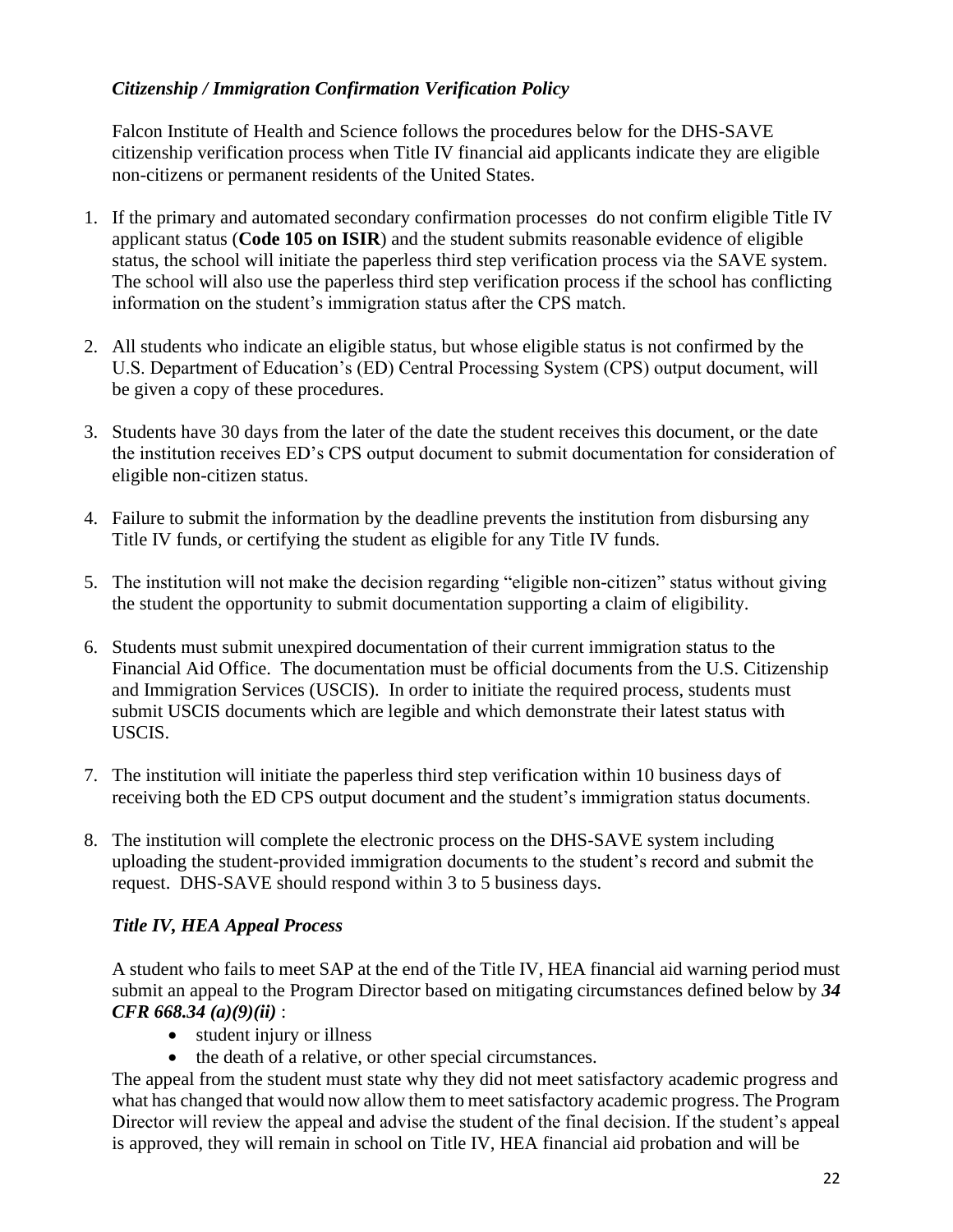eligible for Title IV, HEA financial aid.

Incomplete courses and remedial courses apply to the SAP policy at the school and will have effect on satisfactory academic progress.

Incomplete courses are not counted into the student's GPA.

The drop period for courses is from within eight weeks from the start of the class.

#### *Reinstatement Policy*

Students who have been terminated from enrollment for failure to maintain satisfactory academic progress may apply for readmission to the Program Director but not less than 30 days after having been terminated. They will be placed on financial aid probation for an evaluation period and not be eligible for financial aid. Failure to reestablish satisfactory academic progress by the end of the probation period will result in termination from the school. No student will be allowed to reenroll more than twice.

Students who have voluntarily withdrawn from the school or who were terminated for reasons other than failure to maintain satisfactory academic progress may apply for readmission to the Program Director. If approved for readmission the student must sign a new enrollment agreement and must start in the next scheduled start date and will return in the same status as prior to withdrawal ortermination.

#### *Reestablishing Title IV Eligibility*

Students returning to school after failing to maintain satisfactory academic progress must file an appeal explaining why they were not making satisfactory progress and what has changed to now allow them to succeed. After a successful appeal, the student will be placed on Title IV, HEA financial aid probation for the next evaluation period. Title IV students will not be eligible for any additional funding. Failure to reestablish satisfactory academic progress by the end of the Title IV, HEA financial aid probation period will result in termination from the school. If the student meets satisfactory academic progress at the end of the probation period, the student will be allowed to complete the program and reestablish Title IV, HEA funding if remaining eligibility exists.

#### *Maximum Time Frame*

The maximum time frame for satisfactorily completing a program may not exceed one hundred fifty percent of the published length of the program:

- 1. Normal Time  $= 1550$  hours
- 2. Maximum Time Frame = 2325 hours

Official Leaves of Absence, withdrawals, and other official interruptions of training are not computed in the maximum timeframe.

#### *Return of Title IV Funds Policy*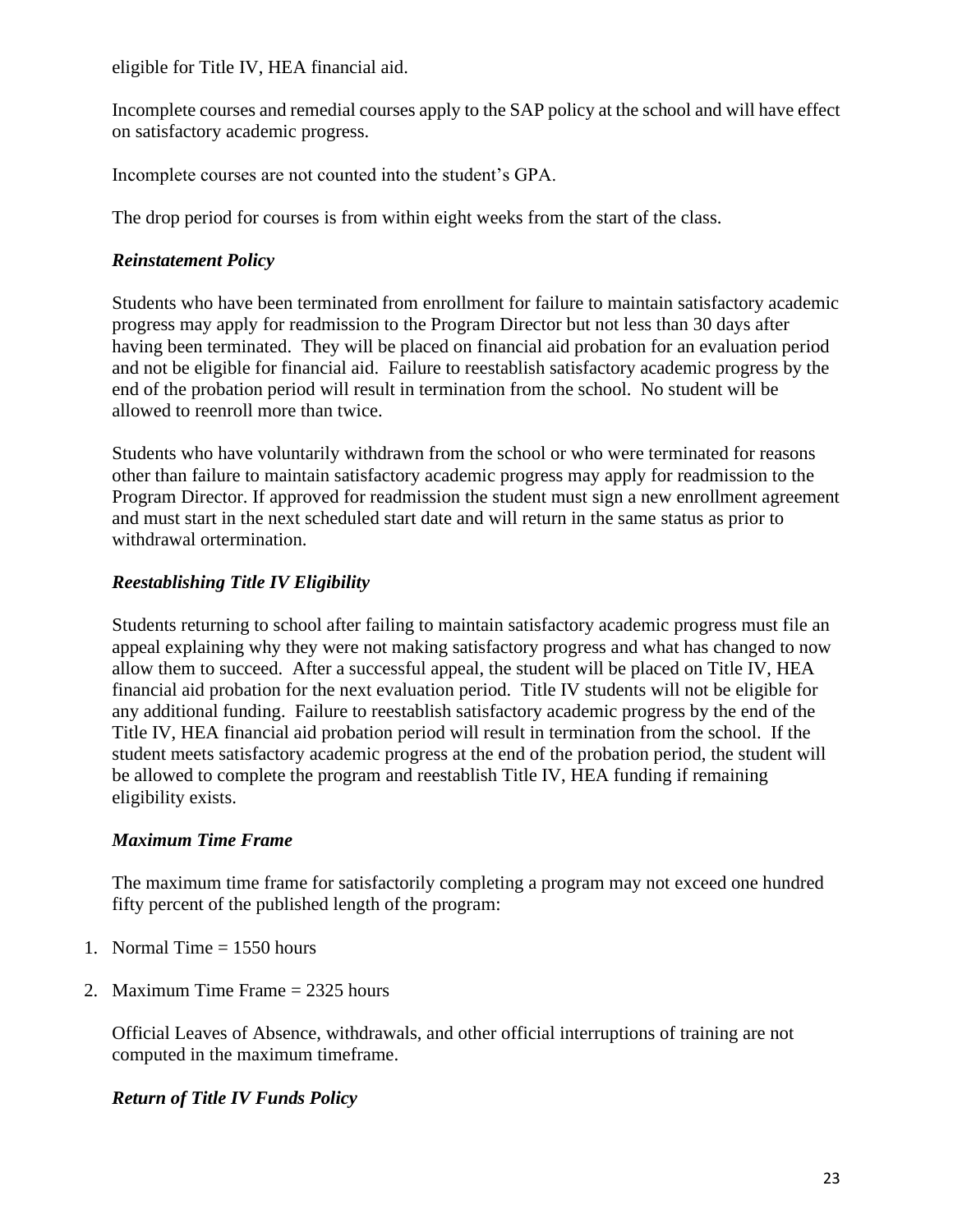When the student applies for financial aid, the student signs a statement that the student will use the funds for educational purposes only. Therefore, if the student withdraw before completing the program, a portion of the funds the student received may have to be returned. The Falcon Institute of Health and Science will calculate the amount of tuition to be returned to the Title IV, HEA Federal fund programs according to the policies listed below.

The Federal Return of Title IV funds formula (R2T4) dictates the amount of Federal Title IV aid that must be returned to the federal government by the school and/or the student.

The federal formula is applicable to an eligible student receiving federal aid when that student withdraws at any point during the payment period.

If a student did not start or begin attendance at the school, the R2T4 formula does not apply.

Official Withdrawal Process: If a student wishes to withdraw from school, they must notify the Practical Nurse Education Program Director of the school. The notification may be in writing or orally. The date the notification is received is the date of determination. The Practical Nurse Education Program Director must begin the withdrawal process.

Unofficial Withdrawal Process: For unofficial withdrawals, a student's withdrawal date at the Falcon Institute of Health and Science is their last day of physical attendance. Their date of determination is 14 days after they cease attendance.

## Withdrawal before 60%:

The institution must perform a R2T4 to determine the amount of earned aid up through the 60% point in each payment period or period of enrollment. The institution will use the Department of Education's prorate schedule to determine the amount of R2T4 funds the student has earned at the time of withdrawal. After the 60% point in the payment period or period of enrollment, a student has earned 100% of the Title IV funds he or she was scheduled to receive during the period. The institution must still perform a R2T4 to determine the amount of aid that the student has earned.

#### Withdrawal after 60%:

For a student who withdraws after the 60% point-in-time, there are no unearned funds. However, a school must still determine whether the student is eligible for a post-withdrawal disbursement.

The percentage of the payment period completed is calculated by the hours scheduled in the payment period as of the withdrawal date divided by the scheduled hours in the payment period.

The amount to be returned is calculated by subtracting the amount of Title IV assistance earned from the amount of Title IV aid that was or could have been disbursed as of the withdrawal date.

If a student receives less Title IV funds than the amount earned, the school will offer the student a disbursement of the earned aid that was not received at the time of their withdrawal which is called a post**-**withdrawal disbursement. Post**-**withdrawal disbursements will be made from Pell Grant funds first**,** if the student is eligible. If there are current educational costs still due the school at the time of withdrawal, a Pell Grant post**-**withdrawal disbursement will be credited to the student's account. Any remaining Pell funds must be released to the student without the student having to take any action. The funds must be released as soon as possible but no more than 45 days after the date of determination. Any federal loan program funds due in a postwithdrawal disbursement must be offered to the student and the school must receive the student's authorization before crediting their account.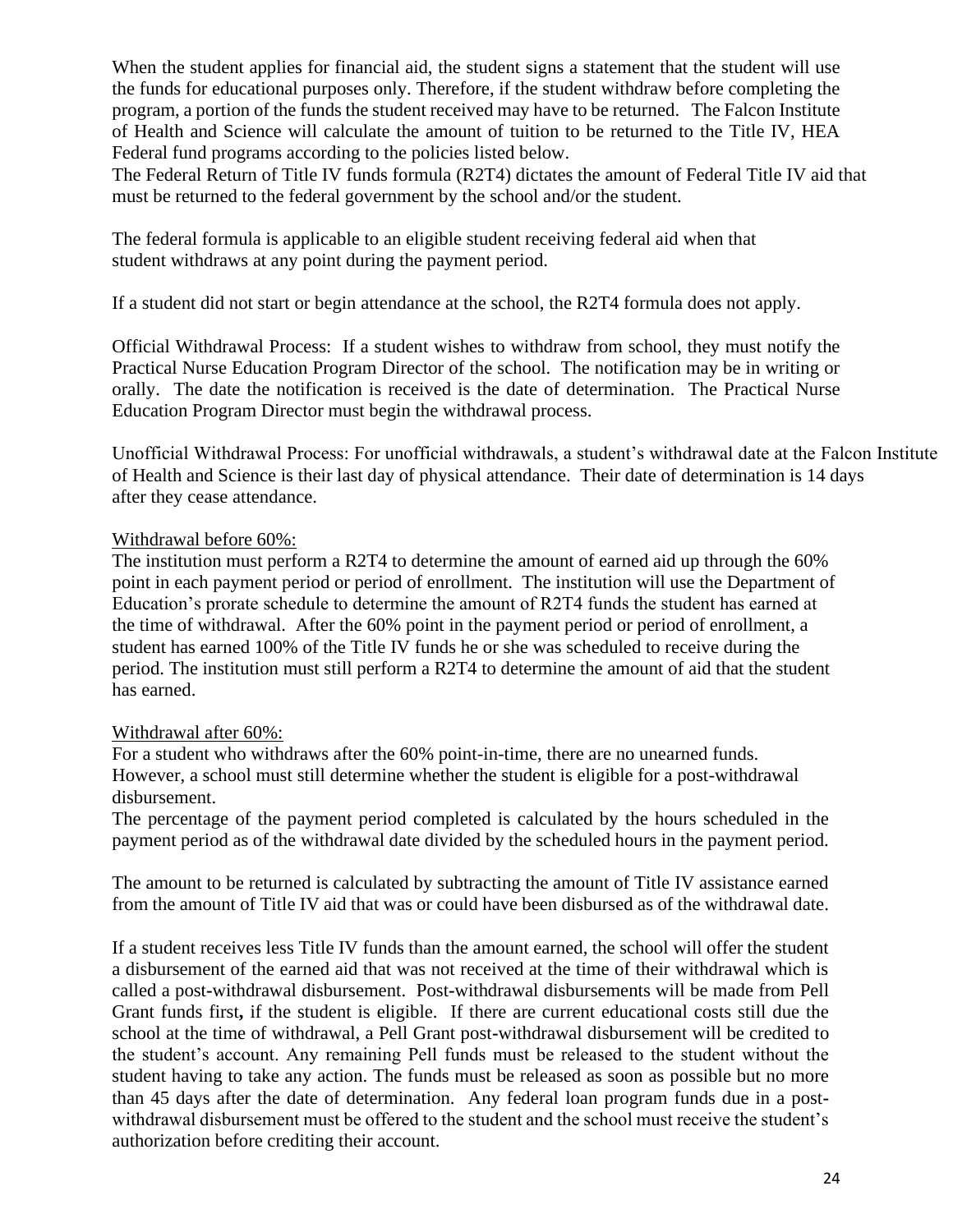If a credit balance still exists on the student's account after the R2T4 and institutional refund calculations are done, that credit balance must be used to pay any grant overpayment that exists based on the current withdrawal within 14 days from the date that the R2T4 (calculation was performed. The overpayment must be eliminated prior to offering a credit balance to a student.

In accordance with Federal regulations, when Title IV, HEA financial aid is involved, the calculated amount of the R2T4 Funds" is allocated in the following order:

- 1. Unsubsidized Direct Stafford Loan
- 2. Subsidized Direct Stafford Loan
- 3. Direct PLUS Loan (Parent)
- 4. Federal Pell Grant

The time frame for the return of Title IV program funds, i.e., ASAP after Determination Date, but no later than 45 days. *34 C.F.R. 668.22(j)*

The law requires that a student is responsible for all unearned Title IV program assistance that the school is not required to return. This is determined by subtracting the amount returned by the school from the total amount of unearned Title IV funds to be returned.

#### *Ombudsman Notification*

Students should contact the Financial Aid Director at the institution if they have any questions or concerns; the institution is always prepared to assist students with any questions or concerns regarding their enrollment or about their Federal Student Aid.

 If a situation exists that a Financial Aid Director cannot resolve, students should follow procedures in the school catalog regarding "Student Grievance Policy".

After all above options are exhausted and the Federal Student Aid issue cannot be resolved, the U.S. Department of Education's Office of the Ombudsman for student loan issues is available.

The ombudsman resolves disputes from a neutral and independent viewpoint. The Office of Student Financial Assistance Ombudsman will informally research a borrower issues and suggest solutions to resolve. Paper copies of this information are available upon request from the financial aid office. The easiest way to contact the Ombudsman is to file an on-line assistance request thru http://studentaid.gov/repay-loans/disputes/prepare.

Other contact options are: Mail: U. S. Department of Education FSA Ombudsman Group 830 First Street, N. E., Mail Stop 5144 Washington, D.C. 20202-5144 Phone: 877-557-2575 Fax: 202-275-0549

#### **NURSE AIDE TRAINING PROGRAM (NA 013)**

#### **Program Description**

The Falcon Institute of Health and Science Nurse Aide Training Program will prepare students to become entry-level Nurse Aides by achieving a level of knowledge, skills, and abilities essential to provide quality care and safety to the residents of long term care facilities/nursing homes and home health care as set forth by the profession of nursing and regulated by the Commonwealth of Pennsylvania. The Nurse Aide Training Program is a 120-hour intense training opportunity for those who wish to become Certified Nurse Aides. The program will take 18 days to complete.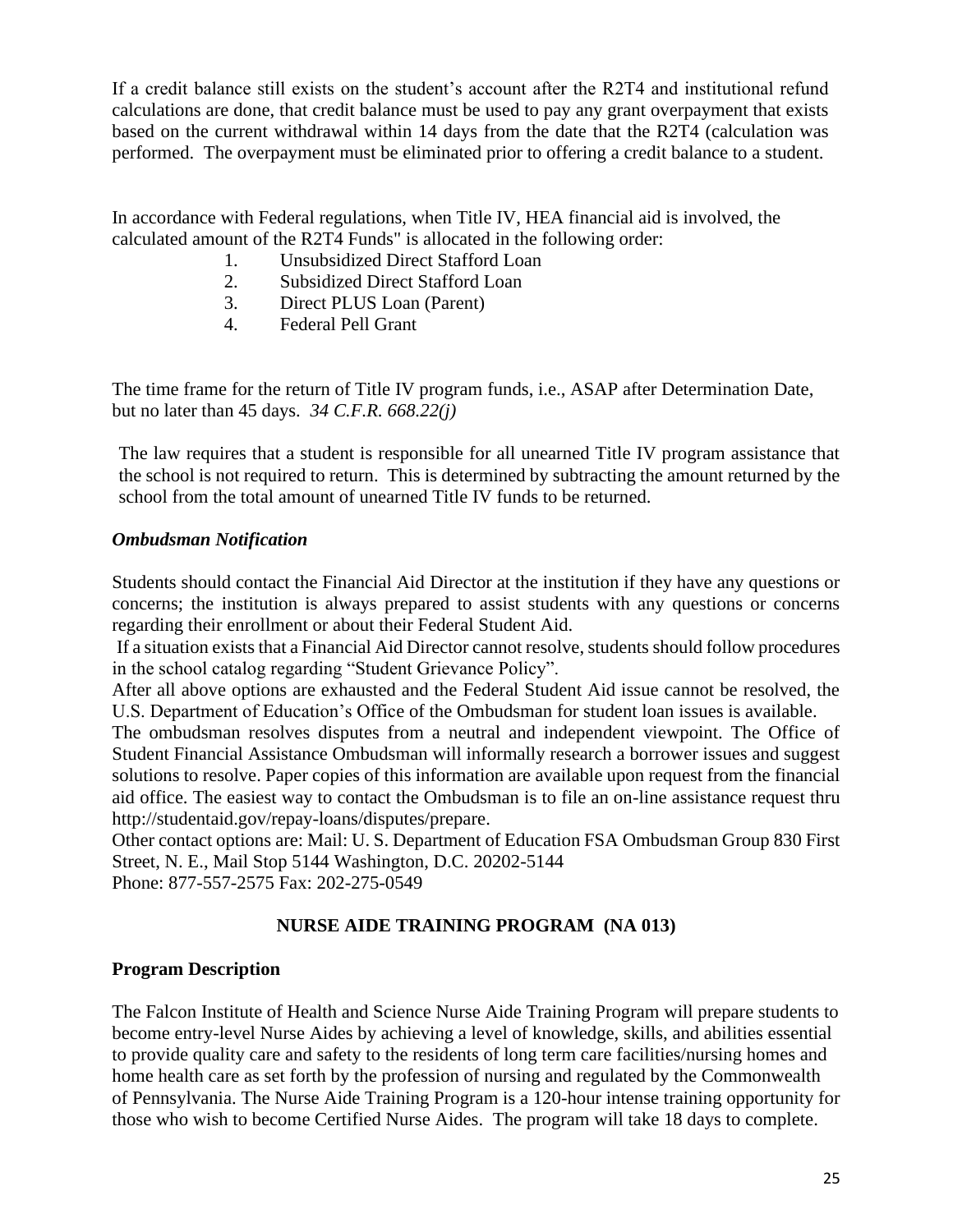#### **Units of Study**

Role and Function Communication Skills Infection Control Safety/Emergency Client's Rights Client's Independence Nutrition Identify and Report Conditions of Body Systems Client's Environment Personal Care Skills Restorative Care Behavioral Health and Social Services Needs Care of Cognitively Impaired Clients

## **Educational Program Objectives**

- 1. Understand the role and organization of health care facilities and interdisciplinary health care items.
- 2. Identify the role and responsibilities of the Registered Nurse, Licensed Practical Nurse and Nurse Aide within the health care system.
- 3. Understand theoretical knowledge necessary in providing basic health care services.
- 4. Demonstrate the ability to perform clinical skills essential in providing basic health care services.
- 5. Communicate accurately & appropriately in the role of Nurse Aide.
- 6. Demonstrate professional & personal qualities and characteristics of a Nurse Aide.
- 7. Demonstrate the ability to function as a Nurse Aide under the supervision of Registered Nurse or Licensed Practical Nurse.

#### **Tuition and Fees**

*Tuition* \$798.00

#### *Registration Fee* \$25.00

*The registration fee is fully refundable if the student requests cancellation within 5 calendar days after submitting the application.*

#### **Other Student Expenses**

\*The following requirements must be completed prior to the start of the class, and all expenses will be paid for by the student: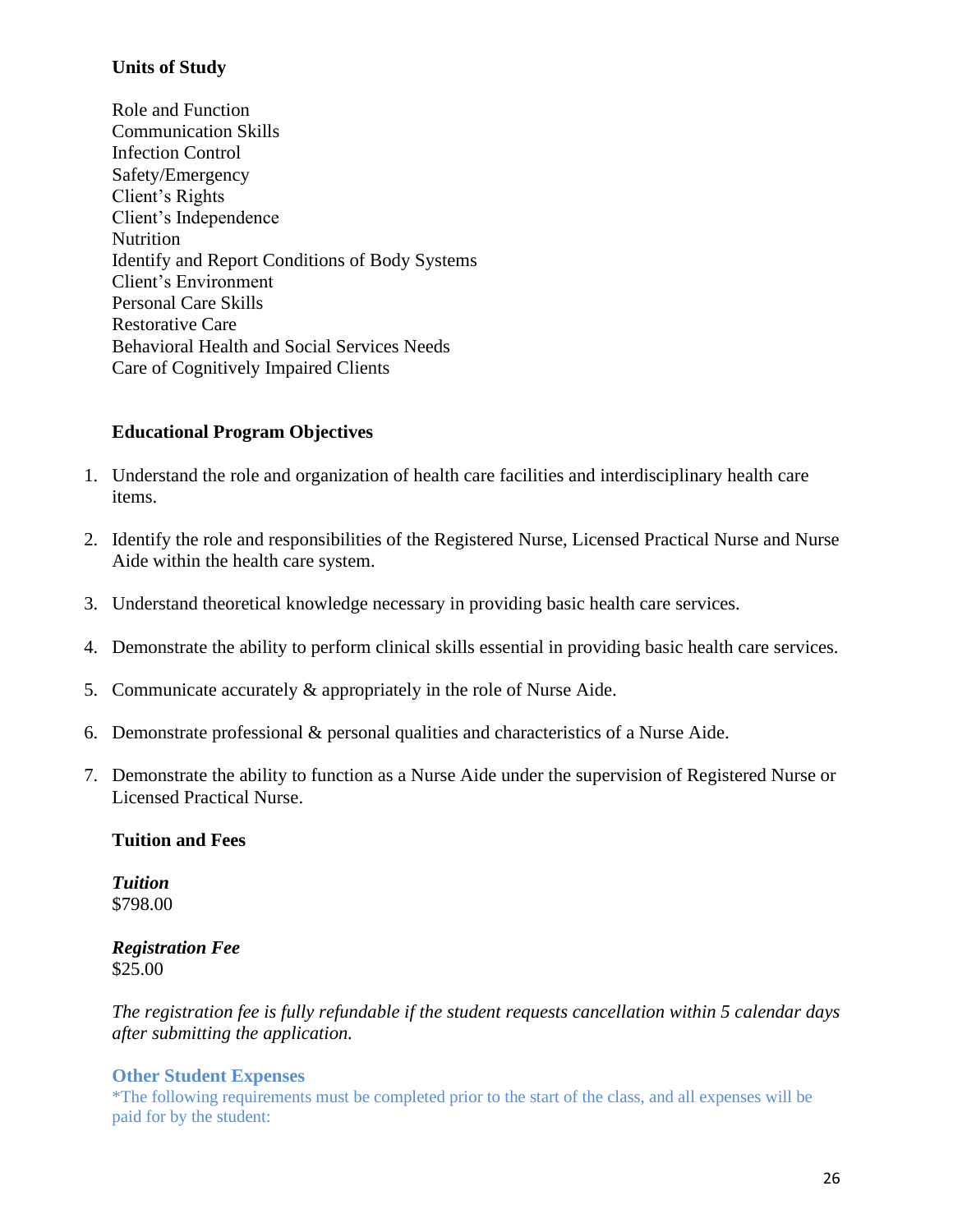| Physical exam prior to start of program                | $\ldots$ \$ 50.00 approximately |  |
|--------------------------------------------------------|---------------------------------|--|
| TB Test                                                | $\ldots$ \$15.00 approximately  |  |
| Background check                                       | $\ldots$ \$ 10.00 approximately |  |
| Drug Test                                              | $\ldots$ \$40.00 approximately  |  |
| Lob quantice and tout head will be included in tuition |                                 |  |

Lab supplies and text book will be included in tuition.

Note: the costs for the other expenses listed above, were the costs at the time of the catalog production and from single third party providers. Fee may differ at the time the expenses are incurred.

\*State Competency Exam Fee after successful completion of the program will be the student's responsibility. After successful completion of the Nurse Aide Training Program, there will be an additional fee for the State Competency Exam provided by the Pearson Vue. This fee is in addition to the initial Nurse Aide Training Program tuition and must be paid directly to the Pearson Vue, not to the Falcon Institute of Health and Science. The Pearson Vue will issue a receipt of payment to each student who pays for the State Competency Examination.

#### **Tuition Policy**

Students are responsible for the full tuition at the time of registration; the program must be paid in full before training begins.

\*The return of a check issued to the Falcon Institute of Health and Science will result in a \$15.00 returned check fee being placed on the account of the student.

#### **Admission Policy**

1. Applicant must complete the registration form and pay \$25.00 registration fee.

2. Applicant must obtain a physical exam prior to registering for the Nurse Aide Training Program. The physical exam form must be signed by a physician or certified registered nurse practitioner, or physician's assistant. The physical exam form must include the following information:

a. be dated within one year of admission to the program

b. include affirmation that the student is free of communicable diseases

c. include documentation of a negative 2-step Mantoux or negative Quantiferon TB Gold test. A negative chest x-ray must be submitted if a student's test results are positive. The chest x-ray may not be older than five years.

d. must include verification of eligibility to perform the duties of the nurse aide; (the occupational responsibilities of the candidate may involve having full use of their hands, the ability to stand for extensive periods of time, and the ability to perform bending, pushing, pulling, and lifting a minimum of 40 pounds without restrictions.)

3. Applicants must submit proof of GED or high school equivalency.

4. Applicant will be required to submit to a urine drug screening test after initial application to the program; they will be directed to a specific lab by the school representative. The result of this test must be negative in order for the student to be accepted into the Nurse Aide Training Program.

5. Each candidate needs an understanding of basic math, and reading/ writing skills in English. All applicants are required to take an entrance test. Minimum score required to be accepted in the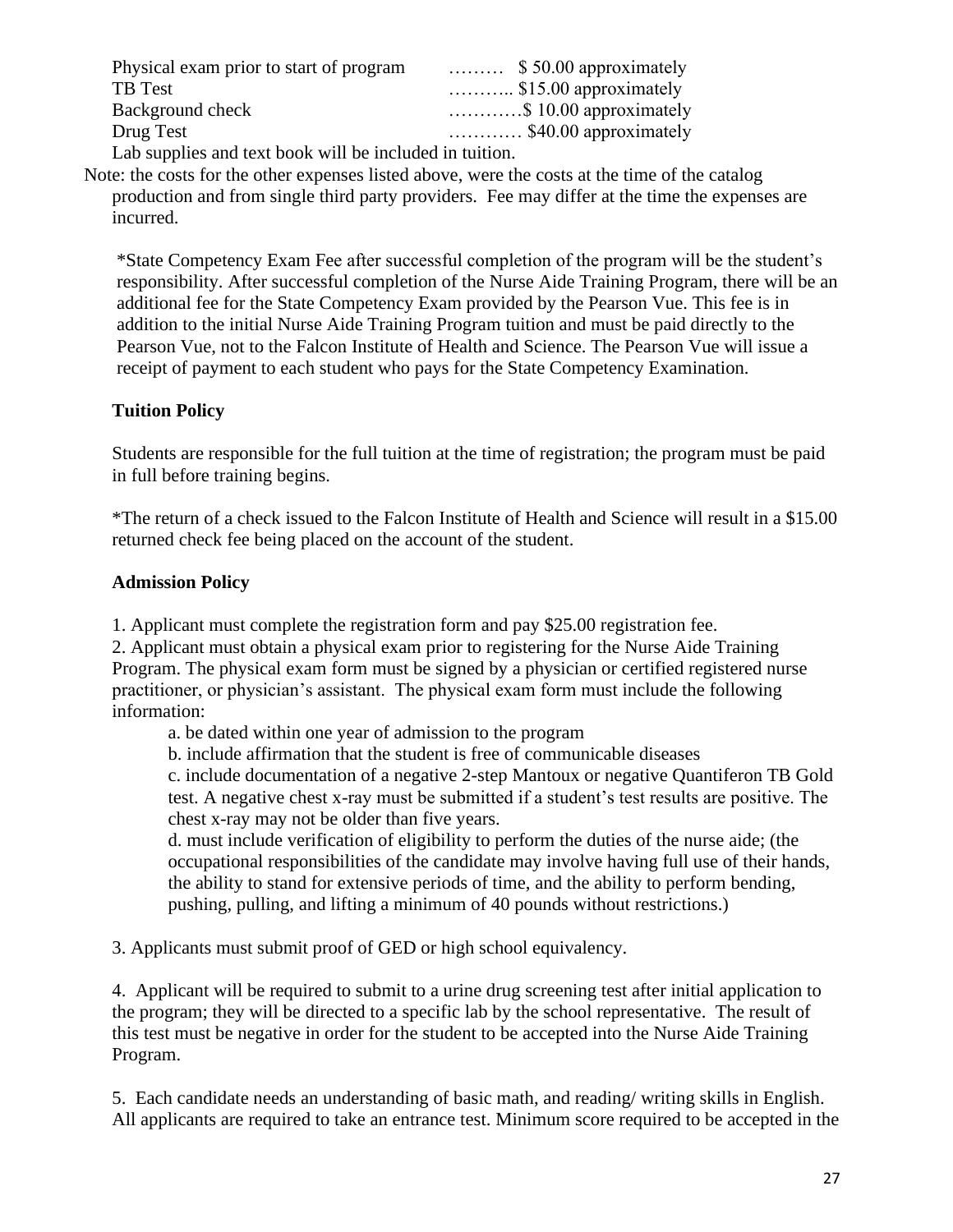Nurse Aide Training Program is **eighth grade level in each subject on TABE D test, (Reading, and Language).** 

**EXCEPTION to this requirement: Any student who successfully completed an interview and was hired by a long term care facility, who has a contract with Falcon Institute of Health and Science to train their employees, will not be required to take TABE D test if that facility is paying for their program.** 

6. All applicants must complete the Verification of Pennsylvania Residency Form. The orientation is conducted at the start of the first day of the class. The Verification of PA Residency form must be thoroughly and accurately completed and signed during the orientation, which is prior to the start of the Nurse Aide Training Program.

7. All Applicant must sign the Attestation of Compliance with Act 14 form.

8. Applicants who have resided in Pennsylvania for the last two years must submit a Pennsylvania State Police Criminal History Record Information report. In order to be accepted in the program Criminal History Record Information must be free of prohibitive offenses as mentioned in Nurse Aide Resident Abuse Prevention Training Act 14.

9. Applicants who have resided in PA for less than two (2) full years prior to the date of application or who reside in state other than PA must obtain a Pennsylvania State Police CHRI Report and an FBI report before registering for the program.

If a prospective nurse aide applicant is not currently employed in a long-term nursing facility prior to enrolling in a PDE approved nurse aide class at the Falcon Institute of Health and Science and plans to enroll the applicant must provide an FBI report secured through IDEMIA and Department of Education. The training program is responsible to evaluate the CHRI/FBI report for compliance with PA Act 14 of 1997. The prospective nurse aide applicant will receive a certified letter with their FBI report and stamped ORIGINAL in red ink.

The NATCEP must retain the signed and dated ORIGINAL or copy of the ORIGINAL FBI report that is stamped "original" in red ink in the student's file.

• If the applicant is currently employed by a licensed long-term care facility and plans to enroll in a PDE-approved NATCEP, a PA CHRI, letter from the Department of Aging, and when applicable, FBI RAP sheet from IDEMIA is acceptable. The nursing facility (employer) is responsible to evaluate the CHRI/FBI report to determine eligibility for employment in compliance with PA Act 13 of 1997. For NATCEP compliance, the employer must provide to the NATCEP prior to enrollment: (1) CHRI, and when applicable, the letter from Aging or an FBI report with a full signature and date on each document to verify compliance with PA Act 13, and (2) written verification of the prospective student's employment (not impending hire) on nursing facility letterhead that includes initial hire date and job title of the employee/student.

The NATCEP representative must record their full signature and date on each facilitysigned document to confirm receipt prior to enrollment in the NATCEP and retain in student file for compliance review.

10. If applicant is not a citizen of the U.S. the applicant must submit a copy of their Resident Alien card (green card) at the time of registration.

# **Attendance Policy**

1. All students must complete the entire amount of 120 hours of the Nurse Aide Training Program. This includes all classroom, laboratory, and clinical time.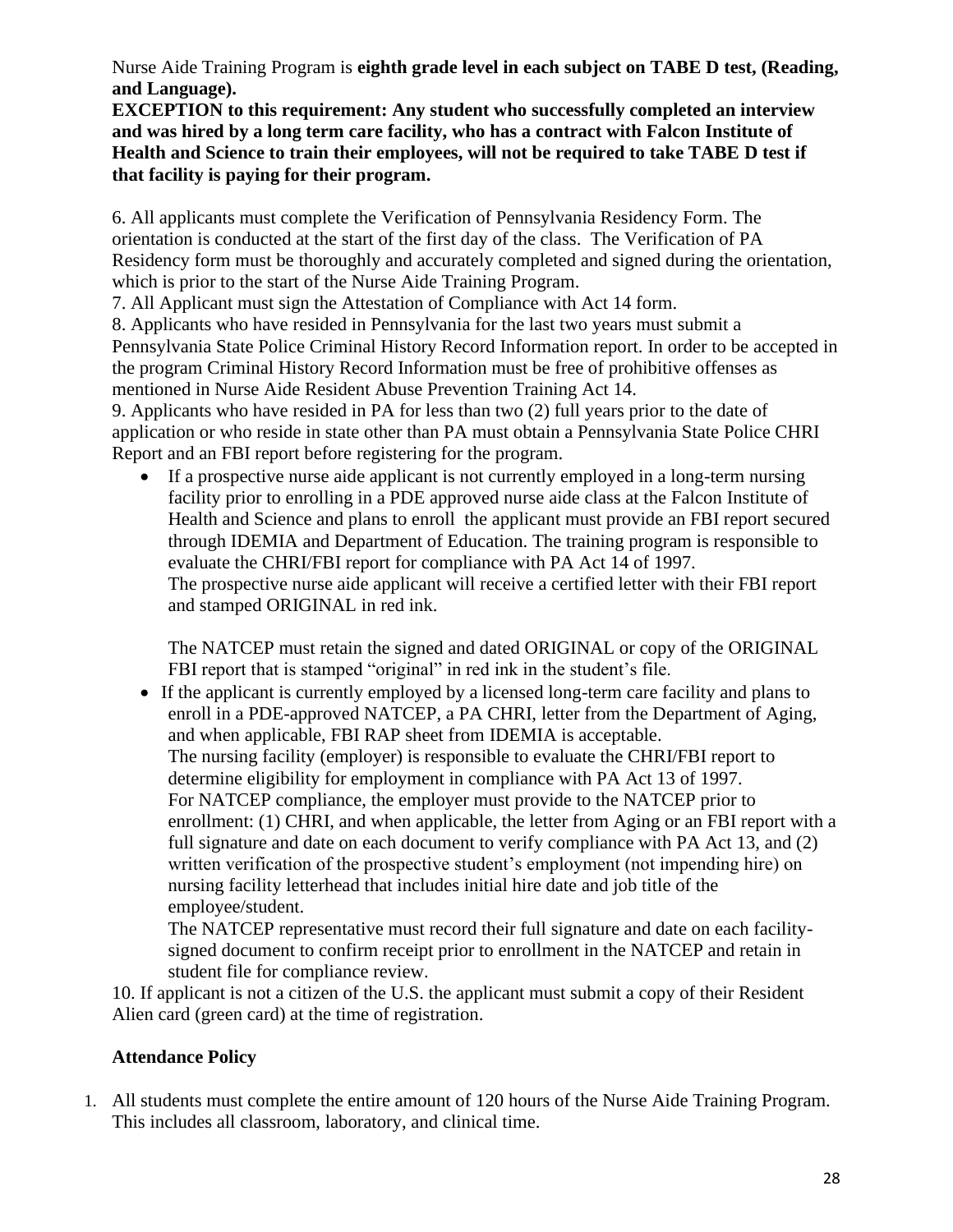- 2. In compliance with Regulation Section §483.152 of OBRA and Section 3 of Act 14, a student must complete a minimum of 16 hours in instruction in the five content areas as listed below before any resident contact. The five content areas are as follows:
	- a. Communication and interpersonal skills
	- b. Infection control
	- c. Safety/emergency procedures, including abdominal thrust
	- d. Promotion of resident's independence
	- e. Respecting resident's rights
- 3. Therefore, if student is tardy or absent on a day when the 5 content areas (above) are taught, student may be asked to re-enroll in a future class unless make-up time is completed prior to any resident contact. The program director will determine if the student will be permitted to complete the make-up time for an excused absence or if they will be required to attend a future class. (The circumstances that are considered excused are explained in the make-up time policy.)
- 4. Attendance will be documented on a daily basis and reflect the number of classroom/lab/clinical hours, class for class, lab for lab, and clinical for clinical time.
- 5. Any class or clinical time that is missed MUST be made up within the time frame which is specified in the make-up time policy. The student must complete all the approved program hours, class for missed class, lab for lab, and clinical for clinical time. Student will not be permitted to perform any objectives or tasks in the clinical environment for which they have not first been deemed competent.
- 6. The accepted method of reporting absences is that the student must telephone the instructor prior to the start of the class via the telephone number that is provided to them on the first day of orientation.

# **Make - up Time Policy**

- 1. All students must complete the entire amount of 120 hours of the Nurse Aide Training Program. This includes all classroom, laboratory, and clinical time.
- 2. Make up time is permitted only to students with excused absences, and make up time is limited to a maximum of one day.
- 3. An excused absence will be approved only when acceptable documentation below is provided:
	- a. Court order
	- b. Physician's note only for the student, only for emergency/illness, (not for a family member)
	- c. Documentation of Death of family member
- 4. Any class, lab or clinical time that is missed must be made up. The student must complete all the approved program hours, class for missed class, lab for lab, and clinical for clinical time.
- 5. Any excused absence that occurs within the first eight days, must be made up prior to the start of the clinical; make-up time is approved at the discretion of the program director based on availability of an additional instructor. If no instructor is available, the student will be advised to re-enroll in another class.
- 6. Homework assignments will not substitute for missed theory, lab or clinical time.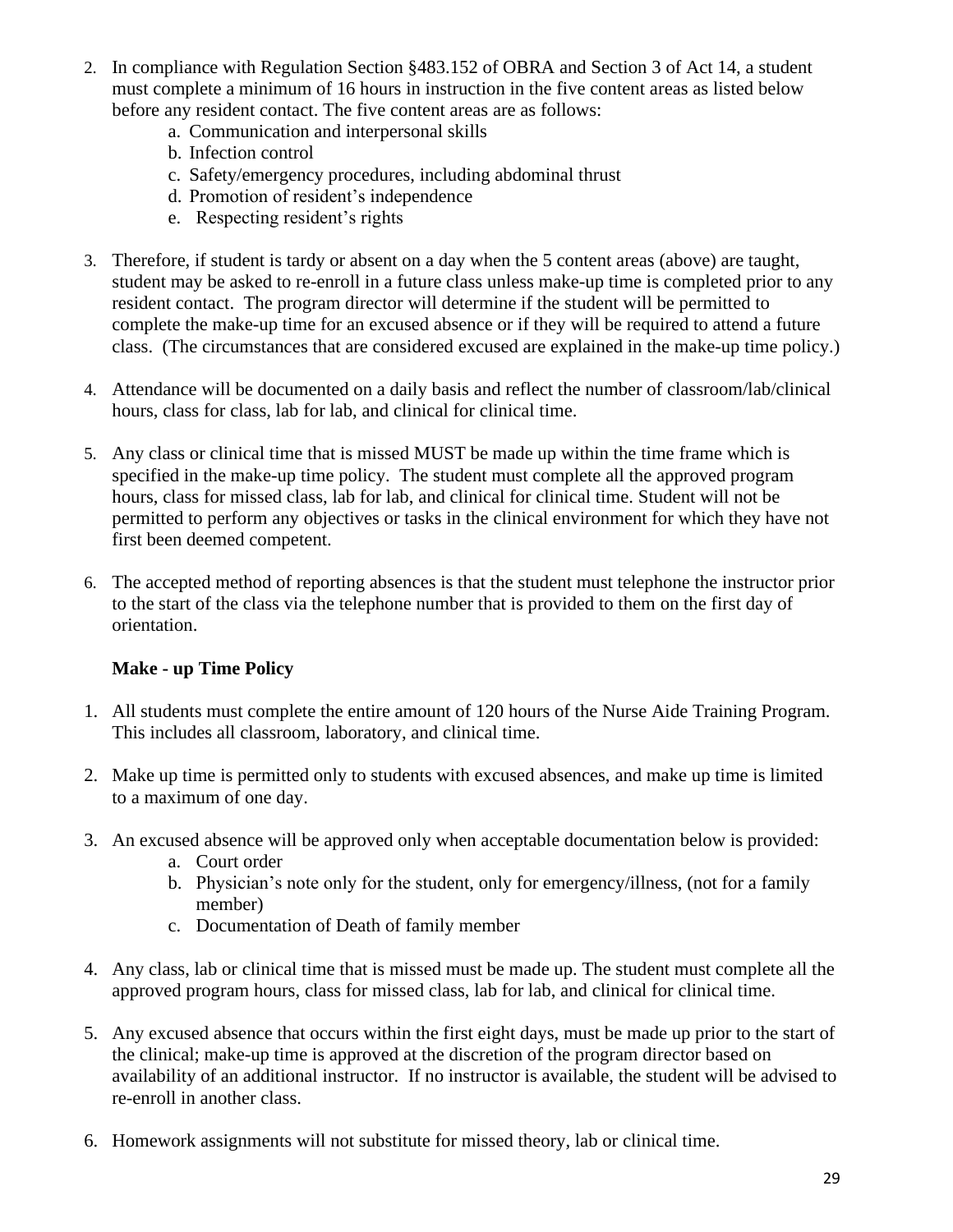# **Level of Achievement Policy**

# *Grading:*

There is a consistent grading policy for all the tests/quizzes during the Nurse's Aide Training Program.

I. The final grade point average must total 80% or above in order to pass the theory portion of the program. The grading scale for theory quizzes and final exam is:

| $90 - 100$            | A |
|-----------------------|---|
| 80-89                 | B |
| Below 80              | F |
| rades are not rounded |   |

Grades are not rounded

II. All lab grading will be Satisfactory/Unsatisfactory and all clinical grading will be Satisfactory/Unsatisfactory/Above Satisfactory grading using a clinical evaluation tool.

# *Performance Level:*

1. Requirements for successful completion of the Nurse's Aide Training Program are as follows:

## *A. Theory*

1. Required final cumulative average of 80 % which includes:

- a. 8 Quizzes
- b. 1 Final Exam

2. A student with a final cumulative average grade of less than 80% will be afforded one opportunity to re-test the quiz or final exam on which they scored the lowest.

3. Students who achieve < 80% on the Act 14, Act 13, Elder Justice Act Quiz will be given two (2) additional attempts to achieve 80% or higher on the Quiz. If not achieved after all three (3) attempts, the student will be required to complete the Act 14, Act 13, Elder Justice Act Remediation Handout prior to beginning clinical.

3. Final exam will account for 20% percent of the final theory grade.

# *B. Lab*

- Each student will complete all 50 Procedure Evaluation checklists. Each procedure must be satisfactorily demonstrated before it is performed on a resident.
- Each Procedure will be evaluated as Satisfactory or Unsatisfactory. Instructor will document satisfactory or unsatisfactory on the procedure checklist.
- Satisfactory level of achievement is attained if no more than 2 **noncritical** steps are missed. Missing more than 2 noncritical steps equates to an unsatisfactory level of achievement.
- Missing a critical step will result in a failure of the procedure

# *C. Clinical*

- Clinical assignments will require the satisfactory demonstration of performance objectives.
- The following areas must be satisfactorily demonstrated and evaluated on a daily basis Infection Control Resident Care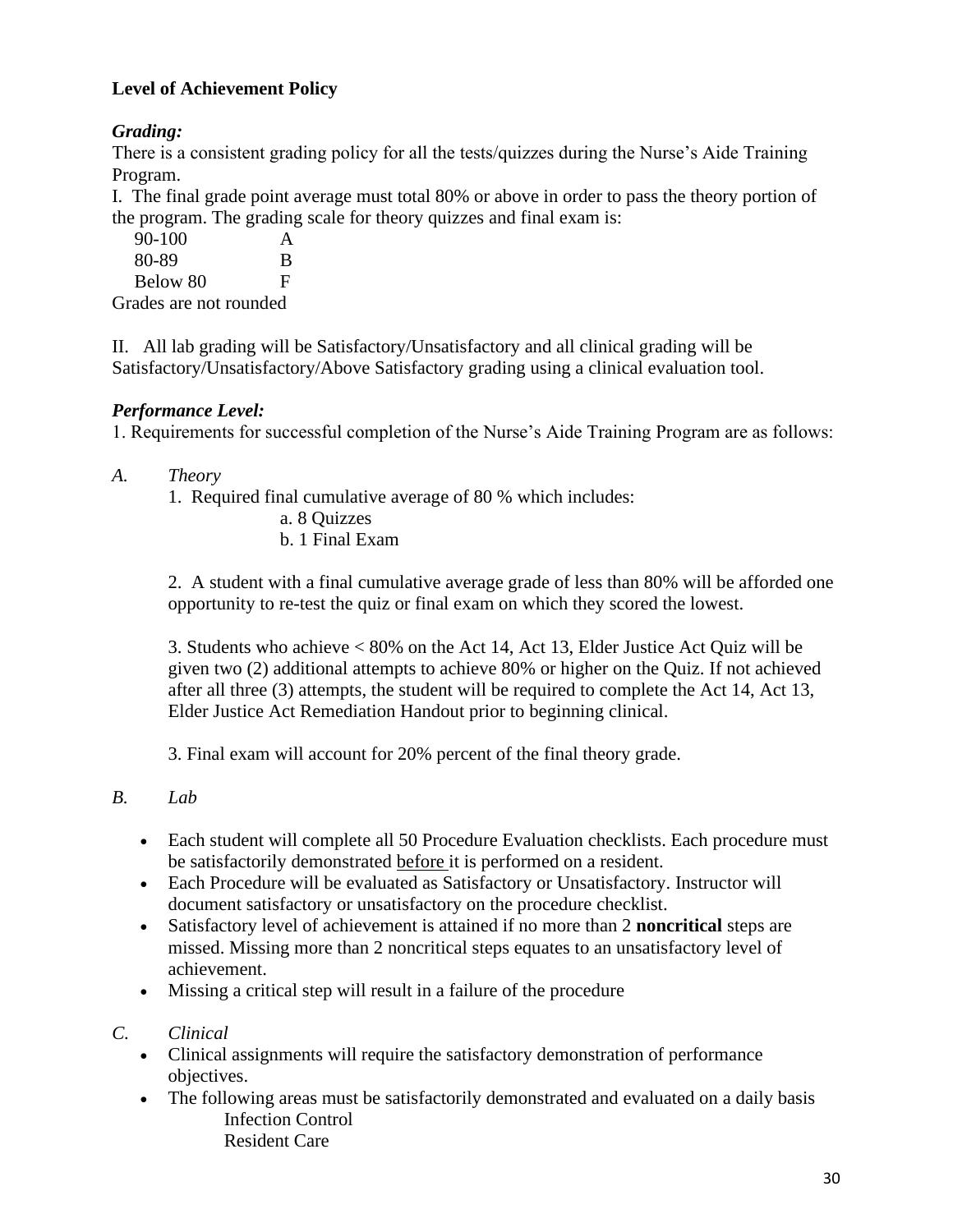Safety Communication Resident Rights Professional Conduct

- Instructor will maintain anecdotal notes to support progress, incidents and a satisfactory level of achievement.
- A satisfactory rating will be awarded when procedures are performed consistently as instructed in the classroom and lab with few to occasional reminders or with minor infractions

Unsatisfactory performance is defined as:

- frequent or major infractions
- frequent cueing
- unsafe or incorrect demonstration
- violation of resident's right's

## *A major infraction is defined as actual or the potential for actual harm, or immediate jeopardy. A minor infraction is defined as no actual harm with the potential for minimal harm*

The clinical evaluation tool that will be used is on the following scale:

3-4 Unsatisfactory 5-6 Satisfactory 7-8 Above Satisfactory All clinical grading will be Satisfactory/Unsatisfactory/Above Satisfactory grading using a clinical evaluation tool. **Students must satisfactorily demonstrate all of the required 50 skills/procedures during the clinical portion of the program.** 

2. If a student demonstrates unsatisfactory progress in any component of the nurse aide training program, the instructor may choose to provide counseling, remediation, issue a written warning or dismiss him/her from the program.

3. After successful completion of the required 120 hours of theory, lab and clinical studies, students will be given a copy of their final grade, performance checklist and, a Certificate of Completion.

# **Graduation Requirements**

Successful completion of the required 120 hours of theory, lab and clinical.

#### **Credential Awarded at Graduation**

Upon graduation, students will be given a copy of their final grade, performance checklist and, a Certificate of Completion.

# **STANDARD OF CONDUCT**

Falcon Institute of Health and Science's students are encouraged to maintain positive attitudes and a willingness to learn.

- 1. Professional and safe behavior is expected of all nursing students at all times.
- 2. No cell phones are to be used or turned on during class, lab or clinical. Use of cell phones is permitted only during break times.
- 3. All students must abide by the school's **dress code for the clinical setting**: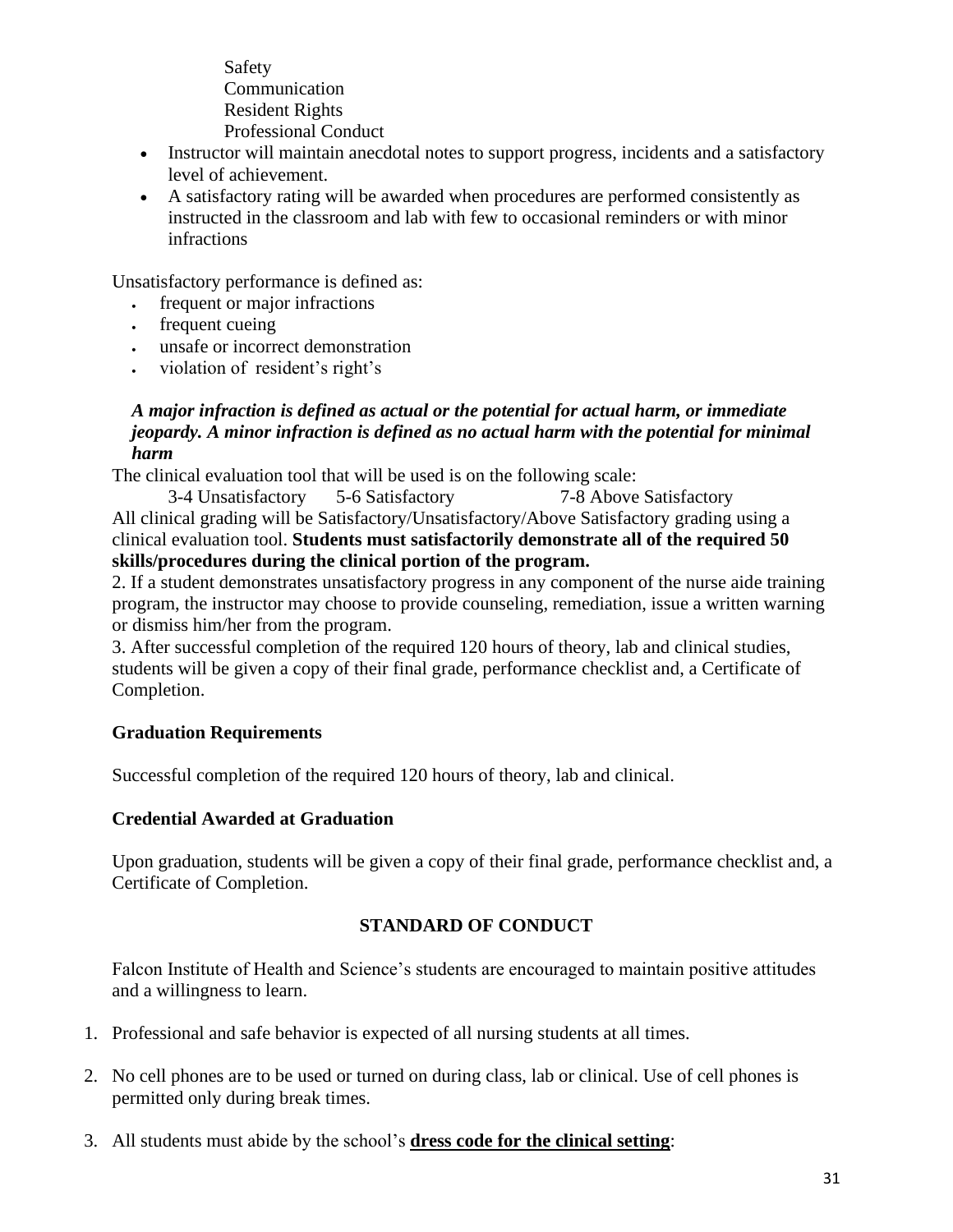- a. Uniform required: Falcon Institute scrub top, white scrub pants, and non-skid sneakers or shoes and a wrist watch with a second hand. Stethoscope, bandage scissors, pen light, and ID badegeare also required as part of the uniform. The student's ID badge must be displayed at the top of the scrub top, at eye level.
- b. Jewelry: no dangling earrings, excessive chains, or bracelets are permitted. No rings except wedding band are permitted.
- c. Body jewelry: no facial or tongue jewelry is permitted.
- d. Body art: tattoos must be covered at all times.
- e. Fingernails: must be clean and cut to a moderate length; artificial nails are not permitted.
- f. Hair: must be of a natural color and styled above the collar (cut short or pulled up in a hairstyling device).

\*The instructor will provide additional detailed information regarding the dress code of the assigned clinical site as needed.

- 4. Sleeping in class will not be tolerated. If a student is found sleeping in class, he or she will be asked to sign out for the remainder of the day. It will be the student's responsibility to schedule the make- up time.
- 5. Confidentiality with resident/patient information must be maintained at all times. This is in accordance with the Health Insurance Portability and Accountability Act **(**HIPAA) regulations.
- 6. Evidence of behavior related to drug or alcohol use will be cause for immediate dismissal from the program. The refund will be issued from the last date of attendance.

# **ACADEMIC INTERGRITY**

Academic honesty is expected student behavior. Students shall practice academic integrity and are expected to do their own work. Students may not engage in the following practices:

- 1. Represent someone else's work or ideas as their own without citation (plagiarism).
- 2. Utilize inappropriate or prohibited aids for an examination or graded assignment including but not limited to others answers, notes, phone or other electronic devices, test files, etc.
- 3. Obtain inappropriate or prohibited materials before an examination or graded assignment including but not limited to test questions, test answers, instructor files, etc. (cheating).

Students who engage in the above practices will be subject to disciplinary action. The penalty for a first offense may include failure of the assignment. A second offense may result in the student being terminated from the program, and a refund will be issued from the last date of attendance.

# **TARDINESS**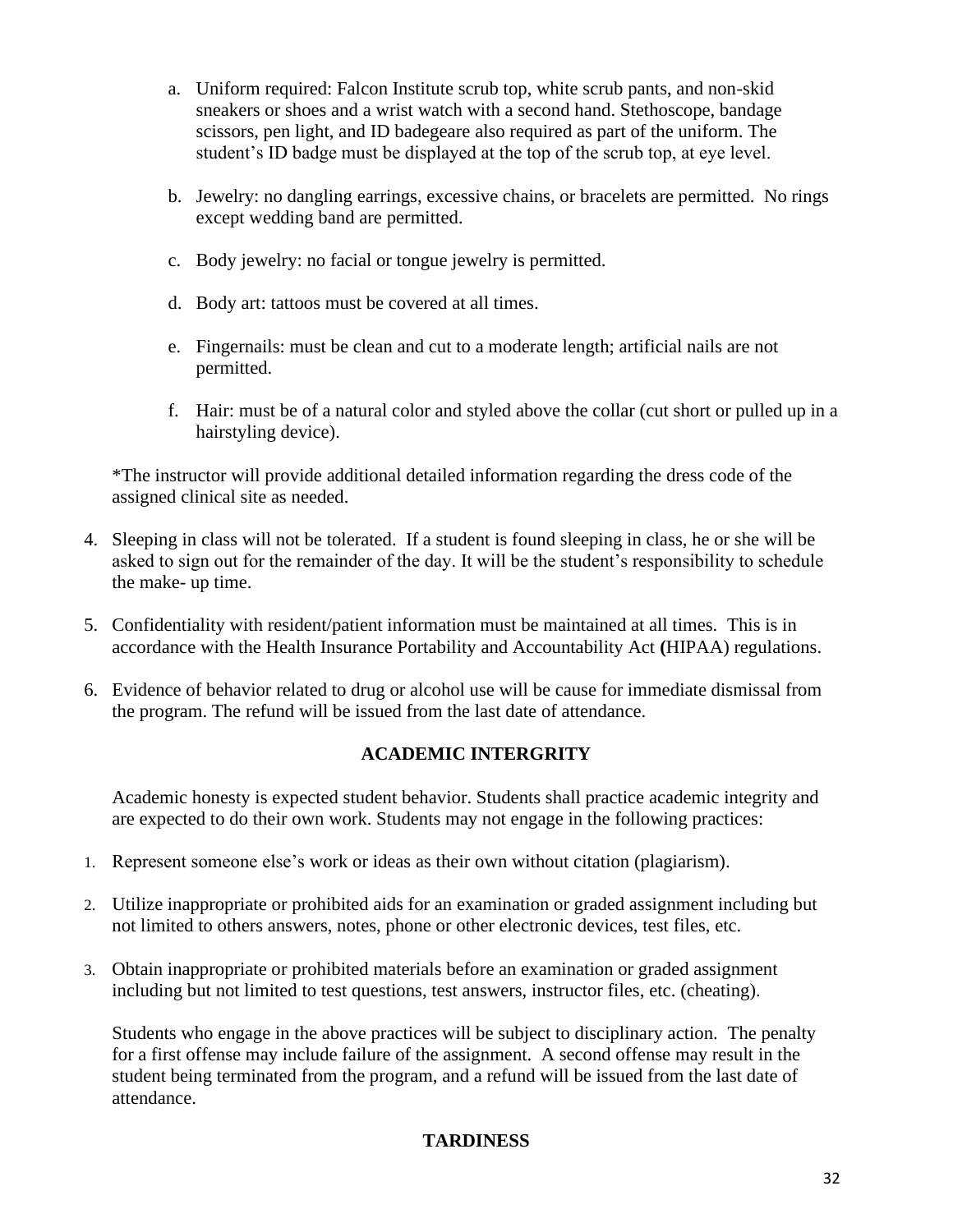All students are expected to arrive in class, lab and clinical at or before the scheduled time.

## **RE-ADMISSION POLICY**

When progression is interrupted for any reason, the student may request to be re-admitted. The student shall be considered for readmission after having met the following requirements:

- 1. Student must submit a letter of intent to return to the Practical Nurse Education Program including a Registration Fee to the Falcon Institute of Health and Science.
- 2. Student must complete admission requirements.
- 3. All outstanding school financial obligations must be met.
- 4. Student who were previously dismissed from the program related to student code of conduct violations must show proof of their rehabilitative efforts. Final approval will be made by the Program Director.

The following criteria must also be met:

- 1. Students readmitted must complete program hours.
- 2. Students readmitted who had partially completed any course must repeat the entire course after readmittance.

#### **JOB PLACEMENT SERVICES**

The school will provide job placement services to the students. Placement services consist of resume workshops, posting of job openings and interview skill workshops.

**THE SCHOOL DOES NOT GUARANTEE JOB PLACEMENT,** however, the school will provide services and support to assist students in obtaining employment.

#### **STUDENT GRIEVANCE POLICY**

The Falcon Institute of Health and Science is committed to providing the highest level of satisfaction possible to all students. It is highly recommended that students should first bring their complaint to the school via the process below. Students may however choose to submit their complaints to the State Board of private Licensed Schools, Pennsylvania Department of Education, and/or the Commission of the Council on Occupational Education (see address below).

The 4 step Grievance procedure is developed in order to provide a process for any student to express a grievance, complaint, or dissatisfaction.

**Step One –** Student should submit the initial grievance to the primary instructor. The Primary instructor will review and respond to the grievance within three days.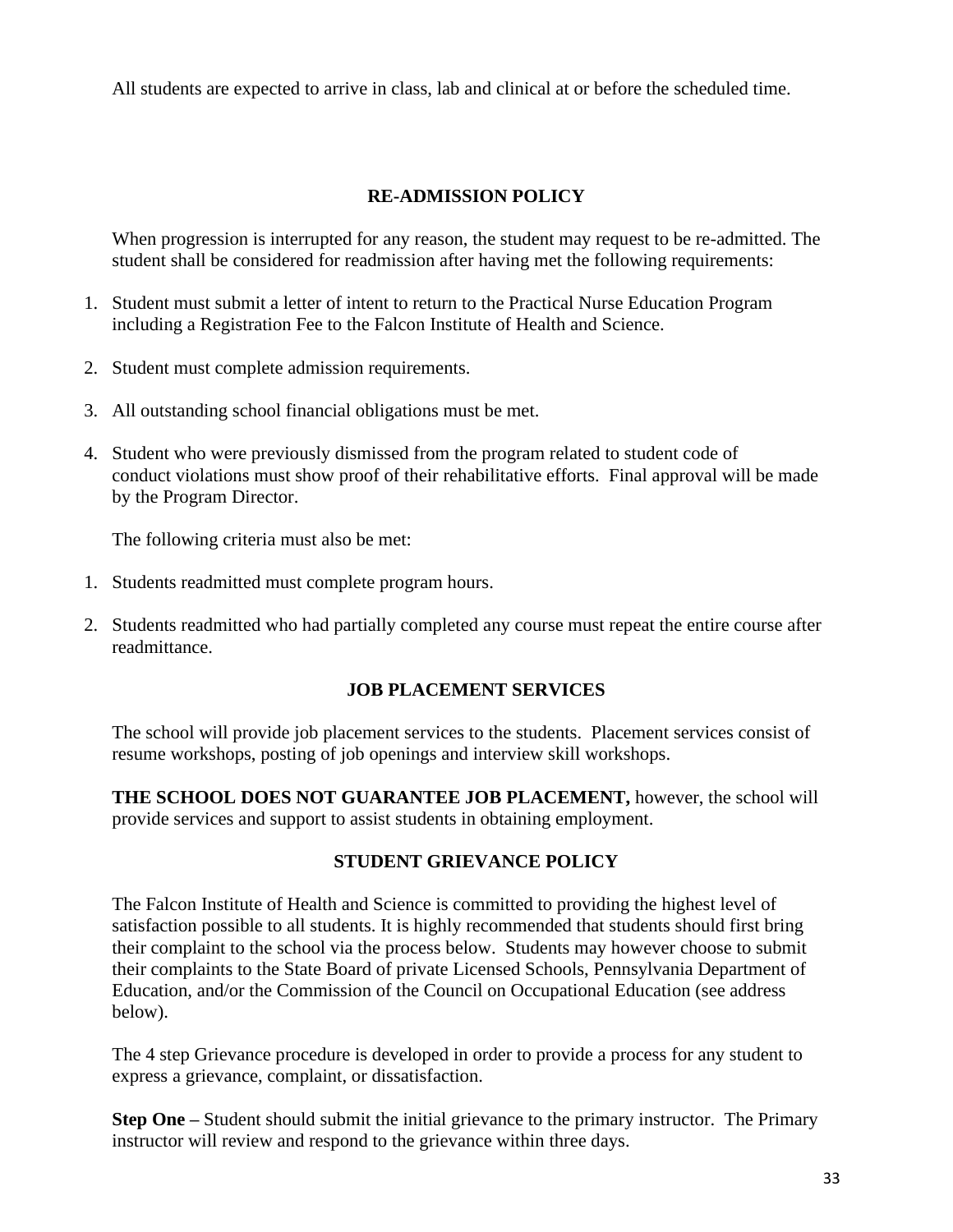**Step Two -** If the student and instructor are unable to resolve the issue, or if the grievance is against the instructor, the grievance should be brought to the attention of the Program Director within 72 hours.

**Step Three -** If the decision rendered by the Program Director is not satisfactory to the student, the student may appeal to the Dean of Student Affairs within 48 hours. Within 72 hours the Dean of Student Affairs will make a decision regarding this issue.

**Step Four -** If the decision rendered by the Dean of Student Affairs is not satisfactory to the student, the student may appeal to the School President within 48 hours. Within 72 hours the President will make a final decision regarding this issue. The decision of the President will be final.

Falcon Institute of Health and Science is licensed by the Pennsylvania Board of Private Licensed Schools. Questions or concerns that are not satisfactorily resolved by the person designated above or by other school officials may be brought to the attention of the State Board of Private Licensed Schools, Pennsylvania Department of Education, 333 Market Street, 12<sup>th</sup> Floor, Harrisburg, Pennsylvania 17126-0333. Falcon Institute of Health and Science is accredited by the Commission of the Council on Occupational Education. Questions or concerns that are not satisfactorily resolved by the person designated above or by other school officials may be brought to the attention of Council on Occupational Education, 7840 Roswell Road, Building 300, Suite 325, Atlanta, GA 30350, Telephone: 770-396-3898 / FAX: 770-396-3790, www.council.org.

#### **STUDENT SERVICES**

Falcon Institute of Health and Science offers services to all students including tutoring, career building assistance, job placement assistance and student counseling services. Each student is assigned to an instructor, whose role is to be that student's advisor, in order to provide assistance in career building and academic advisement throughout the program, as well as after graduation, as needed.

#### **TRANSFER POLICY**

#### **Transfer of students between programs within the institution**

After successful completion of Semester 1 in the Practical Nursing Education program students are eligible to apply for the State Competency Test for the Nurse Aide Training Program.

#### **Transfer of students from other institutions**

All applicants must successfully complete all admission requirements, including the pre-entrance testing and be accepted into the program prior to being considered for the transfer.

Applicants who may apply for transfer into the Practical Nurse Education Program are: previous students in prior State Board-approved Practical Nursing, diploma, associate degree, and baccalaureate programs who have successfully completed congruent course work.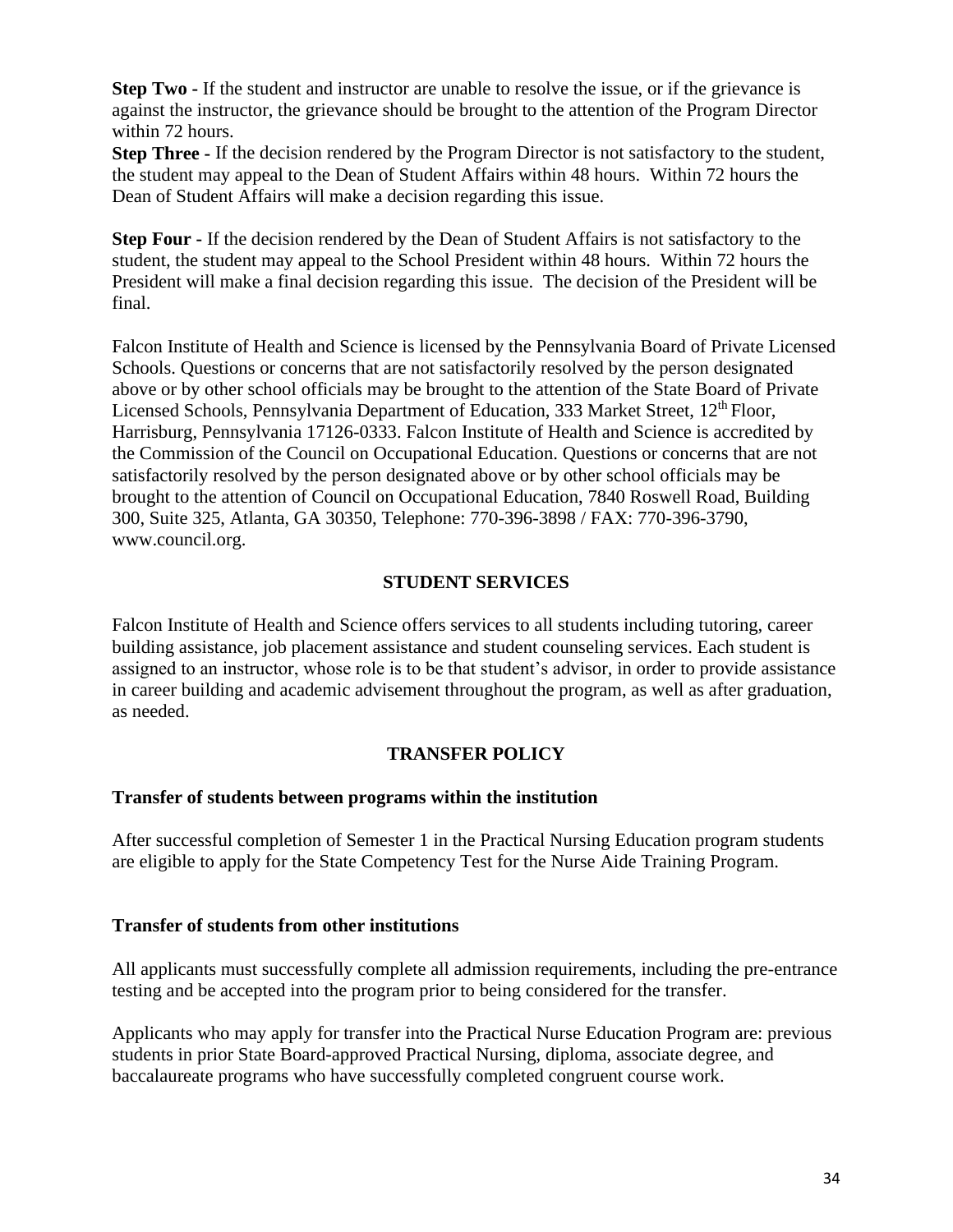For the Nurse Aide Trainng Program, the entire program of 120 hours, must be completed at our school as per the PA Department of Career and Technical Education's requirement, therefore the school will not accept transfers from other institutions into the nurse Aide Training Program.

Credit hours that are accepted from another institution towards the student's educational program must count as both attempted and completed hours. 34 C.F.R. 668.34(a)(6).

# **Transfer of credit earned at another institutes**

# *Practical Nursing Education Program*

- 1. Applicants may receive advanced placement by completing a transition course which includes taking challenge exams for selected courses in Semester 1 and II.
- 2. All challenge exams require a minimum score of 75% to exempt the course. Clinical competencies related to the course must be satisfactorily met.
- 3. Transcripts and course descriptions from previously completed courses must be submitted for faculty review prior to applicant taking challenge tests. All courses must be comparable to those being challenged and must have been completed successfully within two years prior to admission. A minimum grade of 75% must have been attained. The faculty reserves the right to consider extenuating circumstances.
- 4. Credit for clinical experience will be granted only to those students who have successfully completed comparable clinical studies at a nursing level. References from previous nursing instructors / supervisors shall be required as well as official transcripts in order for faculty to determine eligibility.
- 5. Advanced placement beyond Semester II shall be at the discretion of the Program Director of the Practical Nursing Program, following examination of all required documentation.
- 6. Applicants will be required to meet all graduation requirements.

# *Nurse Aide Training Program*

For the Nurse Aide Trainng Program, the entire program of 120 hours, must be completed at our school as per the PA Department of Career and Technical Education's requirement, therefore the school will not accept transfers from other institutions into the nurse Aide Training Program.

\*THERE IS NO GUARANTEE THAT THE CREDITS WILL TRANSFER.

# **REFUND POLICY**

# **Refund for Classes Canceled by the Institute**

- 1. If tuition and fees are collected in advance of the start of a program and the institution cancels the class, the institution refunds 100% of the tuition and fees collected. In the event a student is rejected for enrollment all monies paid would be refunded.
- 2. The institution makes these refunds within 30 days of the planned start date.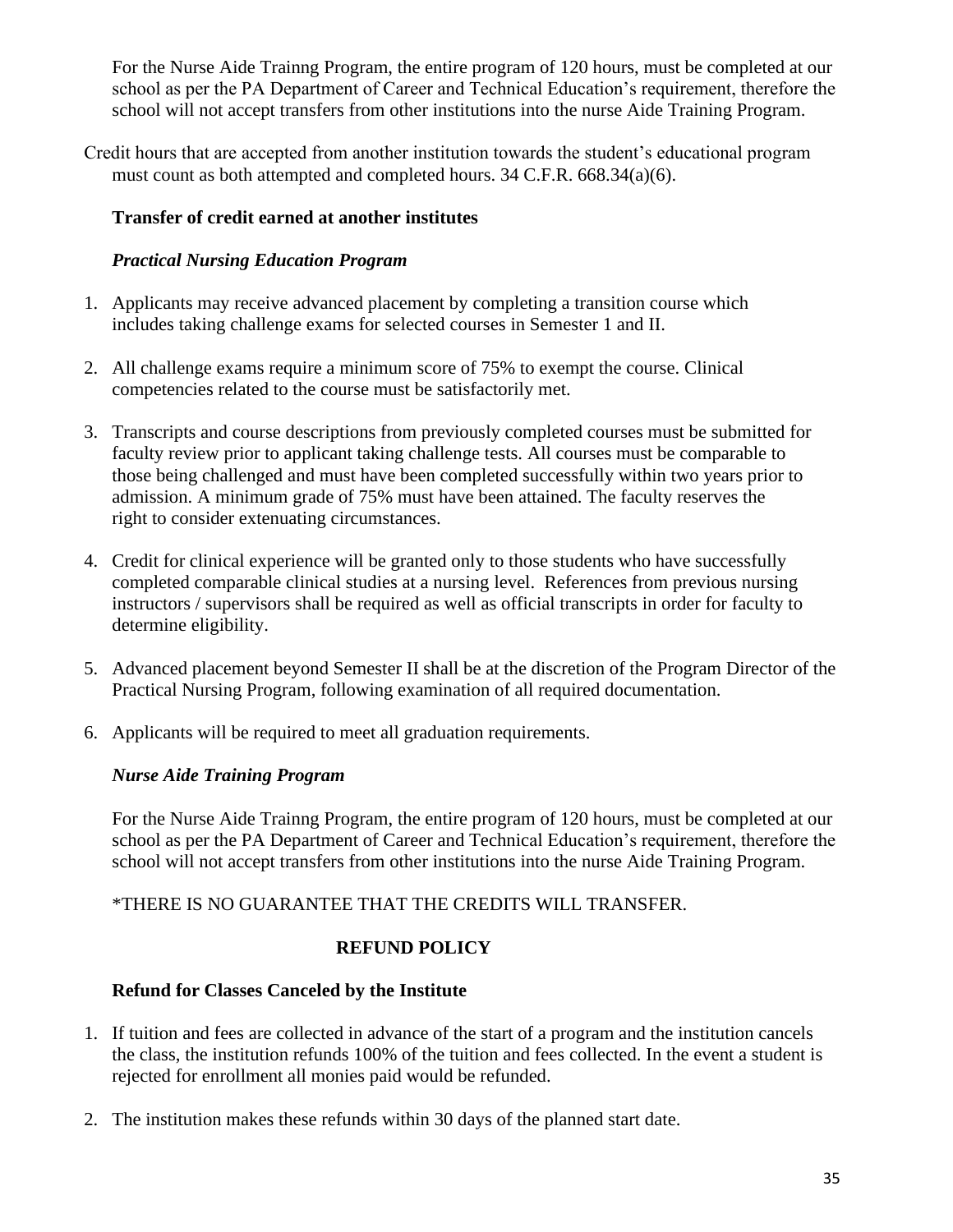## **Refunds for Students Who Withdrew On or Before the First Day of Class**

- 1. The application or registration fee is fully refundable if the student requests cancellation within 5 calendar days after signing the enrollment agreement, 5 days after submitting the application, if no classes have been attended, lessons completed or material used. For a student cancelling after the 5th calendar day following the date of enrollment or submitting the application but prior to the beginning of classes, money paid to the school will be refunded except the nonrefundable amount of the application or registration fee.
- 2. Refunds will be issued within 30 days of the cancellation .

#### **Refunds for Students Enrolled Prior to Visiting the Institution**

1. Students who have not visited the school facility prior to enrollment have the opportunity to withdraw without penalty within three days following either attendance at a regularly- scheduled orientation or following a tour of the facilities and inspection of the equipment.

#### **Refunds for Withdrawal After Class Commences**

1. Refund Policy for Programs Obligating Students for Periods of 12 Months or Less

#### *Programs of 6 weeks or longer duration:*

- a. For a student cancelling after the fifth calendar day following the date of enrollment but prior to the beginning of classes, monies paid to the school will be refunded except the nonrefundable amount of the registration fee.
- b. If a student enrolls and withdraws or discontinues after the semester has begun but prior to completion of the semester, the following minimum refunds apply:

(i) For a student withdrawing from or discontinuing the program during the first 7 calendar days of the semester, the tuition charges refunded by the school will be at least 75% of the tuition for the semester.

(ii) For a student withdrawing from or discontinuing the program after the first 7 calendar days, but within the first 25% of the semester, the tuition charges refunded by the school will be at least 55% of the tuition for the semester.

 (iii) For a student withdrawing or discontinuing after 25% but within 50% of the semester, charges refunded by the school will be at least 30% of the tuition.

(iv) For a student withdrawing from or discontinuing the program after 50% of the semester, the student is entitled to no refund.

#### *Programs of less than 6 weeks duration:*

For programs of less than 6 weeks' duration, a formula for tuition refunds shall be based on the total clock hours of the program using the following percentages:

- a. For a student completing up to and including 10% of the total clock hours, the school shall refund 90% of the total cost of the program.
- b. For a student withdrawing from or discontinuing the program within the first 25% of the program, the tuition charges refunded by the school shall be at least 55% of the total cost of the program.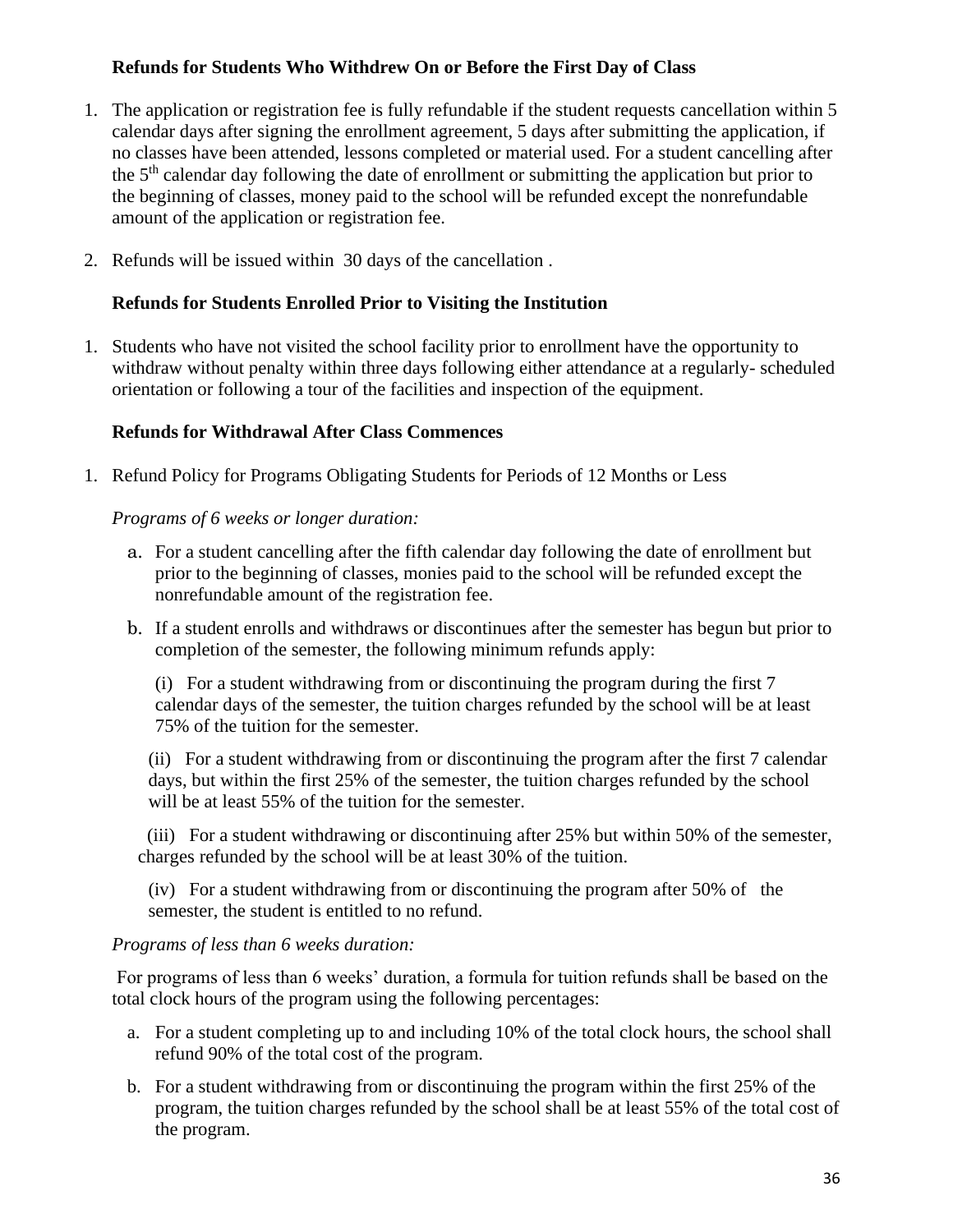- c. For a student withdrawing or discontinuing after 25% but within 50% of the program, the tuition charges refunded by the school shall be at least 30% of the total cost of the program.
- d. For a student withdrawing or discontinuing after 50% of the program, the student is entitled to no refund.
- 2. Refund Policy for Programs Obligating Students for Period Beyond Twelve Months
	- a. For a student cancelling after the fifth calendar day following the date of enrollment but prior to the beginning of classes, monies paid to the school will be refunded except the nonrefundable amount of the registration fee as calculated in
	- b. If a student enrolls and withdraws or discontinues after the semester has begun but prior to completion of the semester, the following minimum refunds apply:

(i) For a student withdrawing from or discontinuing the program during the first 7 calendar days of the semester, the tuition charges refunded by the school will be at least 75% of the tuition for the semester.

(ii) For a student withdrawing from or discontinuing the program after the first 7 calendar days, but within the first 25% of the semester, the tuition charges refunded by the school will be at least 55% of the tuition for the semester.

 (iii) For a student withdrawing or discontinuing after 25% but within 50% of the semester, charges refunded by the school will be at least 30% of the tuition.

(iv) For a student withdrawing from or discontinuing the program after 50% of the semester, the student is entitled to no refund.

#### *If a veteran student fails to enter the course, withdraws, or is discontinued at any time prior to completion of the course, the unused portion of paid tuition, fees, and other charges will be refunded on a prorated basis.*

# **REGISTRATION FEE CANCELLATION POLICY**

The registration fee is fully refundable if the student requests cancellation within five (5) calendar days of submitting the registration fee. The registration fee is nonrefundable after five (5) calendar days, if no classes have been attended, lessons completed or materials used. A request for cancellation which is not made in writing shall be confirmed in writing by the student within an additional period of five (5) calendar days. The school may retain the entire fee after five (5) calendar days or after ten (10) calendar days absent written confirmation, where required.

#### **PERIOD OF REFUND**

Refunds will be made within 30-calender days of the date the student fails to enter, leaves the program or fails to return from a leave of absence.

#### **TERMINATION DATE**

The termination date for refund computation purposes is the last date of recorded attendance of the student.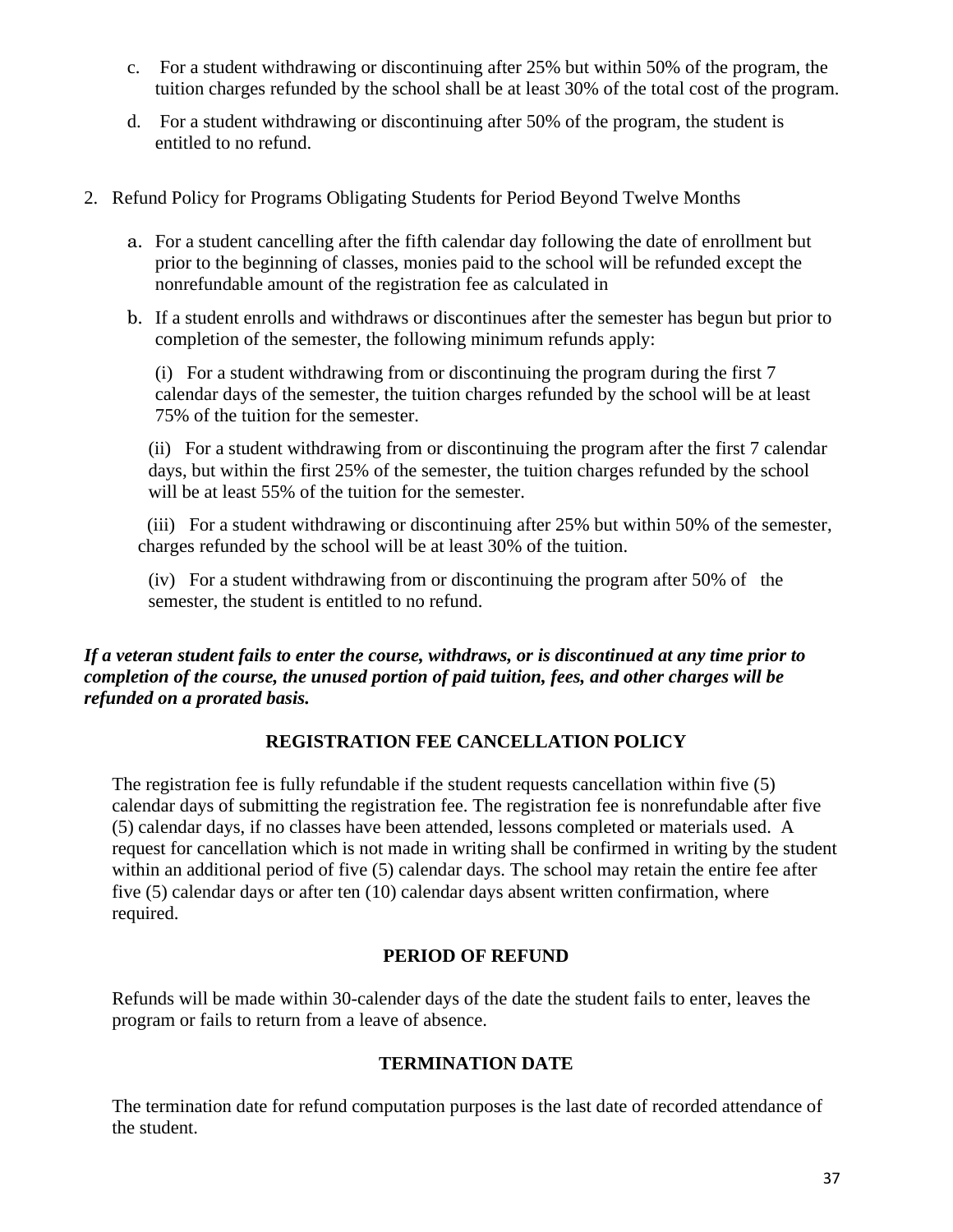# **THE FAMILY EDUCATION RIGHTS AND PRIVACY ACT POLICY**

All parents and students will be notified of their rights through publication in the catalog of the fact that students and parents of dependent students have the right to review a student's educational records, to request amendment to a student's educational records, to provide consent prior to disclosure of personally identifiable information and to file a complaint with the U.S. Department of Education regarding the failure of the school to comply with The Family Educational Rights and Privacy Act.

Students or parents are also advised that a hearing can be requested to challenge the contents of a student's record, and the student will be given the opportunity to place a statement regarding contested information in the record stating the nature of the disagreement.

- 1. A parent or student must make a request in writing to review educational records and has the right to inspect and review the records within 45 days of the day the request is received.
- 2. Records will be made available in the President's office on an appointment basis.
- 3. The right to request (in writing) an amendment of the student's education records that the student believes are inaccurate or misleading.
- 4. No personally identifiable information will be released to a third party without the written consent of parent or student unless it is:
	- a. To other institution officials who have educational interest in the information;
	- b. To officials of another institution where the student seeks or intends to enroll;
	- c. To representatives of the Comptroller General of the United States, the Secretary of Education or State and local education authorities;
	- d. Relating to financial aid and is necessary to determine eligibility for aid, determine amount of aid, determine conditions for the aid, enforce the terms and conditions of the aid;
	- e. To State officials if required by State statute;
	- f. To organizations conducting studies for educational agencies or colleges to develop, validate, or administer tests, administer student aid programs or improve instruction. No personally identifiable information will be released except to representatives of the organization and the information provided to the organization will be destroyed when no longer needed for the study;
	- g. To accrediting agencies to carry out accrediting functions;
	- h. To parents of a dependent student;
	- i. To comply with a judicial order or subpoena;
	- j. To meet a health or safety emergency;
	- k. To an alleged victim of a crime of violence regarding the results of disciplinary proceedings against the alleged perpetrator of the crime.
- 5. All disclosures of information will be recorded in the file and will include parties receiving information and the legitimate interests of the parties for inspection of the records.
- 6. Personally identifiable information which is designated as directory information includes student's name, address, telephone listing, date and place of birth, date of attendance, major field of study, participation in officially recognized activities, credentials and awards received and the most recent previous educational agency or college attended.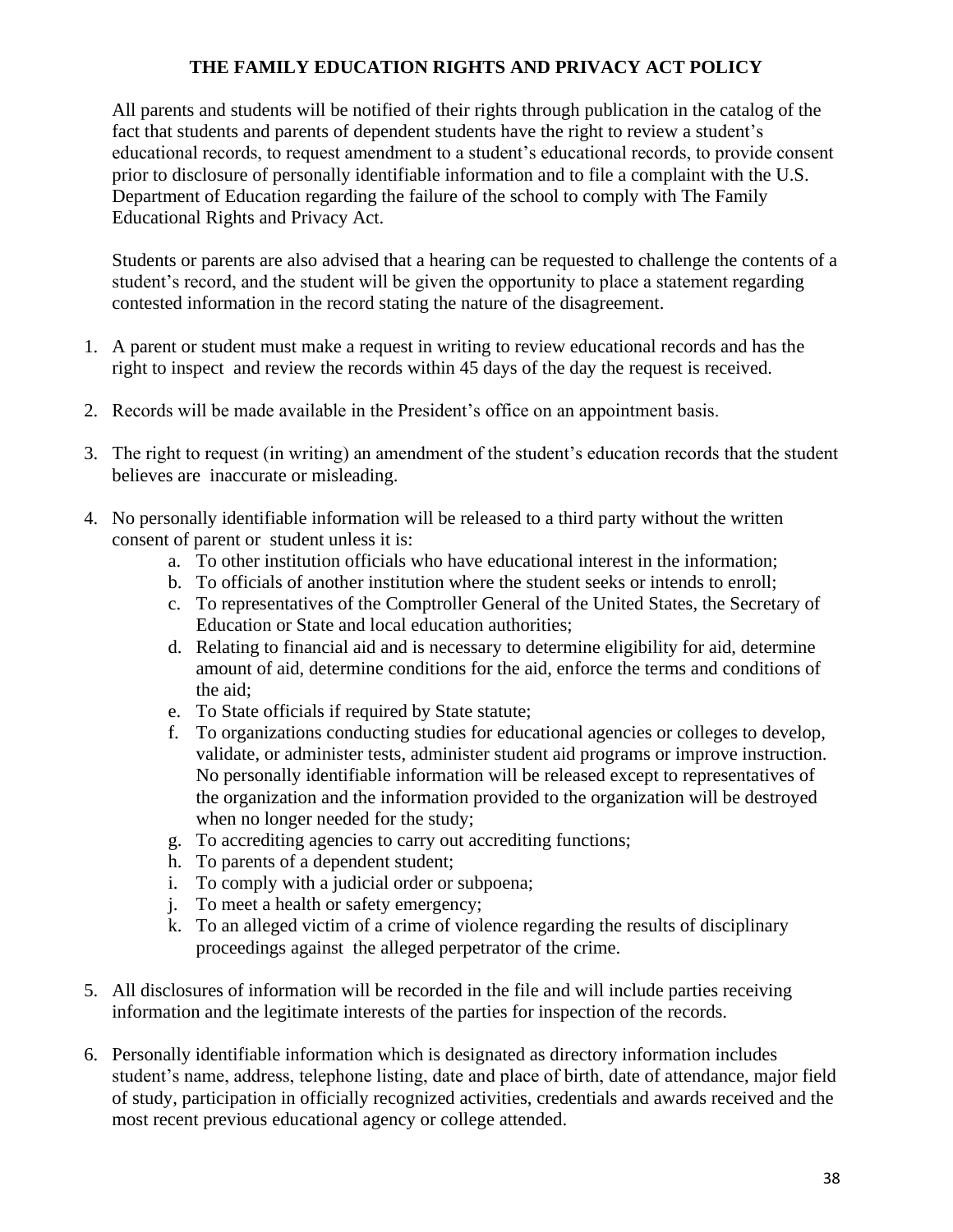- 7. Students may also request in writing that the school not release directory information including student's name, address, telephone listing, date and place of birth, date of attendance, major field of study, participation in officially recognized activities, credentials and awards received and the most recent previous educational agency or college attended. Requests to withhold directory information shall be made in writing to the President within 1 week of the beginning of the program.
- 8. The right to file a complaint with the U.S. Department of Education concerning alleged failures by the school to comply with the requirements of FERPA. The name and address of the Office that administers FERPA is: Family Policy Compliance Office, US Department of Education, 400 Maryland Avenue, SW, Washington, D.C. 20202-4605.

#### *.* **THE VERETANS BENEFITS AND TRANSITION ACT OF 2018 POLICY**

A *Covered Individual* is any individual who is entitled to educational assistance under chapter 31, Vocational Rehabilitation and Employment, or chapter 33, Post-9/11 GI Bill benefits. The school will permit any covered individual to attend or participate in the course of education during the period beginning on the date on which the individual provides to the school, a certificate of eligibility for entitlement to educational assistance under chapter 31 or 33, and ending on the earlier of the following dates:

- 1. The date on which payment from VA is made to the institution.
- 2. 90 days after the date the institution certified tuition and fees following the receipt of the certificate of eligibility.

The school will not impose any penalty, including the assessment of late fees, the denial of access to classes, libraries, or other institutional facilities, or the requirement that a covered individual borrow additional funds, on any covered individual because of the individual's inability to meet his or her financial obligations to the institution due to the delayed disbursement funding from VA under chapter 31 or 33.

Ch. 31 and Ch. 33 students must take the following additional actions:

- 1. Submit a certificate of eligibility for entitlement to educational assistance no later than the first day of a course of education.
- 2. Submit a written request to use such entitlement.
- 3. Provide additional information necessary to the proper certification of enrollment by the educational institution.

# **COPYRIGHT INFRINGEMENT POLICIES AND SANCTIONS**

Falcon Institute of Health and Science shall not permit any sharing of copyrighted material without proper licensing or permission from the owner/author/software manufacturer, as this is prohibited by law.

If any student is accused of copyright violation or infringement, the school will not assist in resolving these matters; this will be the students' responsibility to resolve it.

Students must comply with the school's Guidelines for Computer Use policy and are subject to disciplinary action if these policies are violated.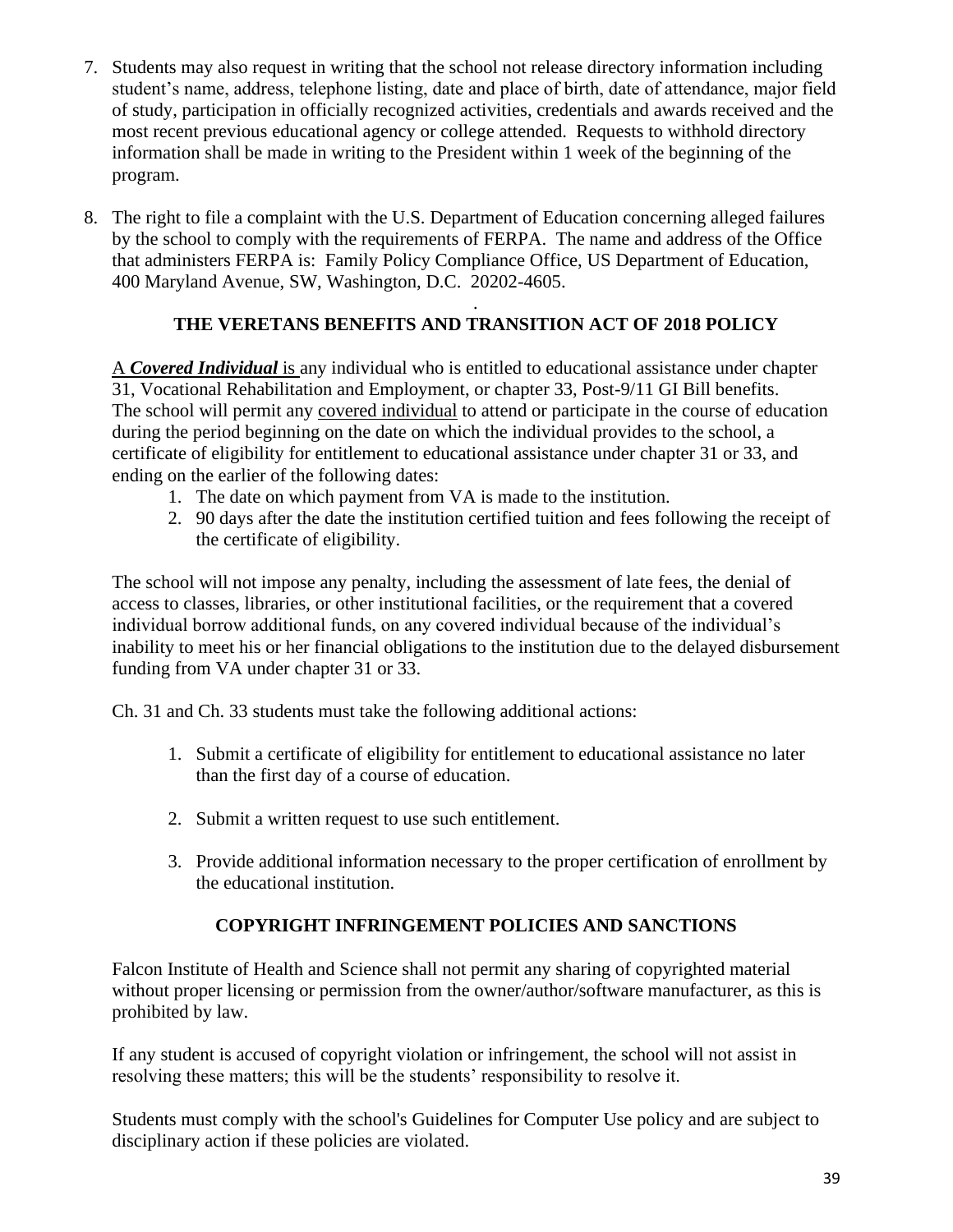#### *Summary of Civil and Criminal Penalties for Violation of Federal Copyright Laws*

Copyright infringement is the act of exercising, without permission or legal authority, one or more of the exclusive rights granted to the copyright owner under section 106 of the Copyright Act (Title 17 of the United States Code). These rights include the right to reproduce or distribute a copyrighted work. In the file-sharing context, downloading or uploading substantial parts of a copyrighted work without authority constitutes an infringement.

Penalties for copyright infringement include civil and criminal penalties. In general, anyone found liable for civil copyright infringement may be ordered to pay either actual damages or "statutory" damages affixed at not less than \$750 and not more than \$30,000 per work infringed. For "willful" infringement, a court may award up to \$150,000 per work infringed. A court can, in its discretion, also assess costs and attorneys' fees. For details, see Title 17, United States Code, Sections 504, 505.

Willful copyright infringement can also result in criminal penalties, including imprisonment of up to five years and fines of up to \$250,000 per offense.

## **COMPUTER USE POLICY**

The Falcon Institute of Health and Science provides computing, networking and information resources in order to assist students in successful completion of their programs. All users must respect the rights of other users, respect the integrity of the systems and related physical resources, and observe all relevant laws, regulations, and contractual obligations.

All computing resources, used by students, should only be used for educational purposes that have been assigned by school staff. Those who misuse computing, networking, or information resources may face restriction of computing privileges as well as disciplinary action up to dismissal from the school, and prosecution under applicable statutes. Reproduction or distribution of copyrighted works, including, but not limited to, images, text, or software, without permission of the owner is an infringement of U.S. Copyright Law and is subject to civil damages and criminal penalties including fines and imprisonment. Any user who is found in violation of local, state, or federal laws may face restriction of computing privileges, and will be reported to the and law enforcement authorities.

#### **SOCIAL MEDIA POLICY**

While Falcon Institute of Health and Science respects the rights of students, we do require that students adhere to the professional standards of the school and the profession of nursing. Students are hereby advised that any and all school related information published by the student on their blog or social networking sites must comply with the School's Social Media Policy and the Student Code of Conduct.

#### 1. **The student must comply with confidentiality obligations imposed by law, including HIPAA**.

2. Under no circumstances may the student use Falcon Institute of Health and Science's logos, mascots, or images on a personal social media account, profile, site, or blog without written consent of the Program Director.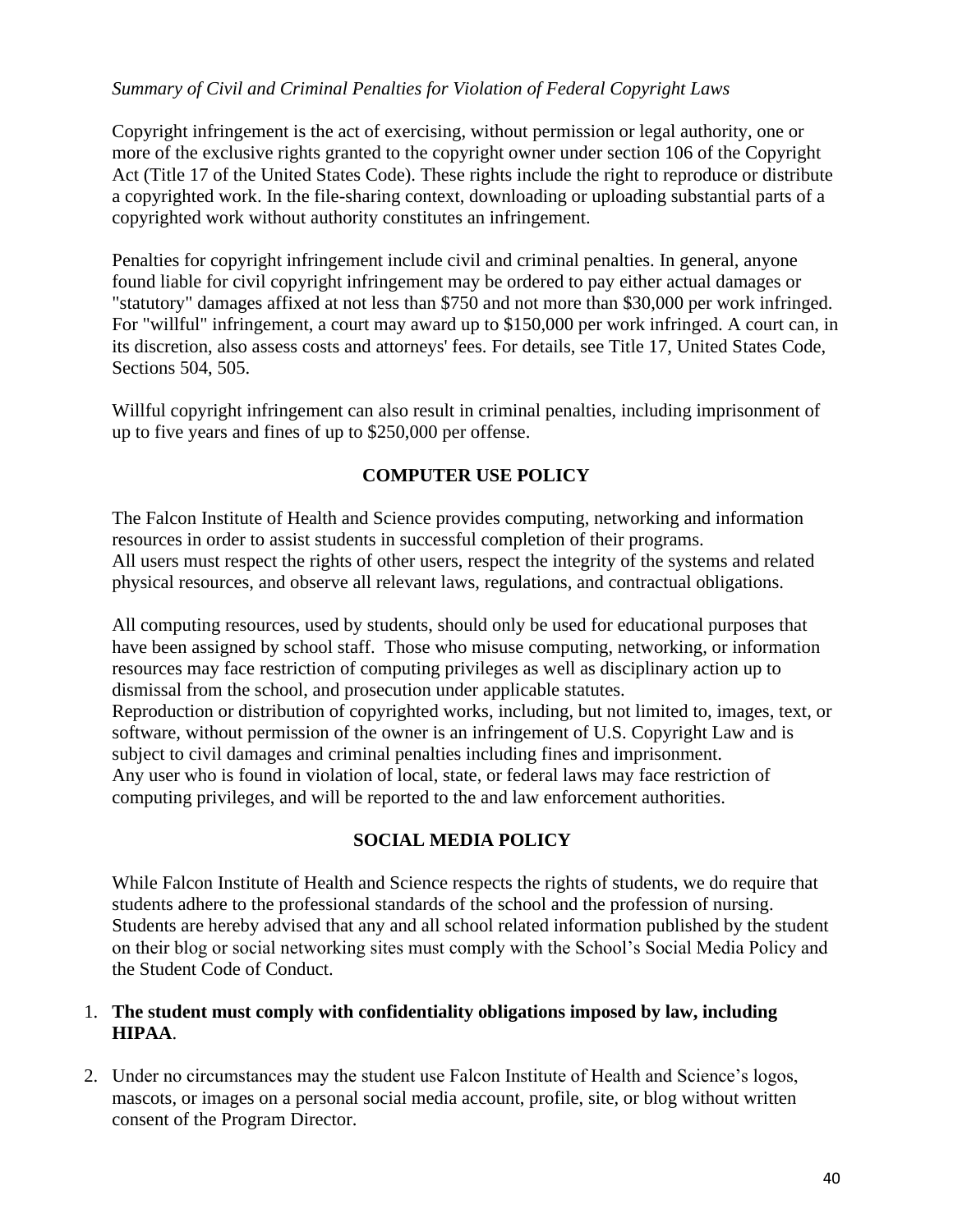- 3. Students will be responsible to exercise professional judgment when utilizing social media.
- 4. Students will be responsible to refrain from behavior that would not otherwise be acceptable in the classroom or clinical sites.
- 5. Students will be required to avoid referencing Falcon Institute of Health and Science's staff members without their approval.
- 6. Students will be obligated to protect confidential information related to the school, affiliating agencies, fellow students, and patients.
- 7. Students are absolutely prohibited from taking photos of any program related activities without written consent of Program Director.
- 8. Students may not post any program related photos or material without the written consent of the Program Director.
- 9. Failure to adhere to the policy shall result in disciplinary action or dismissal from the program.

# **PRINTING POLICY**

The Falcon Institute of Health and Science recognize students need to print in the course of doing academic work. The school also recognizes its responsibility to discourage waste and to recover some of the cost of printing on campus. The school encourages accountability for all printing and appropriate use of the school's facilities.

Student should pay cash in advance and will be charged as follows: \$0.10 per page for black and white

# **AMERICANS WITH DISABILTIES ACT (ADA) POLICY**

Falcon Institute of Health and Science is committed to providing "reasonable accommodations" in keeping with Section 504 of the Rehabilitation Act and the Americans with Disability Act of 1992.

Although facility is fully accessible to physically handicapped persons, the Falcon Institute of Health and Science will take necessary actions to ensure that no qualified person is denied the benefits of, excluded from participation in, or use of any programs or activities provided by the school.

Students must provide appropriate documentation of the disability, which should include appropriate diagnostic testing and a recommendation form prepared by qualified personnel outside of Falcon Institute of Health and Science. "Reasonable accommodations" will be determined by school staff in consultation with the student, faculty and/or staff member. Accommodations are not retroactive.

Examples of accommodations include, but are not limited to, restructuring or altering clinical experiences, giving supplementary learning materials, extended test time, testing environment with minimal distractions, note-taking services, assessment referral, registration assistance and accessibility.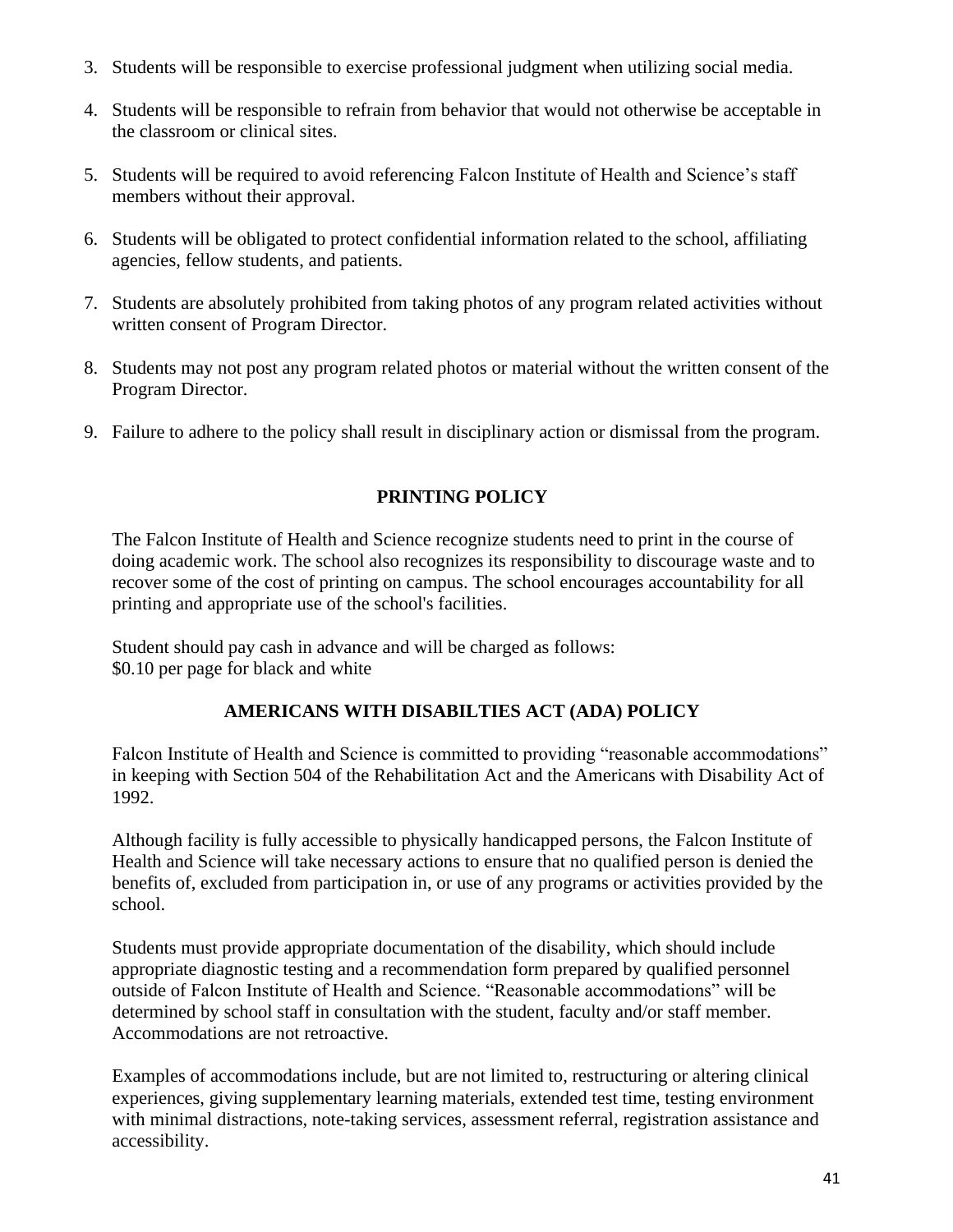Accommodations are designed to equalize opportunities for students with disabilities, not to lower academic standards or to alter the essential nature of the program requirements. To that end, accommodations at Falcon Institute of Health and Science do not include the following:

- 1. Reduced standards of academic performance
- 2. Evaluation or diagnostic testing of learning disabilities
- 3. Separate or special tutorial programs for students with disabilities
- 4. Waivers of completion of clinical hours

Falcon Institute of Health and Science will meet federal standards of accessibility by reassignment of classes and clinical sites or other services to accessible locations, or through alterations or new construction. Structural changes to existing facilities will not be required where other methods are sufficient to comply with the federal standards as published. Students seeking accommodations should contact ADA Compliance Officer at the school (610-253-2527).

*Falcon Institute of Health and Science does not offer any Avocational course/program*

# **NON DISCRIMINATION POLICY**

Falcon Institute of Health and Science is committed to providing equal education and employment opportunities without discrimination or harassment of any nature. The goal is to provide equal education and employment opportunities encompassing persons in legallyprotected classifications in regard to race, color, national origin, sex, handicap, sexual orientation, and disability in accordance with the Americans with Disabilities Act (ADA).

- 1. The Falcon Institute will not tolerate discrimination by any student. Title IX of the Education Amendments of 1972 prohibits discrimination on the basis of sex in any educational program or activity sponsored by the Institute. Section 504 of the Rehabilitation Act of 1973 prohibits discrimination on the basis of handicap in any educational program or activity sponsored by the Institute, and Title VI of the Civil Rights Act of 1964 prohibits discrimination on the basis of race in any educational program or activity sponsored by the Institute.
- 2. The Institute will not tolerate any behavior by staff or students which constitutes sexual harassment of any person.
- 3. If a student feels that his/her rights under the aforementioned laws and regulations have been violated, or to address issues concerning equal opportunities, they may contact the Program Director.

# **WEAPON POLICY**

- 1. The Falcon Institute of Health and Science recognizes the importance of a safe school environment relative to the educational process. Possession of weapons in the school environment is a threat to the safety of students and staff and is prohibited by law.
- 2. The term Weapon includes, but not be limited to, any knife, cutting instrument, cutting tool, nunchaku stick, brass or metal knuckles, firearm, shotgun, rifle, bb or pellet gun, look-alike gun, paintball gun, chemical agent, explosive device, replica of a weapon and any other tool, instrument or implement capable of inflicting serious bodily injury.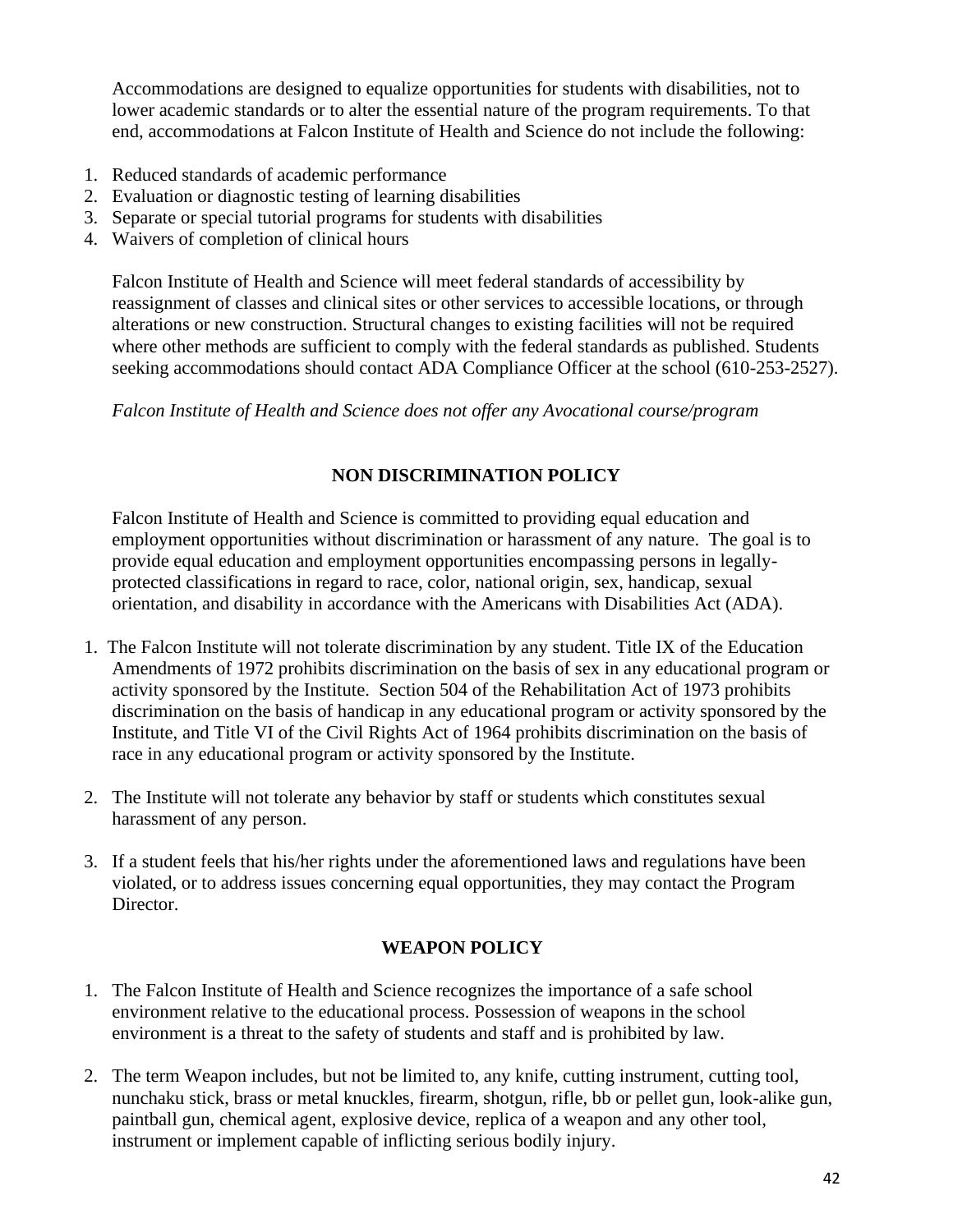- 3. A student is in possession of a weapon when the weapon is found on the person of the student; under the student's control while she/he is on school property, on property being used by the school, at any school function or activity, at any school event held away from the school; or while the student is on the way to or from school.
- 4. The Falcon Institute of Health and Science prohibits students from possessing and bringing weapons and replicas of weapons into any school buildings, onto school property, to any school sponsored activity, and onto any public conveyance providing transportation to school or a school sponsored activity.
- 5. Students will be responsible for informing the faculty or the program director regarding any information or knowledge relevant to possible or actual possession of a weapon.
- 6. When the school administration has evidence that a student has violated the weapons policy, the following guidelines will be applied:
	- a. Law enforcement officials will be notified immediately by the school administration
	- b. The student will be dismissed from the program immediately.

# **TERRORISTIC THREATS POLICY**

- 1. The Falcon Institute of Health and Science recognizes the danger that terroristic threats and acts by students presents to the safety and welfare of students, staff and community. The school acknowledges the need for an immediate and effective response to a situation involving such a threat or act.
- 2. Terroristic threat means a threat to commit violence communicated with the intent to terrorize another, to cause evacuation of a building, or to cause serious public inconvenience, in reckless disregard of the risk of causing such terror or inconvenience. Terroristic act is defined as an offense against property or involving danger to another person.
- 3. Students will be responsible for informing faculty or the program director regarding any information of knowledge relevant to a possible or actual terroristic threat or act.
- 4. When the school administration has evidence that a student has made a terroristic threat or committed a terroristic act, the following guidelines will be applied:
	- a. Law enforcement officials will be notified immediately by the school administration.
	- b. The student will be dismissed from the program immediately.

# **ANTI-HARRASSMENT POLICY**

It is the policy of Falcon Institute of Health and Science that sexual harassment of students or applicants for admission in any form is unacceptable conduct, which will not be tolerated. Sexual harassment includes unwelcome sexual flirtations, advances or propositions, requests for sexual favors, verbal abuse of a sexual nature, subtle pressure or request for sexual activities, unnecessary touching of an individual, graphic verbal commentaries about an individual's body, sexually degrading words used to describe an individual, a display in the school of sexually suggestive objects or pictures, sexually explicit or offensive jokes, physical assault and other verbal, visual or physical conduct of a sexual nature. No student, applicant, faculty member or other employee of Falcon Institute of Health and Science shall threaten or insinuate, either explicitly or implicitly, that a student's or applicant's refusal to submit to sexual advances will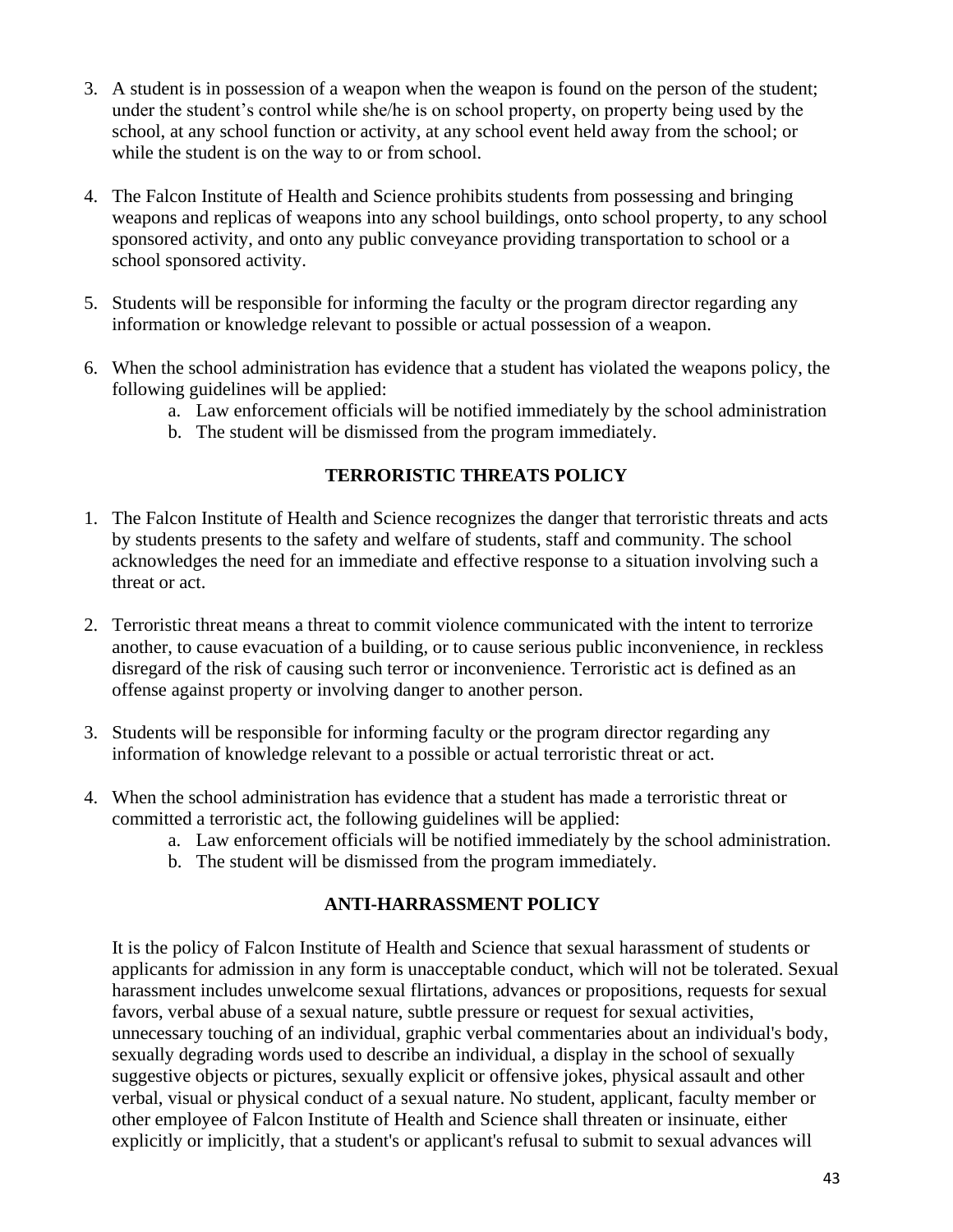adversely affect that person's application, enrollment, grades, studies or educational experience at Falcon Institute of Health and Science. Similarly, no faculty member or other employee of Falcon Institute of Health and Science shall promise, imply, or grant any preferential treatment in connection with any student or applicant with the intent of rewarding for or engaging in sexual conduct.

Other types of harassment that will not be tolerated include any unwanted or unwelcome words, gestures or actions of a persistent or offensive nature involving any person's race, religion, color, age, sex, sexual orientation, national origin, disability, gender or any other protected status. Harassment of this nature also includes any conduct, whether verbal, visual or physical, relating to or involving a person's race, religion, color, age, sex, sexual orientation, national origin, disability, gender or any other protected status that is sufficiently pervasive or severe to: (i) unreasonably interfere with a student's education at the school or a student's admission to a program offered by the school; or (ii) create an intimidating, hostile or offensive learning environment for students.

Any student or applicant who feels that he or she is a victim of prohibited harassment (including, but not limited to, any of the conduct listed above) by any student, applicant, faculty member or other Falcon Institute of Health and Science employee, or visitor or invitee of the school in connection with the educational experience offered by Falcon Institute of Health and Science should, bring the matter to the immediate attention of the Program Director, at the telephone number specified in the school catalog. A student or applicant who is uncomfortable for any reason in bringing such a matter to the attention of the Program Director, or who is not satisfied after bringing the matter to the attention of the Program Director, should report the matter to the President.

Any questions about this policy or potential prohibited harassment should also be brought to the attention of the same persons. Falcon Institute of Health and Science will promptly investigate all allegations of prohibited harassment in as confidential a manner as the school deems reasonably possible and take appropriate corrective action, if warranted.

# **SEXUAL VIOLENCE EDUCATION POLICY**

The Falcon Institute of Health and Science is committed to supporting PA Act 104 legislation. Education will be provided to each student regarding:

- 1. A discussion of sexual violence
- 2. A discussion of consent, including an explanation that the victim is not at fault
- 3. A discussion of drug and alcohol-facilitated sexual violence
- 4. Information relating to risk education and personal protection.
- 5. Information on where and how to get assistance, including the importance of medical treatment and evidence collection, and how to report sexual violence to school authorities and local law enforcement. (Please refer to the student handbook regarding sexual violence reporting policy.)
- 6. The possibility of pregnancy and transmission of sexual diseases.
- 7. Introduction of members of the educational community from: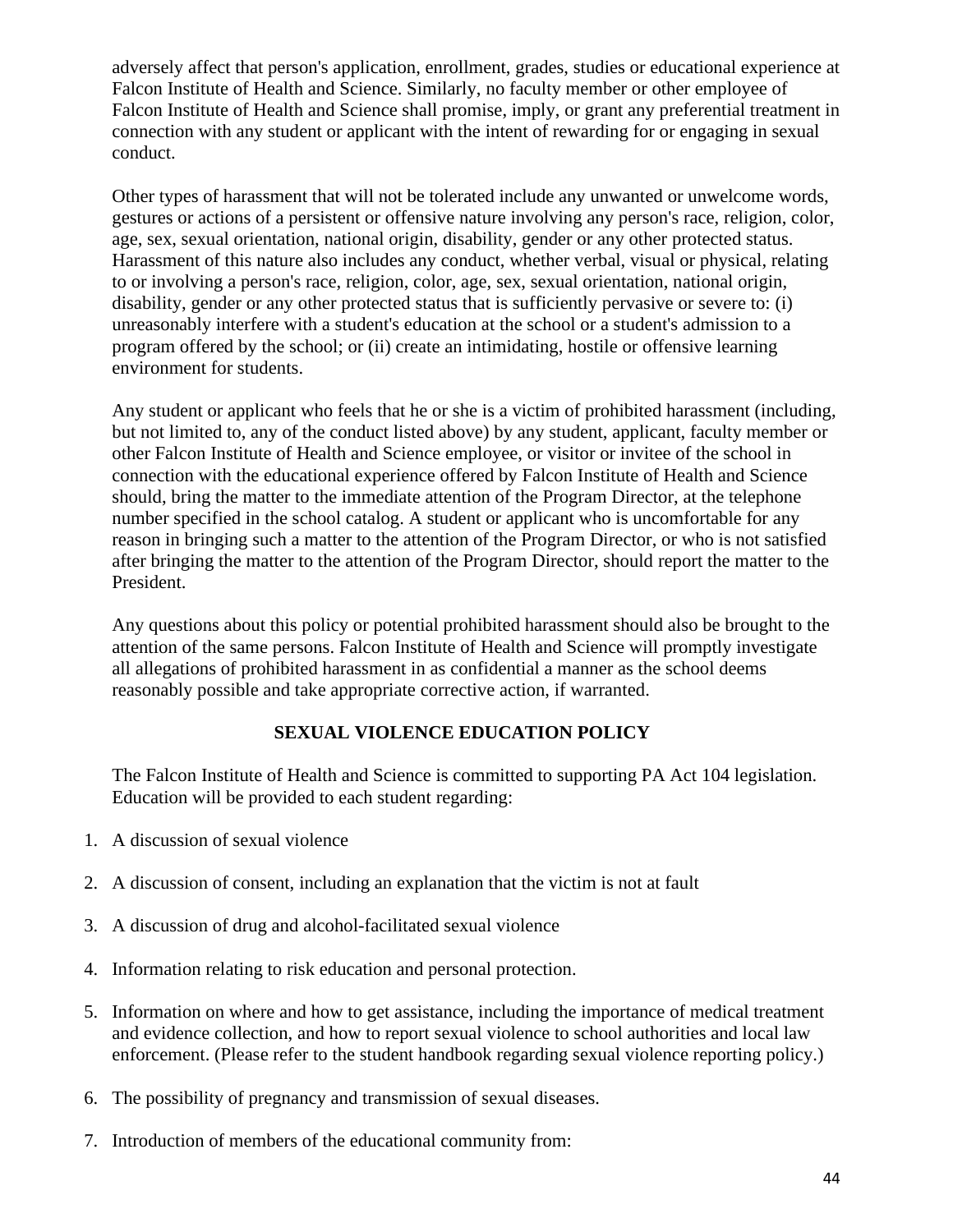- a. Local law enforcement
- b. Women's Center and Rape Crisis Center
- c. School Counseling Services
- 8. A promise of discretion and dignity.
- 9. A promise of confidentiality for victims of sexual assault
- 10. Materials that will be used to provide this education are as follows:
	- a. Sexual Assault is a Serious Crime Brochure
		- 1. This dual language brochure (one side in English, Spanish on reverse) defines sexual violence, it address who is at risk for sexual victimization, the emotions that may be experienced, offer advice on how to get help and also provides information how others can offer support.
	- b. Gonna Make it Music Video (DVD)
		- 1. This 4-minute rap video addresses incest and drug-facilitated sexual assault. It sends an important prevention message to which it is easy to relate.
	- c. Risk Reduction Brochure
		- 1. Written for teens and adults, it offers tips for reducing one's risk of being victimized. It also explains sexual violence cannot be prevented and it is not the victim's fault.

#### **REPORTING RAPE AND OTHER FORCIBLE AND NON-FORCIBLE SEX OFFENSES**

Falcon Institute of Health and Science is committed to maintaining an environment supportive of its primary educational missions and free of exploitation and intimidation. Sexual assault or other forms of nonconsensual sexual activity will not be tolerated. This policy is applicable to students, faculty, and staff. The school enforces this policy through internal disciplinary and encouragement of external prosecution through the appropriate local law enforcement officials.

Sex offenses covered under this policy include any sexual act directed against any person forcibly or against that person's will.

Should a sex offense occur during school hours or on school property or clinical sites, the victims are encouraged to report the incident as soon as possible the local law enforcement agency as well as to the school. The Program Director will then provide information regarding assistance, resources, and options for action that are available to the victim. In addition, victims of sex offenses will be reminded of their right to report the matter directly to local law enforcement officials. The Falcon Institute of Health and Science will also report any such incidents to the appropriate authorities if the school faculty becomes aware of it.

Complaints against enrolled students or school employees will be forwarded to the Chief Executive Officer for the investigation.

#### **BIAS RELATED CRIME POLICY**

A hate crime is committed when a person commits a specified offense *and intentionally selects the person against whom the crime is committed* in whole or in substantial part because of a belief or perception regarding the race, color, national origin, ancestry, gender, religion, religious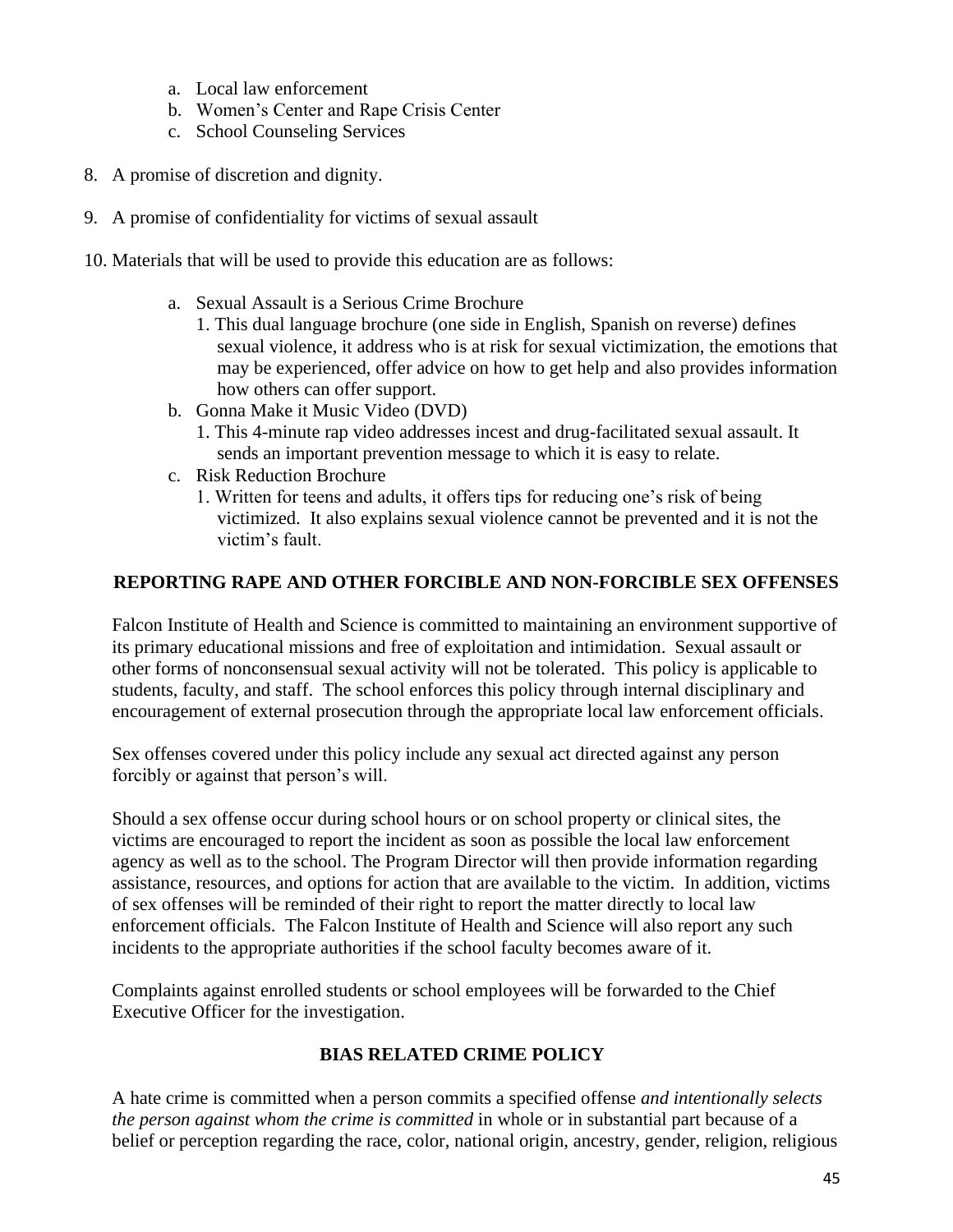practice, age, disability or sexual orientation of a person, regardless of whether the belief or perception is correct. A hate crime is also committed when a person commits a specified offense and *intentionally commits the act or acts constituting the offense* in whole or in substantial part because of such belief or perception.

Victims of hate crimes are encouraged to report the offense as soon as possible after the incident. The Program Director can provide information regarding assistance, resources and options of action available to the victim. The information provided by the Program Director will include the availability of counseling and other support services in the community. Counseling services are not available at the school. In addition, victims of hate crimes are reminded of their right to report the matter directly to local law enforcement officials.

Reports received by the school of alleged hate crimes perpetuated by enrolled students or school employees will be forwarded to the Chief Executive Officer, who will refer the matter to local law enforcement officials. The school may also impose sanctions against students or employees found guilty of hate crimes. For students, these sanctions may include, without limitation, suspension or termination from the school. For employees, these sanctions may include, without limitation, suspension or termination of employment.

## **FIRE AND EMERGENCY DRILLS**

Periodically, fire and other emergency drills (earthquake, hurricane, etc.) will be conducted at the school in order to familiarize on campus students with fire and emergency procedures. Students are expected to recognize the need for fire and emergency drills and cooperate fully. If a fire or fire hazard is discovered, an instructor or staff member must be notified immediately. Fire alarm stations are located throughout the building and will be activated in the event of a fire. All exits are marked and students are expected to leave the building in a prompt and orderly fashion using these exits. Check the posted exit guide in the classroom or lab. Class will resume following the all-clear signal.

#### **FIRE AND EMERGENCY RESPONSE AND EVACUATION**

As part of Falcon Institute of Health and Science's Fire and Emergency Response and Evacuation Procedures, the school will attempt to immediately contact students and employees via email, phone and other means reasonably designed to inform students about any immediate threat to the health or safety of students or employees occurring on the campus.

In case of fire and/or other emergency, students must follow the directions of school officials. All rooms have exit routes designated on the maps posted in each classroom, office, and restroom. Students must follow directions as given to them by a school-designated official.

#### **INSTITUTIONAL GRANT**

Maximum of three \$1000 grants will be awarded in each cohort .

Criteria for eligibility:

1. Must submit complete grant eligibility application

2. Must be currently enrolled at Falcon Institute of Health and Science's Practical Nurse Education Program

3. Must be US citizen or a lawful permanent resident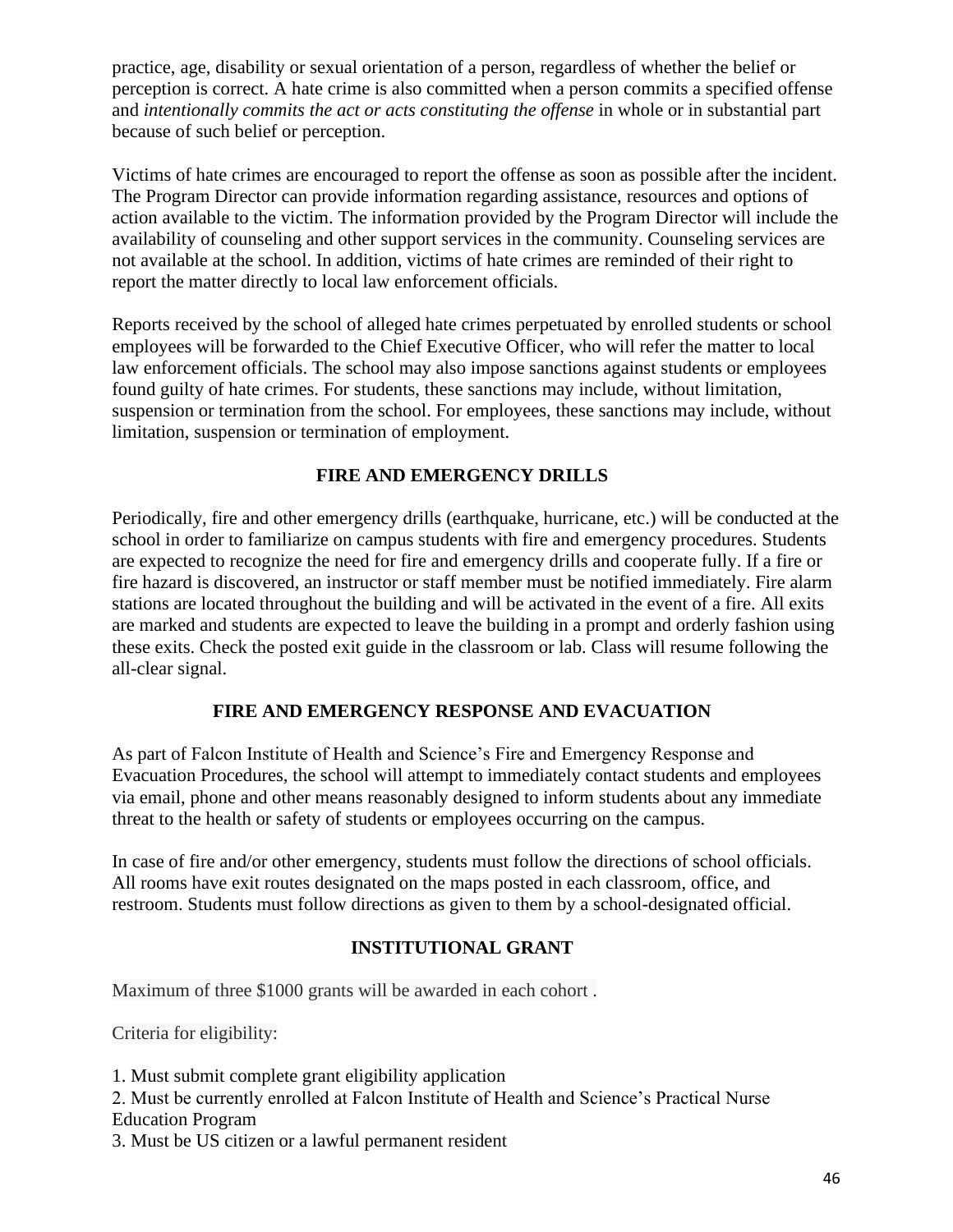4. Must be in good academic standing

5. Homeless or experiencing threat to safety and security of lifestyle as described with a personal statement and documentation of hardship

## **WARNING/PROBATION**

- 1. When a deficiency in performance or violation of program rules and regulations is noted, the student shall be given a verbal or a written warning which will be documented on the Advisory form
- 2. If the student is placed on probation, a written notification will be given to the student. When applicable, VA will be notified if a student is on probation longer than two semesters.
- 3. Maximum length of probationary period is twelve (12) months.
- 4. The program Director reserves the right to place a student on immediate probation.
- 5. Based on the nature of the circumstance the director reserves the right for immediate dismissal without warning or probation.

# **DISCIPLIANRY ACTION AND DISMALL POLICY**

The following guidelines will be instituted by the faculty to discipline and/or counsel students:

#### **Category I - verbal warning**

When a deficiency in performance or violation of program rules and regulations is noted, the student shall be given a verbal warning.

- Dress code violation
- Disruptive classroom behavior
- Parking violation

#### **Category II— written warning**

When a deficiency in performance or violation of program rules and regulations is noted, the student shall be given a written warning which will be documented on the Advisory form.

- Repeat of violation of category I
- Left early without signing out at the clinical site
- Abuse of equipment and supplies
- Failure to demonstrate satisfactory attendance
- Swearing/Offensive language
- Smoking or possession of tobacco
- Yelling, slamming doors, outbursts, etc.
- Inappropriate gestures
- Insubordination
- Negligence (seriousness of the infraction may result in probation or dismissal)
- Unsafe Patient care delivery (seriousness of the infraction may result in probation or dismissal)
- Cheating/copying work
- Lying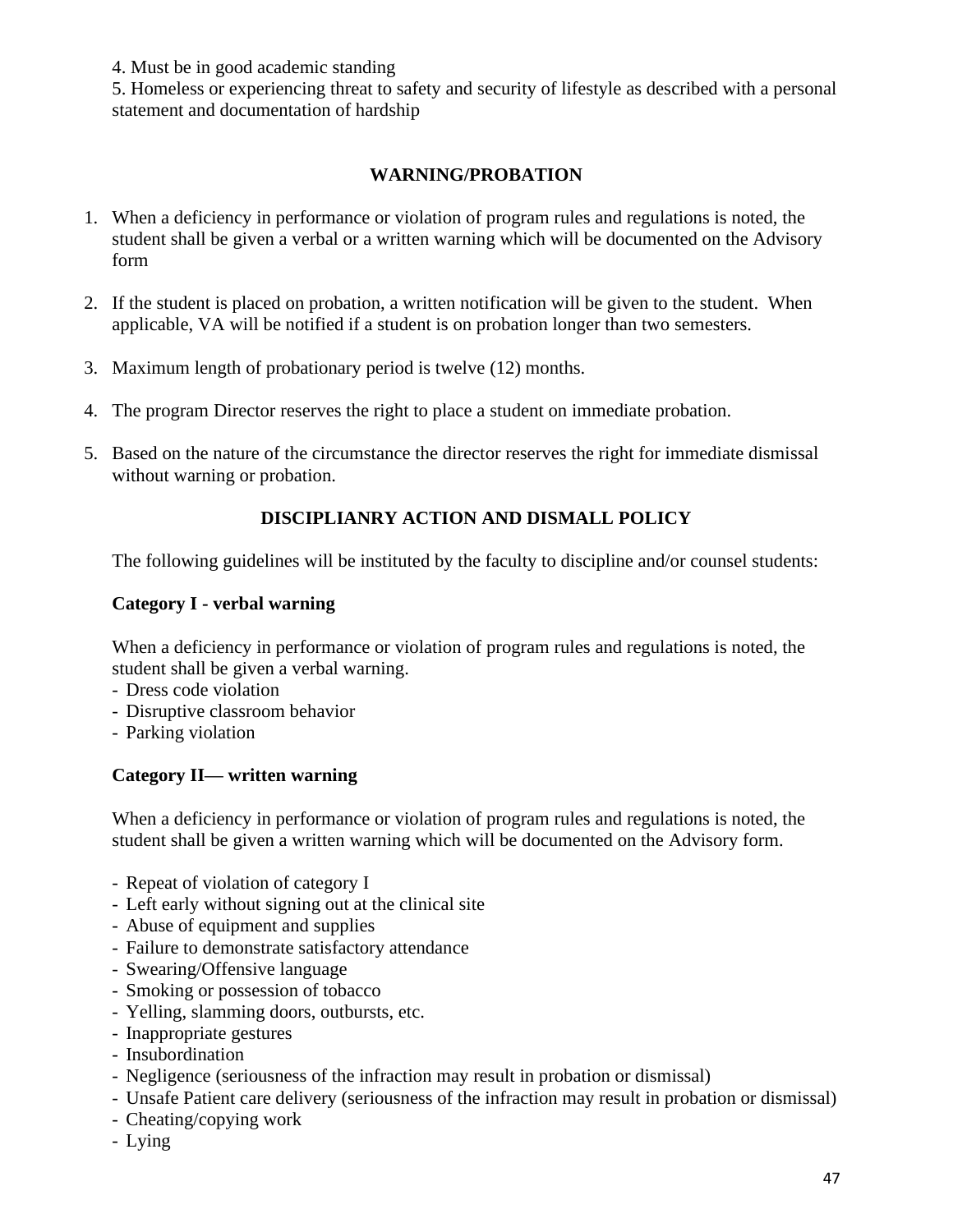- Based on the nature of the circumstance the Program Director reserves the right for immediate dismissal without warning or probation

## **Category III— Probation**

- Depending upon the severity of the violation of category II, and/or if the student does not heed the written warning(s), the student will be placed on probation, and a written notification of probation will be given to the student.
- The Maximum length of probationary period is twelve (12) months.
- The program Director reserves the right to place a student on immediate probation.
- Based on the nature of the circumstance the director reserves the right for immediate dismissal without warning or probation.

#### **Category III - Dismissal**

When a student is on a probation status, and they violate any program rules from any category, they will be dismissed from the program.

Below are the violations that will result in immediate dismissal:

- Arrest by government law enforcement agencies
- Assault of another student
- Assault of any school personnel
- Bullying/cyber bulling
- Drug related activity
- Ethnic/Racial intimidation or harassment
- Violation of patient confidentiality
- Failure to disclose an arrest
- Falsification of records
- Fighting
- Forgery
- Lewd behavior
- Positive drug test
- Possession of a weapon
- Possession of a controlled substance
- Possession of drug paraphernalia
- Theft
- Under the influence of a controlled substance or alcohol
- Verbal threats to anyone
- Physical threats to anyone

This list is not all inclusive. The faculty and the Program Director reserves the right to discipline students based on the severity of the action. Students must always display the highest regard for safety, patient confidentiality, and respect for their instructor. **Regardless of the student's grades, behaviors that endanger patient safety, patient confidentiality, or behaviors in direct opposition to the instructor's direction may result in immediate dismissal from the program.** The student may not be eligible for readmission. The refunds will be issued from the last date of attendance.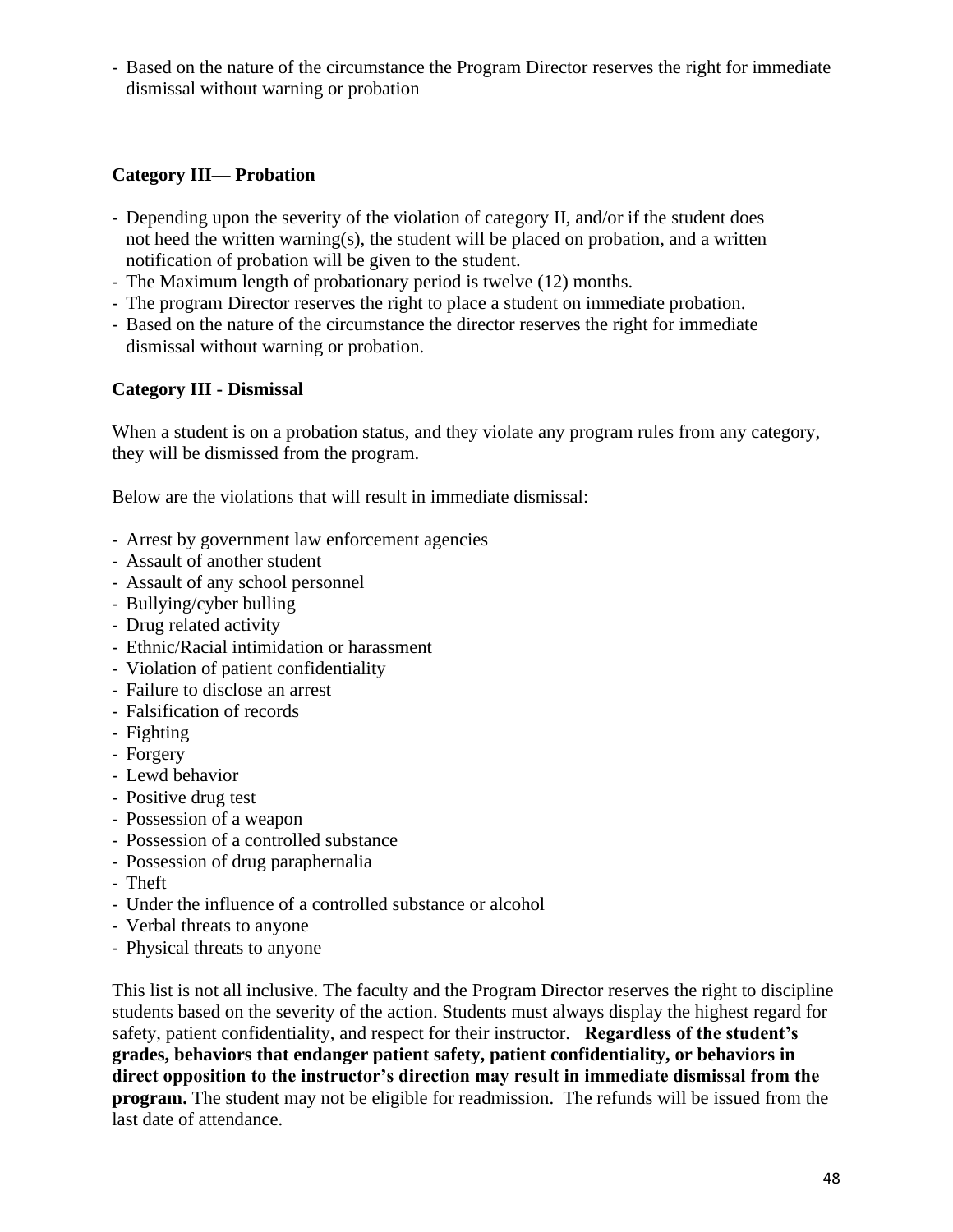#### **FULL TIME FACULTY AND SUPPORT STAFF**

Preet Chahal President *ADN Northampton Community College, Bethlehem, PA BSN Regis University, Denver, CO MSN Regis University, Denver, CO*

Kassidy Lax

Director Practical Nursing Education Program

Director Nurse Aide Training Program

*BSN Cedar Crest College, Allentown, PA*

*MSN Walden University, Minneapolis, MN*

Clarissa Lopez

Director Medical Assisting Program

*MA Sanford Brown Institute, Iselin, NJ*

*BA College of St. Elizabeth, Morristown, NJ*

Kim Chiz

Nursing Instructor

*ADN Northampton Community College, Bethlehem, PA*

*BSN DeSalses University, Center Valley, PA*

*MSN DeSales Universty, Center Valley, PA*

*MBA DeSales University, Center Valley, PA*

Dr. Rosa Cooper-Gourzong

Student Success Coordinator

*ADN Delaware County Community College, Media PA*

*BSN Immaculata University, Malvern, PA*

*MSN Walden Universty, Minneapolis, MN*

*Ph.D Walden Universty, Minneapolis, MN*

Candice Frey Nursing Instructor *BSN DeSales University, Center Valley, PA*

*MSN Chamberlain University, Springfied, IL*

Rupinderjit Kaur Financial Aid Coordinator Quality Assurance Specialist *PN Falcon Institute of Health and Science, Bethlehem, PA BSN Swami Vivek Nand, IND.* 

Darney Kezengwa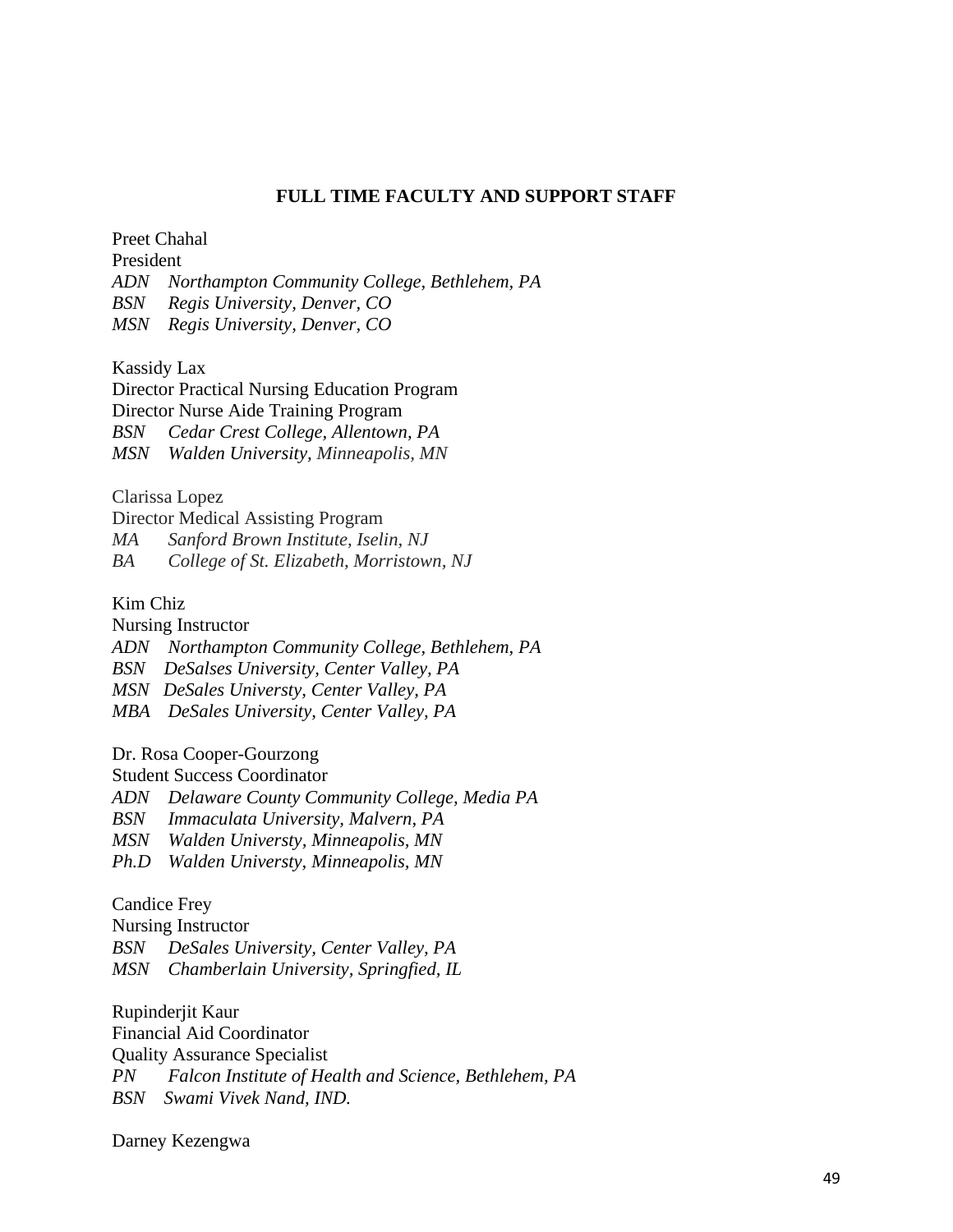Nursing Instructor Nurse Aide Instructor *BSN Cedar Crest College, Allentown, PA MSN DeSales University, Center Valley, PA*

Sora Kim Nursing Instructor *BSN DeSales University, Center Vallen, PA BSBio University of Connecticut, Storrs, CT MSN in progress- Moravian College, Bethlehem, PA*

Dorris Lynn Knauer

Nurse Aide Instructor

*PN PA School of Technocolgy , Williamsport, PA*

*AS Reading Community College, Reading, PA*

*BS Saint Leo University, Saint Leo, FL*

Ghiath (Gus) Mrich Nursing Instructor *BSN Cedar Crest College, Allentown, PA*

Navjot Padda Nursing Instructor Nurse Aide Training Instructor *BSN Cedar Crest College, Allentown, PA*

Kristin Staboleski

Nursing Instructor

*AAS McCann School of Business & Technology, Allentown, PA*

*LPN Warren County Technical School, Washington, NJ*

*RN Reading Hospital School of Health Science, Reading, PA*

*BSN Chamberlain University, Springfield, IL*

Lindsay Wischner Nursing Instructor Nurse Aide Training Instructor *BSN Cedar Crest College, Allentown, PA*

Christina DiGirolamo Enrollment Advisor *AAS in ECE Northampton Community College, Bethlehem, PA BSN Cedar Crest College, Allentown, PA*

Magalie Curet Admissions Coordinator *MA Star Technical Institute, Allentown, PA*

Amy Kaur Adminstrative Assistant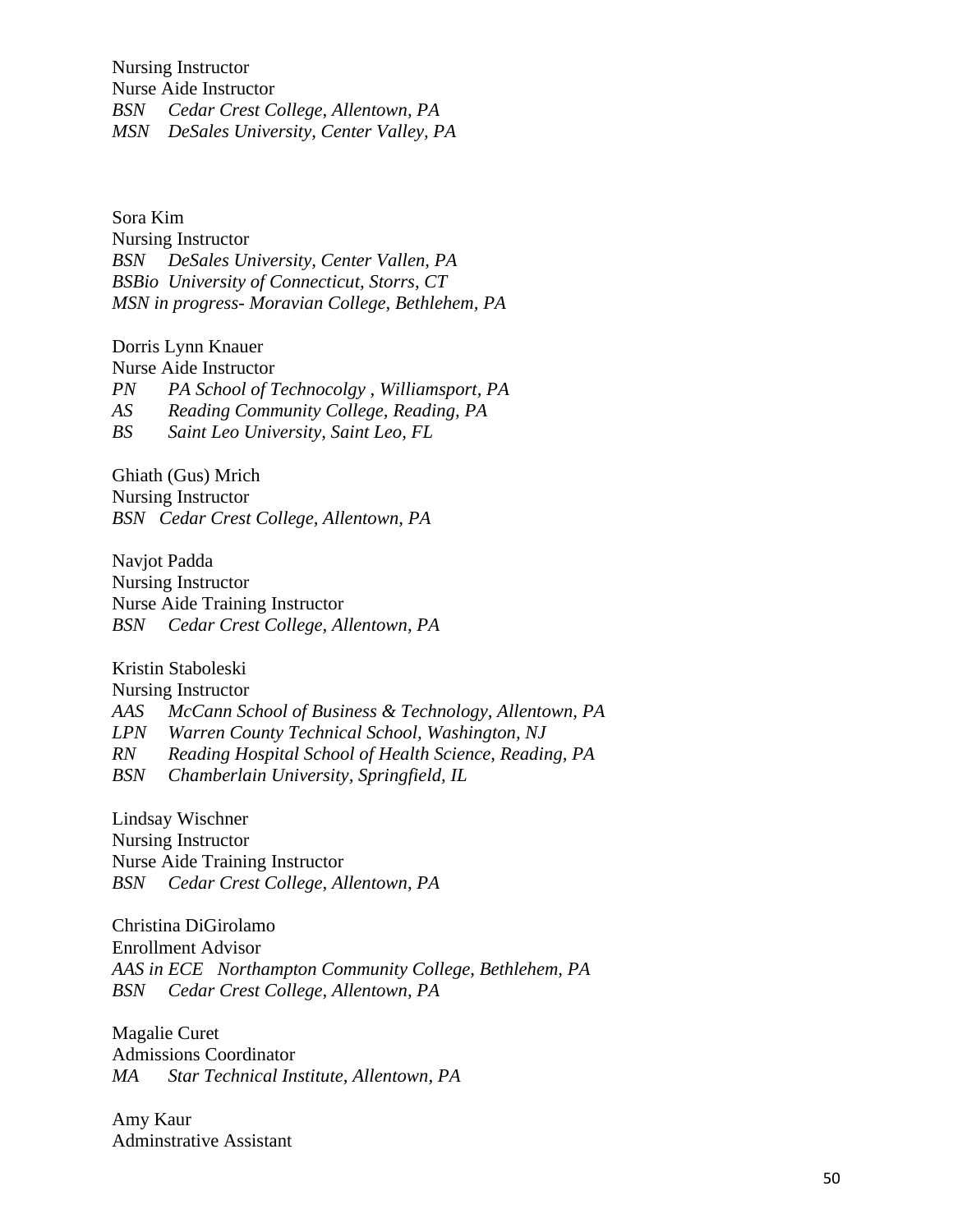#### **Adjunct Faculty**

Samantha Barbato Nursing Instructor *BSN Cedar Crest College, Bethlehem, PA*

Brittany Bernard Nurse Aide Training Instructor *PN Princeton Information Technology Center, Glenside, PA*

Ernesha Bolden Nursing Instructor *BSN Long Island University, Brooklyn, NY MSN Loyala University, New Orleans, LA*

Colleen Breslin Nursing Instructor Nurse Aide Training Instructor *ADN Bucks County Community College, Newtown, PA BSN La Salle University, Philadelphia, PA*

Tammie Cernobyl Nursing Instructor *ADN Lehigh Carbon Community College, Schnecksville, PA BSN PA College of Health and Science, Lancaster, PA*

Atoria Fox Nursing Instructor *BSN Moravian College, Bethlehem, PA*

Diane Gosselin Nursing Instructor *BSN Duquesne University, Pittsburg, PA MSN University of Arizona, Tucson, AZ*

Donna Irwin Nurse Aide Training Instrucor *LPN Northampton Community College, Bethlehem, PA*

Jennell Lester Nursing Instructor *ADN Lehigh Carbon Community College, Schneckville, PA BSN Wetsern Governers University, Salt Lake City, UT*

Emily Sanchez

Nursing Instructor *ADN Frankford Nursing School, Philadelphia, PA AS Penn State University, Abington, PA BSN Chamerlain University, Addison, IL*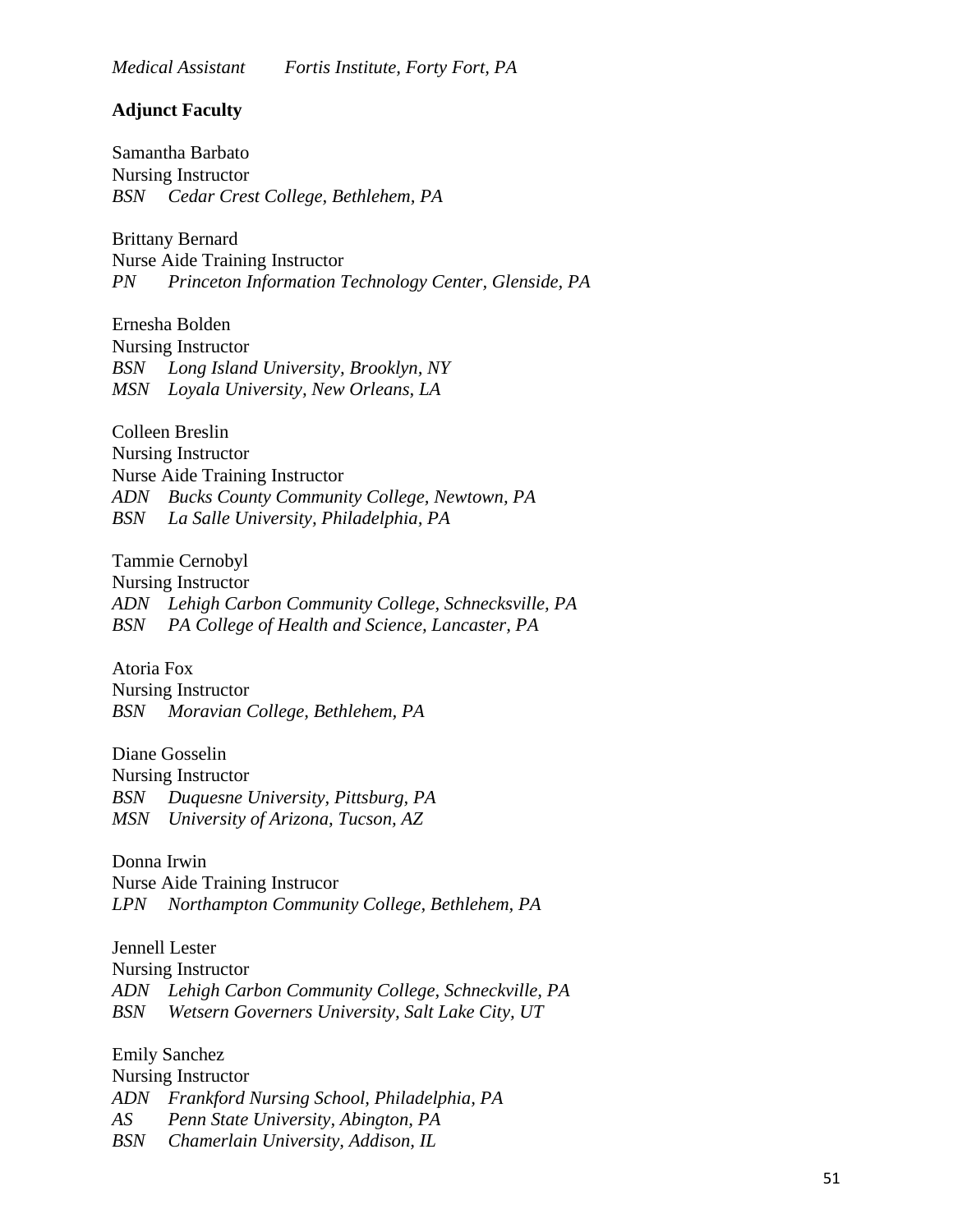#### **SCHOOL CALENDAR**

The Falcon Institute of Health and Science will conduct Nurse Aide Training Program at least two times and Practical Nurse Education Program two times per year. Falcon Institute of Health and Science observes holidays on the following days:

New Year's Day Martin Luther King's Birthday Presidents' Day Memorial Day Independence Day Labor Day Columbus Day Thanksgiving Christmas Eve Christmas Day New Year Eve

If classes must be cancelled due to inclement weather or other emergencies, cancellation will be announced on 69 news channel. Any time missed for emergency cancellations must be made up as scheduled with the instructor.

#### **ACADEMIC CALENDAR**

#### **Practical Nurse Education Program May 2021 to May 2022**

May 10, 2021- Orientation May 11, 2021- Orientation May 12, 2021- First Semester Start Date May 31, 2021- Memorial Day Holiday July 5, 2021- Independence Day Observed August 27, 2021- Last Day First Semester August 30, 2021- First Day Second Semester September 6, 2021- Labor Day October 11, 2021- Columbus/Indigenous Peoples' Day/Holiday November 25, 2021- Thanksgiving Day/Holiday December 24, 2021- Christmas Eve/Holiday December 25, 2021- Christmas Day/Holiday December 31, 2021- New Year's Eve/Holiday January 1, 2022- New Year's Day/Holiday January 14, 2022- Last Day Second Semester January 17, 2022- Martin Luther King Jr. Day/Holdiay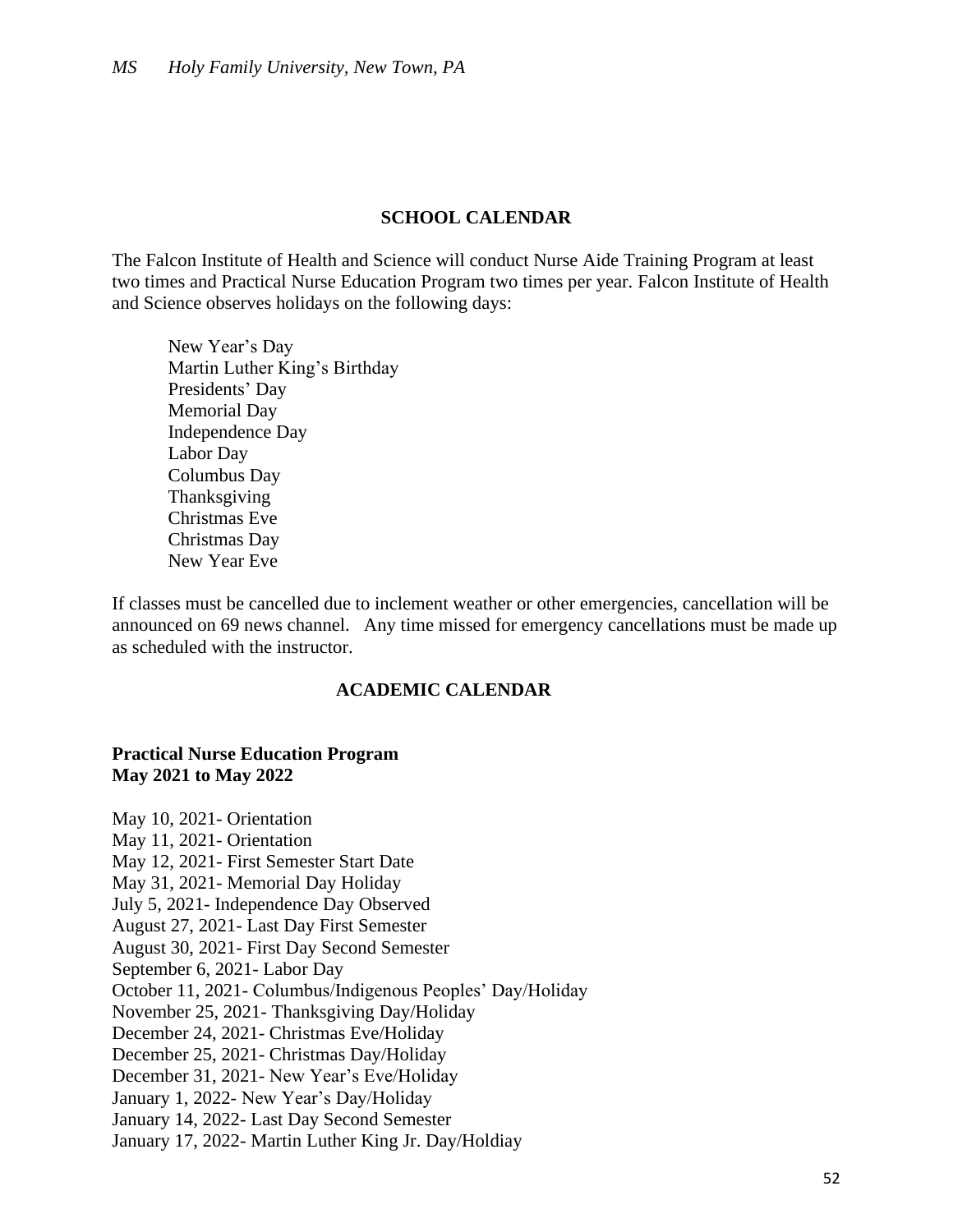January 18, 2022- First Day Third Semester February 21, 2022- Presidents' Day/Holiday May 13, 2022- Last Day of Class

#### **Practical Nurse Education Program August 2021 to August 2022**

August 25 2021 – Orientation August 26, 2021 – Orientation August 30, 2021 – First Semester Start Date September 6, 2021- Labor Day October 11, 2021- Columbus/Indigenous Peoples' Day/Holiday November 25, 2021- Thanksgiving Day/Holiday December 24, 2021- Christmas Eve/Holiday December 25, 2021- Christmas Day/Holiday December 31, 2021- New Year's Eve/Holiday January 1, 2022- New Year's Day/Holiday January 14, 2022- Last Day First Semester January 17, 2022- Martin Luther King Jr. Day/Holdiay January 18, 2022- First Day Second Semester February 21, 2022- Presidents' Day/Holiday May 13, 2022- Last Day Second Semester May 16, 2022- First Day Third Semester May 30, 2022 – Memorial Day/Holiday July 4, 2022- Independence Day/ Holiday September 2, 2022- Last Day of Class

#### **Practical Nurse Education Program January 2022 – January 2023**

January 12, 2022 – Orientation January 13, 2022 – Orientation January 18, 2022 – First Semester Start Date February 21, 2022– President's Day/Holiday May 13, 2022 – First Semester End Date May 16, 2022 – Second Semester Start Date May 30, 2022 – Memorial Day/Holiday July 4, 2022- Independence Day/Holiday August 26, 2022 – Second Semester End Date August 29, 2022 – Third Semester Start Date September 5, 2022 – Labor Day/Holiday October 10, 2022 – Columbus/Indigenous Peoples' Day/Holiday November 24, 2022– Thanksgiving Day/Holiday December 24, 2022 – Christmas Eve/Holiday December 25, 2022 – Christmas Day/Holiday December 31, 2022 – New Year's Eve/Holiday January 1, 2023 – New Year's Day/ Holiday January 20, 2023 – Last Day of Class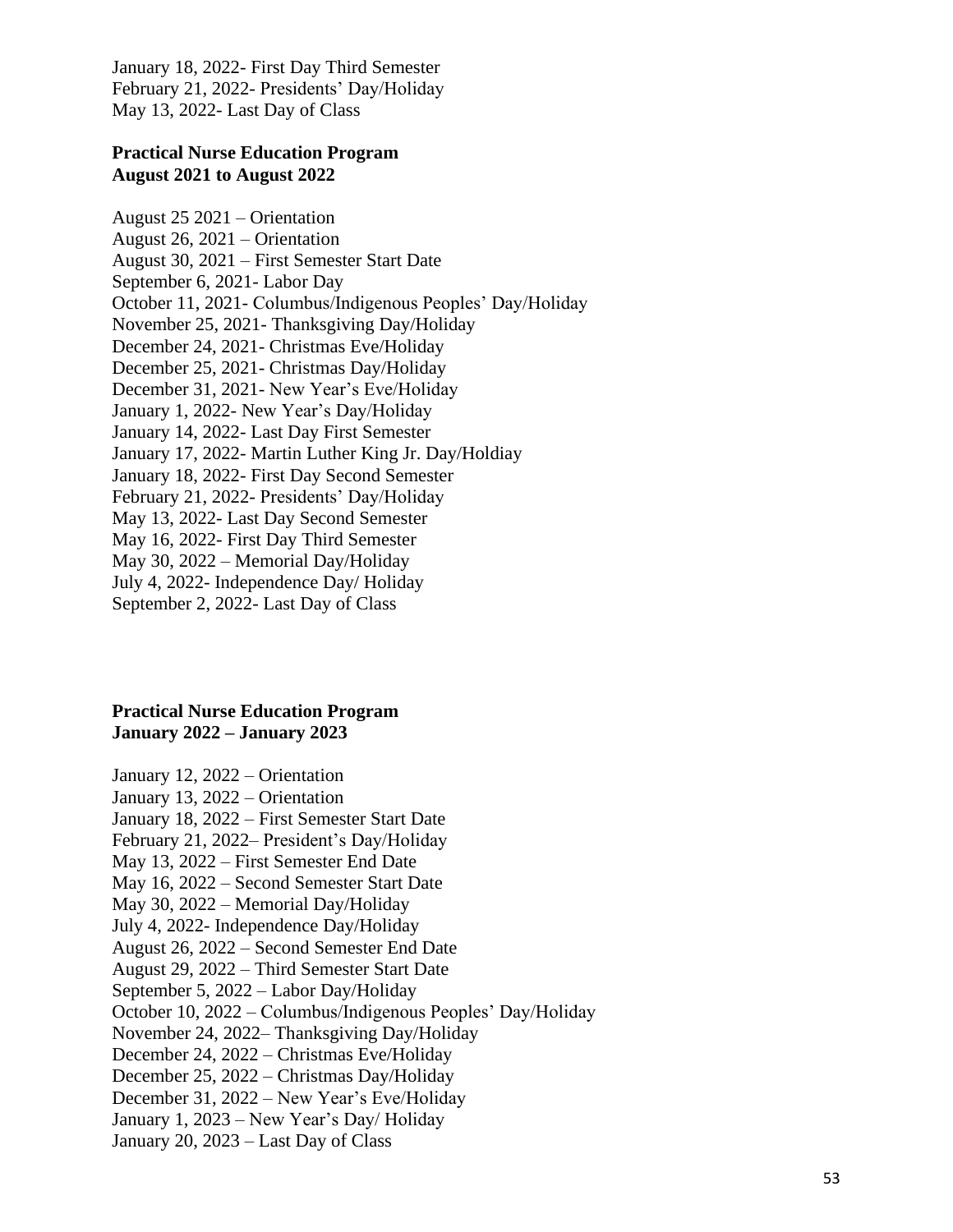#### **Practical Nurse Education Program May 2022 to May 2023**

May 11, 202 2 – Orientation May 12, 2022 – Orientation May 16, 2022 - First Semester Start Date May 30, 2022 - Memorial Day /Holiday July 4, 2022 - Independence Day August 26, 2022 - Last Day First Semester August 29, 2022 - First Day Second Semester September 5, 2022 - Labor Day October 10, 2022 - Columbus/Indigenous Peoples' Day/Holiday November 24, 2022 - Thanksgiving Day/Holiday December 24, 2022 - Christmas Eve/Holiday December 25, 2022 - Christmas Day/Holiday December 31, 2022 - New Year's Eve/Holiday January 1, 2023 - New Year's Day/Holiday January 13, 2023 - Last Day Second Semester January 16, 2023 - Martin Luther King Jr. Day/Holdiay January 1 7, 202 3 – First Day Third Semester February 2 0, 202 3 - Presidents' Day/Holiday May 19, 2023 - Last Day of Class

#### **Practical Nurse Education Program August 2022 to August 2023**

August 24, 202 2 – Orientation August 25, 2022 – Orientation August 29, 2022 - First Semester Start Date September 5, 2022 - Labor Day October 10, 2022 - Columbus/Indigenous Peoples' Day/Holiday November 24, 2022 - Thanksgiving Day/Holiday December 24, 2022 - Christmas Eve/Holiday December 25, 2022 - Christmas Day/Holiday December 31, 2022- New Year's Eve/Holiday January 1, 2023 - New Year's Day/Holiday January 13, 2023 - Last Day First Semester January 16, 2023 - Martin Luther King Jr. Day/Holdiay January 1 7, 202 3 – First Day Second Semester February 20, 2023 - Presidents' Day/Holiday May 1 2, 2023 - Last Day Second Semester May 15, 2023 - First Day Third Semester May 29, 2023 - Memorial Day/Holiday July 4, 2023 - Independence Day/Holiday September 1, 2023 - Last Day of Class